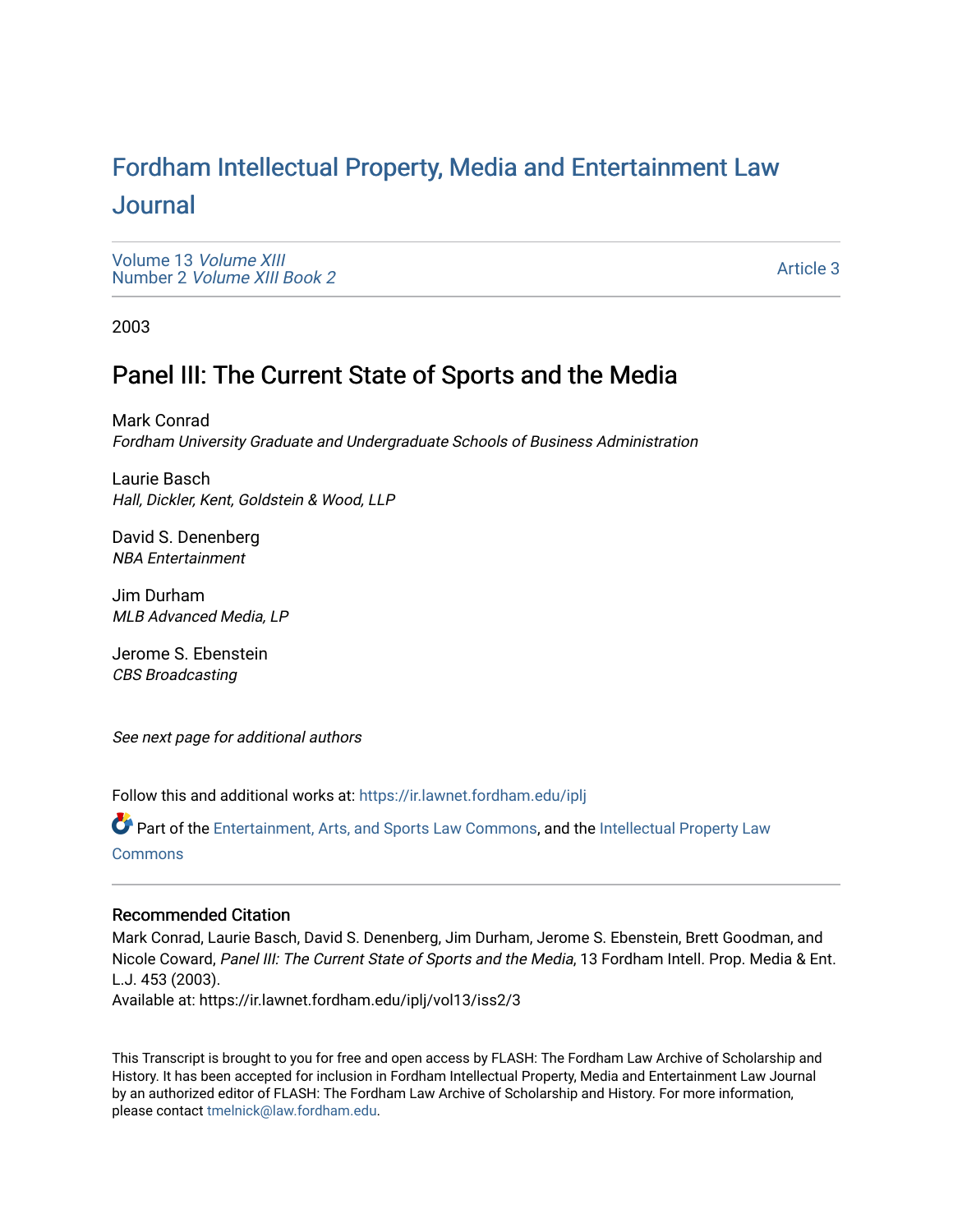## Panel III: The Current State of Sports and the Media

### Authors

Mark Conrad, Laurie Basch, David S. Denenberg, Jim Durham, Jerome S. Ebenstein, Brett Goodman, and Nicole Coward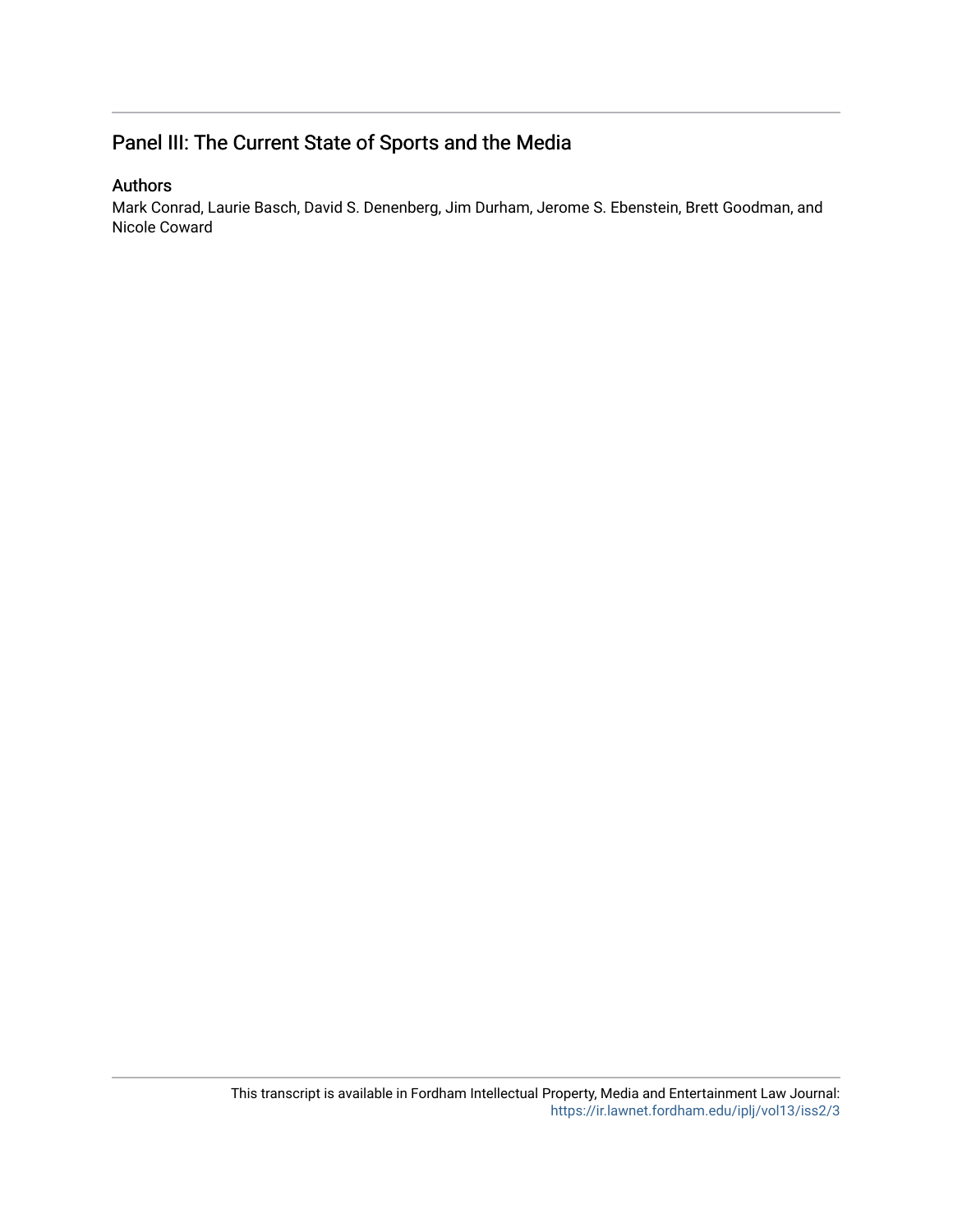# PANEL III: The Current State of Sports and the Media

Moderator: Mark Conrad<sup>\*</sup> Panelists: Laurie Basch† David S. Denenberg‡ Jim Durham§ Jerome S. Ebenstein<sup>||</sup>

Brett Goodman<sup>#</sup>

MS. COWARD:\*\* Hi. Welcome back.

I am very excited to present our next panel. The current state of sports and the media is clearly cutting-edge. Rapidly changing

<sup>\*</sup> Associate Professor of Legal and Ethical Studies, Fordham University Graduate and Undergraduate Schools of Business Administration. Publisher, *Sportslaw News.com*. Co-Editor, *Sports Lawyer's Association Newsletter*. B.A., City College of New York, 1978; M.S., Columbia University Graduate School of Journalism, 1982; J.D., New York Law School, 1981.

<sup>†</sup> Partner, Hall, Dickler, Kent, Goldstein & Wood, LLP, Feb. 2001–Dec. 2002. Currently serves as general counsel to an Internet marketing company and is a consultant to companies in the area of advertising and marketing law. Adjunct Associate Professor of Law, Fordham University School of Law, 1994–96. B.A., Trinity College, 1978; J.D., Fordham University School of Law, 1990.

<sup>‡</sup> Vice President of Legal & Business Affairs, NBA Entertainment. Counsel, NBA Entertainment. Associate, Paul, Hastings, Janofsky & Walker, LLP, 1991–95. B.A., *magna cum laude*, Colgate University, 1988; J.D., *cum laude*, Harvard Law School, 1991.

<sup>§</sup> Senior Vice President of Sponsorship and Affiliate Relations, MLB Advanced Media, LP. President, Law Firm Development Group. Founder, Law Firm Marketing Directors Institute, 1996. Creator, *Just Think* . . . about Clients<sup>TM</sup> CD-ROM. B.A., Harvard College, 1977; J.D. Emory University School of Law, 1983.

<sup>||</sup> Assistant General Counsel, CBS Broadcasting. Attorney, Federal Trade Commission, 1967–72. B.A., Brooklyn College, 1963; J.D., Brooklyn Law School, 1966.

<sup>#</sup> Director of Business Affairs & Business Development, NBC Olympics. B.A., Princeton University, 1990; J.D., Columbia University Law School, 1995.

Nicole Coward, Co-Symposium Editor, Fordham Sports Law Forum, Fordham University School of Law. B.A., University of Virginia, 1999; J.D. expected, Fordham University School of Law, 2003.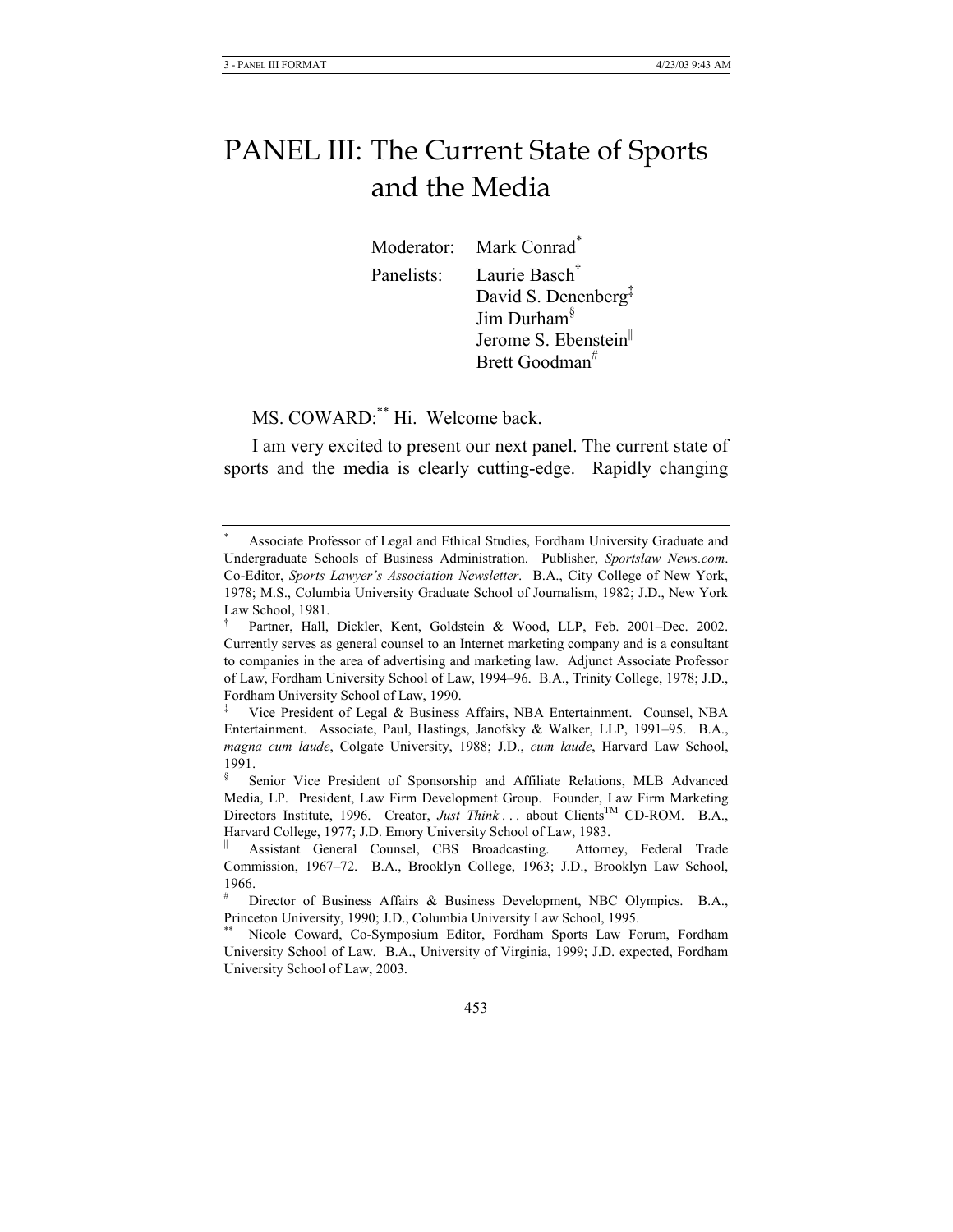technology means the media industry is constantly evolving. The sports industry must therefore respond accordingly.

In examining the different legal issues that arise in negotiating contracts between sports and media entities, our panelists represent a variety of viewpoints.

Our final moderator today is Professor Mark Conrad. I now leave it to Professor Conrad.

PROFESSOR CONRAD: Thank you very much.

This is the question for the last panel: Where do we even start on a subject as broad, all-encompassing, and subject to change as the issue of media and sports, media contracts and sports, and where do we look from here?

We have assembled a very impressive panel to lead us through some of the issues as they see them, dealing with their own expertise and their comments.

Without any further ado, I would like to start our discussion.

Mr. Durham?

MR. DURHAM: When I was first asked to talk about the web aspects of sports and how it works at Major League Baseball (MLB), I noted that this panel was entitled "The New Age in Sports."

On the web, it is the new age of sports in many ways. I might describe sports business on the web right now as the "Wild, Wild West" of business.

And, by the way, I should do the legal thing, and issue a disclaimer here. What I say today reflects my opinions, not the opinions of MLB. I have to live with what I say, but do not impute any of it to the league.

In this "Wild, Wild West" of sports there are many things going on that create interesting issues for lawyers. There are also many things going on out there that create great business opportunities.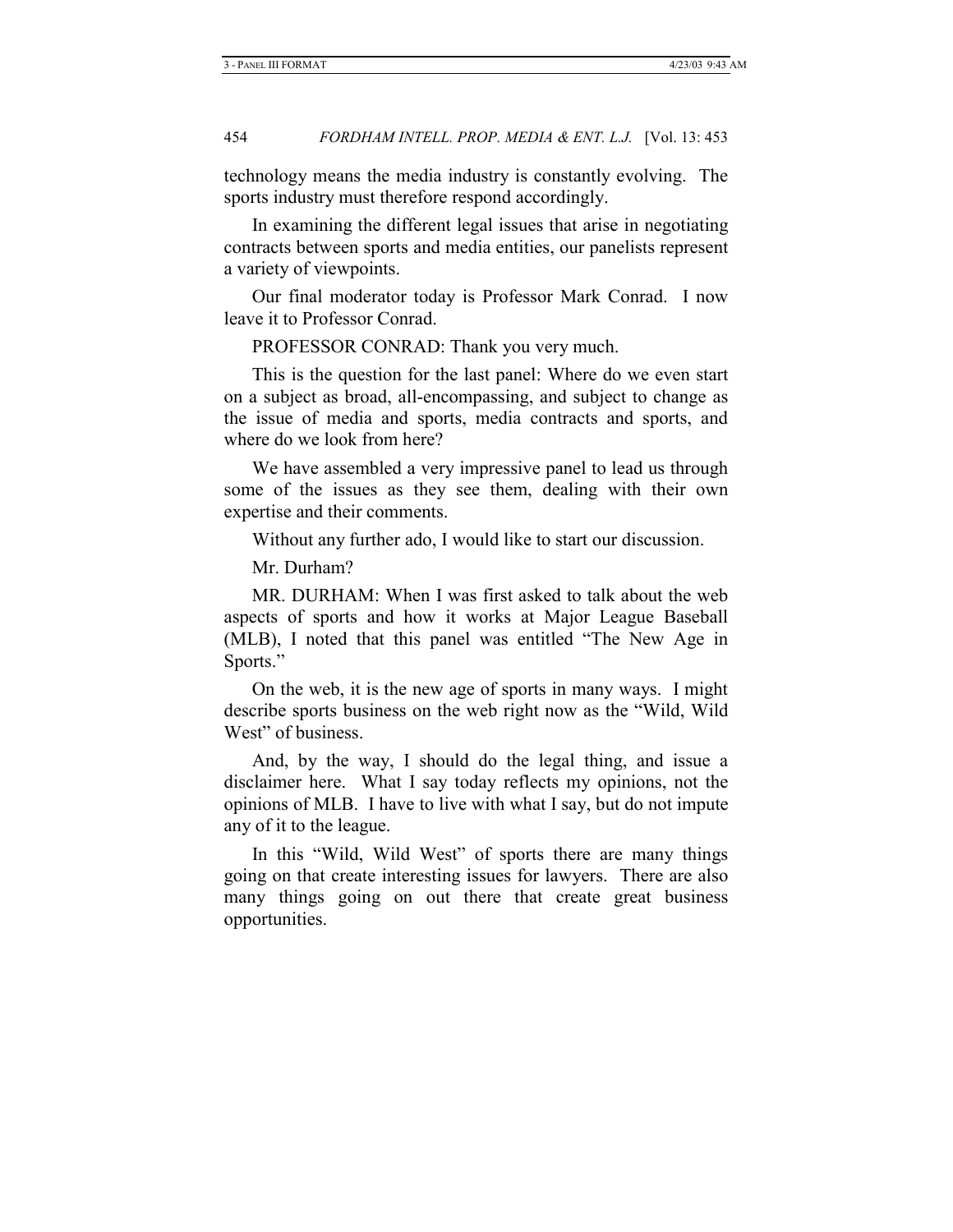I will spend a few minutes talking about the web space for sports generally, and then a few minutes talking about what we do at MLB.com, $<sup>1</sup>$  and then discuss the resultant legal issues.</sup>

Let's start by noting that ESPN is now being wrapped by MSN on the screen.<sup>2</sup> That is not an insignificant development in online sports. One of the biggest and most successful brands in online sports is suddenly doing a deal with somebody even bigger, with broader reach; this has all kinds of implications for legal rights (and on line "traffic" and advertising opportunities). I cannot imagine the complexity of that deal. I also understand FIFA (*Federation Internationale de Football Association*) may have a Yahoo! deal, $3$  and that AOL and SportsLine did a deal with the National Football League (NFL).<sup>4</sup> These deals, too, have broad legal ramifications.

When I talk about the "Wild, Wild West" of online sports, I am also thinking of the emergence of FOXsports.com,<sup>5</sup> which seemed to start off essentially as a service to the Fox television networks; all of a sudden, they are hooked up with Lycos. $<sup>6</sup>$  The site appears</sup> in a Lycos wrapper.<sup>7</sup>

7

http://www.mlb.com (n.d.).

*See* Press Release, Microsoft, ESPN.com and MSN Team Up to Combine Best of Sports with Leading MSN Content and Services (Sept. 6, 2001) (describing the deal that makes ESPN the exclusive sports content provider for MSN Network), http://www. microsoft.com/PressPass/press/2001/Sep01/09-06MSNESPNPR.asp.

<sup>3</sup>  *See* Christopher Saunders, *Yahoo!, FIFA Sign United*, Internet.com, *at*  http://siliconvalley.internet.com/news/print.php/1005391 (Apr. 8, 2002); *Official Site of the 2002 FIFA World Cup, at http://fifaworldcup.yahoo.com (last visited Mar. 25, 2003).* 

*See* Christopher Saunders, *NFL Inks Ad Deal with CBS, AOL*, Internet News, *at*  http://internetnews.com/IAR/article.php/799531 (July 11, 2001) (describing the \$325 million cross-promotional arrangement through which AOL will promote NFL Internet Network, Sportsline.com will produce NFL.com and individual teams' websites, and AOL and CBS will be granted limited use of the NFL brand and promotions in NFL content).

<sup>5</sup> http://foxsports.lycos.com/named/Index/Home (n.d.).

<sup>6</sup>  *See* Colin C. Haley, *Terra Lycos, FOXSports.com to Team*, Internet News, *at*  http://www.internetnews.com/IAR/article.php/955011 (Jan. 15, 2002) (describing the estimated \$300 million deal making FOXSports.com the default sports website on the Lycos network).

*See id.*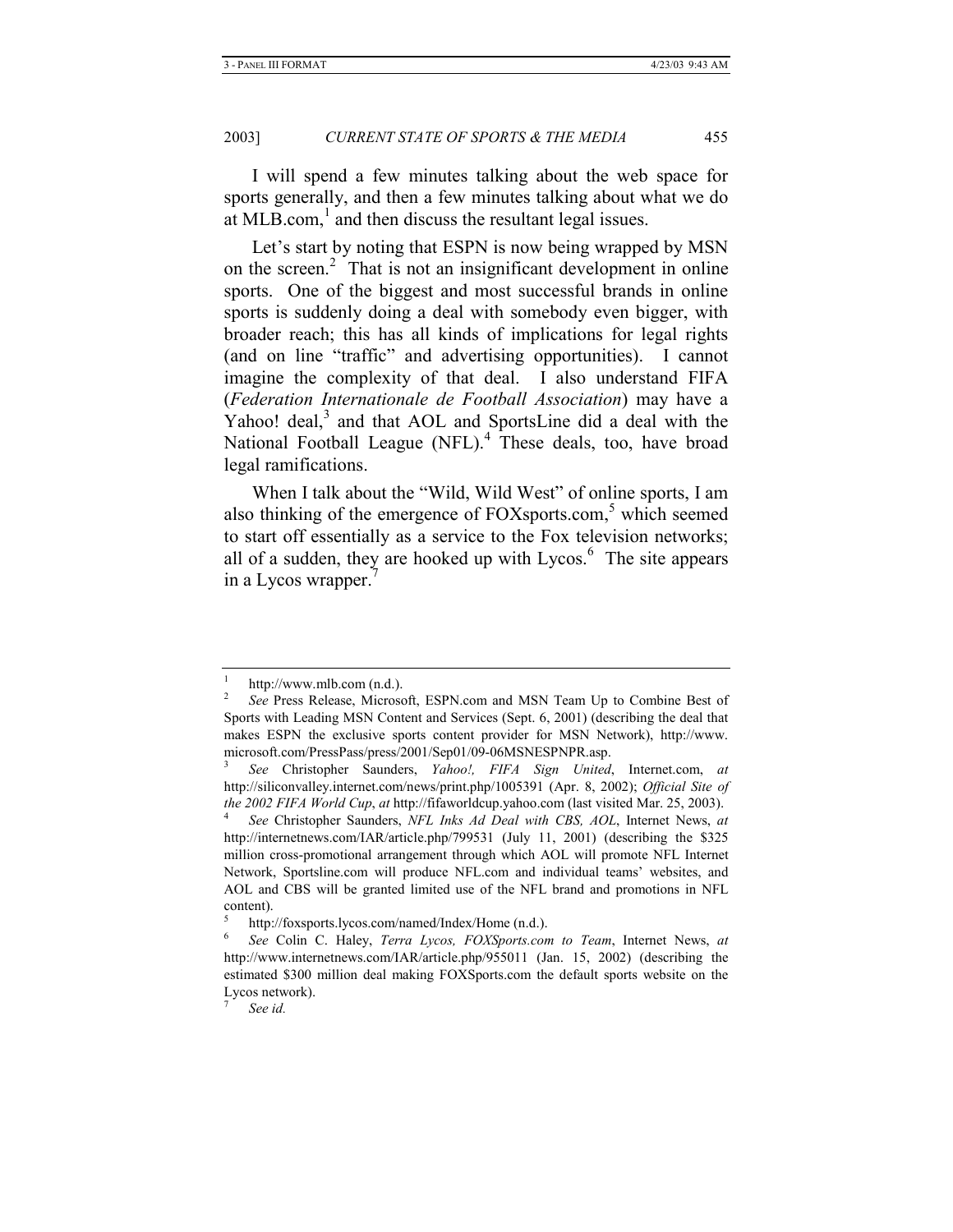And then obviously you have the Olympics and the web. $8$ There are people here much more qualified than I am to talk about that. Even in your handout book for this conference, there is a whole article on how web rights and the Olympics might come into conflict.<sup>9</sup> That is an enormous issue, that streaming media is now available online has a tremendous impact on sports. $10$ 

We who also have video on MLB.com, must address issues like those the Olympics has with the Internet, $^{11}$  especially those related to the rights of broadcast partners.<sup>12</sup>

Yahoo! has an arrangement with the MLB Players Association for their website.<sup>13</sup> CNN/SI<sup>14</sup> principally supports its other related entities, as opposed to trying to be a major player as of now. Then there are the little niche players, as I call them, like Sandbox.<sup>15</sup> You also have Global Sports, which takes a lot of sports retailers' merchandise and sells it online.<sup>16</sup> They are sell hundreds of millions of dollars in sporting equipment.<sup>17</sup> So there is just all

<sup>8</sup>

*See, e.g.*, *Salt Lake 2002*, *at* http://www.saltlake2002.com (n.d.). 9 *See* Brandi Barnes Kellis, *A New Technology Question of Olympic Proportions: Should NBC's License to Broadcast the Games Include Internet Broadcasting Rights?*, 8 J. INTELL. PROP. L. 245 (2001).

<sup>10</sup> *See, e.g.*, *id.*

<sup>11</sup> MLB, *MLB.com Worldwide Webcasts*, *at* http://mlb.mlb.com/NASApp/mlb/mlb/ video/mlb\_worldwidewebcasts.jsp (last visited Mar. 20, 2003) ("For the FIRST TIME EVER, Fans Outside the U.S. & Japan Watched the 2002 Playoffs LIVE on MLB.com!"). *See also* Jim Hu, *Baseball Officials Plan Live Video Streaming*, CNet News, *at* http://news.com.com/ 2100-1023-275123.html (Oct. 30, 2001).<br><sup>12</sup> Hy gung note 11

<sup>12</sup> Hu, *supra* note 11. 13 *See Major League Baseball Players Association*, *at* http://www.bigleaguers. yahoo.com/mlbpa/history.html (last visited Mar. 25, 2003) (showing that Bigleaguers.com is powered by Yahoo! Sports). 14 CNN/SI is the alliance between CNN and Sports Illustrated magazine. *See Sports* 

*Illustrated.com: A CNN Web Site*, *at* http://sportsillustrated.cnn.com (last visited Mar. 25, 2003).

Sandbox.com is an independent sports entity, primarily focusing on facilitating fantasy sports leagues and providing industry news. *See SandboxPlus: Worldwide Leader* 

*in Fantasy Sports Since 1995*, SandboxPlus, *at* http://www.sandboxplus.com (n.d.). 16 *See* Davide Dukcevich, *Global Sports: The E-Winner You've Never Heard of*, Forbes, *at* http://www.forbes.com/2002/02/26/0226global.html (Feb. 26, 2002) ("Global Sports . . . operates the Web sites of sports retailers Modell's, the Sports Authority and the Athletes Foot.").

<sup>&</sup>lt;sup>17</sup> *Id.* ("Global Sports . . . execs expect revenue to grow 95% to more than \$200 million this year and project pro-forma profit to increase to \$1.1 million. The company has practically no debt and a cash flow of \$107 million.").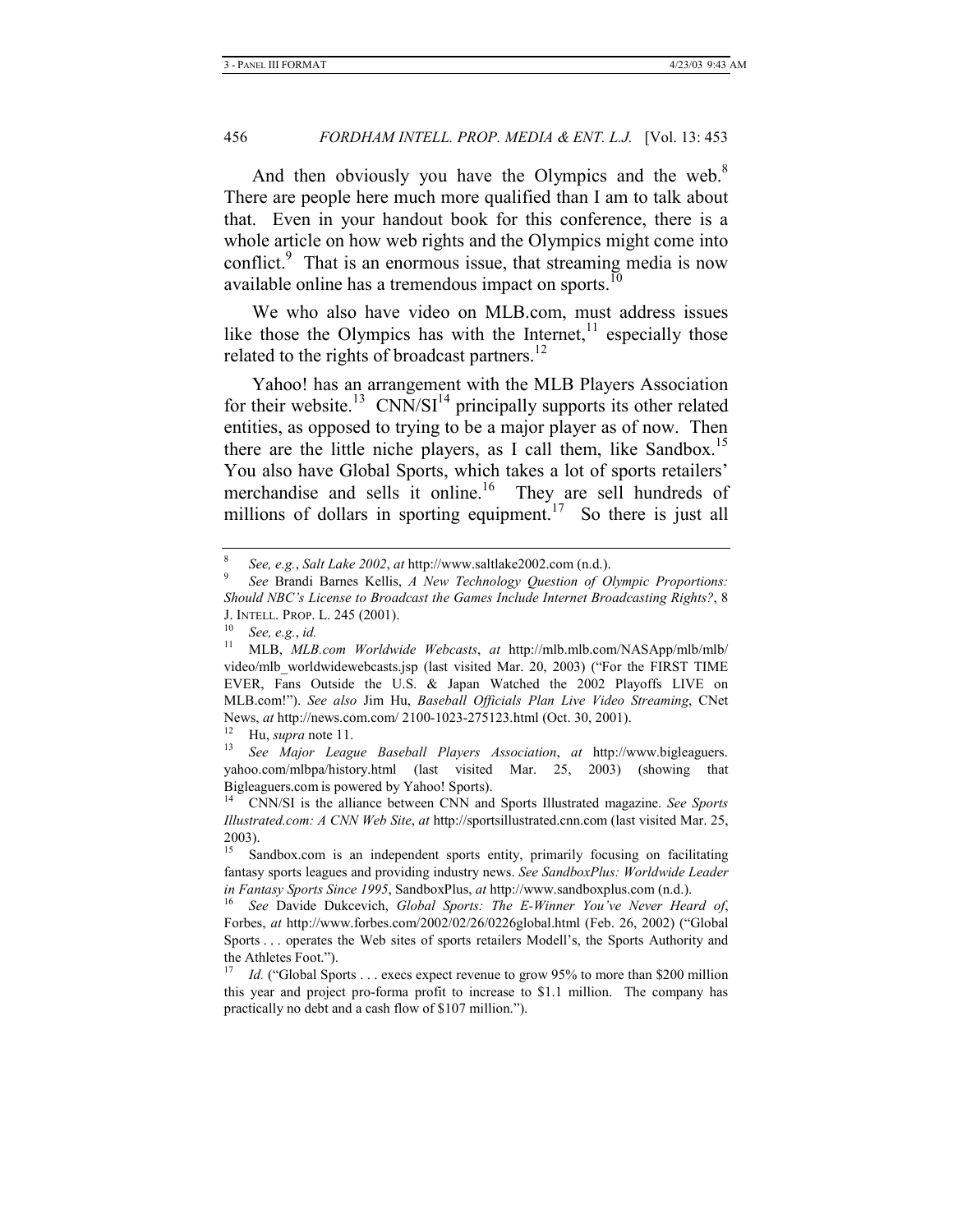kinds of stuff going on out there. And I certainly do not know about all of the many deals going on out there.

My title is Senior Vice President of Sponsorship and Affiliate Relations. Sponsorship is a fairly obvious business, but affiliate relations just means doing all kinds of other deals. I spend hours every week talking to wireless manufacturers and carriers, about ways in which we can do wireless content deals. We have Nextel as a major sponsor of our site. $18$  But in addition to wireless opportunities, there are myriad potential deals that could be done.

Each league has its own—quite different—Internet structure. You will learn more about how the National Basketball Association (NBA) does business later in this program today.<sup>19</sup> The NFL put its rights out for bid.<sup>20</sup> The National Hockey League (NHL) has centralized rights.<sup>21</sup> But do the individual clubs keep some of their own Internet rights, or are they part of the league? These are the types of issues that vary from league to league, and they are all issues of real importance. Now I want to shift to the MLB model, and what issues we face and how it has worked for us.

In 1999, all the MLB owners looked around and said, "We have thirty club web sites, most of which aren't making any money. We don't even know if we're doing this Web thing well."<sup>22</sup> To many, it was more of a cost item. The uniform resource locator [URL], MLB.com, did not even belong to MLB.

<sup>18</sup> *See* MLB, *MLB Wireless Presented by Nextel*, *at* http://mlb.mlb.com/NASApp/mlb/ mlb/official\_info/mlb\_wireless.jsp (last visited Mar. 20, 2003).

<sup>19</sup> *See NBA.com Terms of Use*, *at* http://www.nba.com/news/termsofuse.html (Mar. 25, 2003) (describing the NBA's media structure in which NBA.com is owned by NBA Media Ventures, LLC).

<sup>20</sup> *See, e*.*g*., Clint Boulton, *NFL May Punt ESPN.com for a New Producer*, Internet News, *at* http://www.internetnews.com/xSP/print.php/705141 (Mar. 5, 2001).<br><sup>21</sup> See Press Release, Microsoft, MSN and NHL Power Play Is a Win for Hockey Fans

Across North America (Oct. 11, 2001), http://www.microsoft.com/presspass/press/2001/ oct01/10-11nhlpr.asp; Jon Surmacz, *Major League Baseball is Online. How It Got There Is a Lesson in Cooperation and Conformity*, CIO MAG., Oct. 1, 2001 (featuring Rich Libero, NHL.com's Vice President of Edit and Production, explaining that while the NHL allows individual teams to run their own sites, they do centralize production so as not to "run into consistency problems from site to site"), http://www.cio.com/archive/ 100101/uniform\_ content.html?printversion=yes.

<sup>22</sup> *See* Surmacz, *supra* note 21.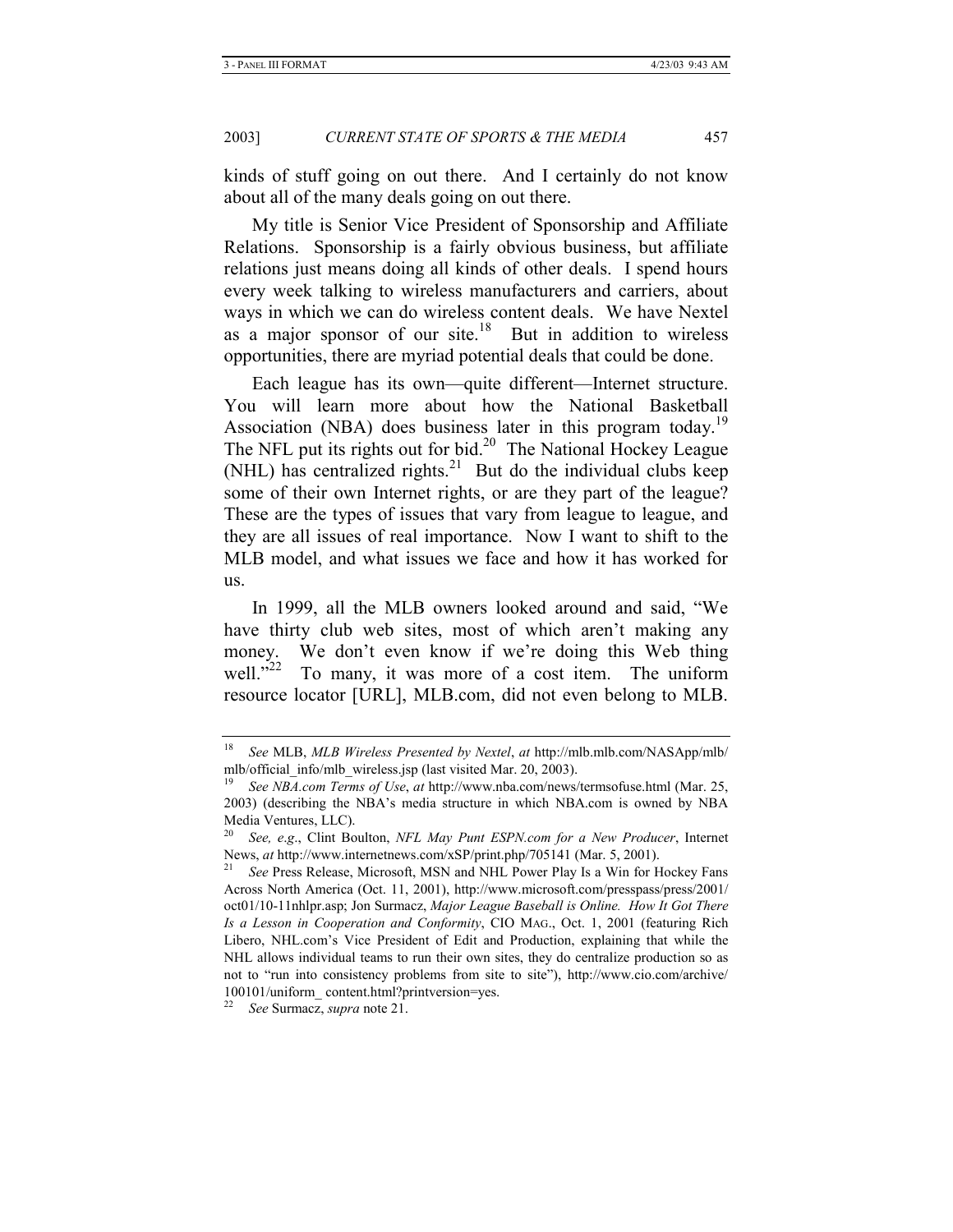The site was majorleaguebaseball.com, because there happens to be a law firm called Morgan, Lewis & Bockius whose website was MLB.com.<sup>23</sup> You cannot even accuse them of cybersquatting.<sup>24</sup> It was simply the name of their law firm, and they got there first.

So the owners put their heads together and say, "It would help if we had MLB.com  $\ldots$ " There is a little legal issue, right?<sup>25</sup> And they happened to be represented by Morgan, Lewis.<sup>26</sup> I do not know what happened, but I am sure it was a very friendly negotiation. I can just hear the owners thinking: "If we get MLB.com, and we take all the club web sites and put them into this one entity, oh my God, it'll be worth billions of dollars." We are talking about 1999 right here. It truly would look like a billion dollar business then. And you have McKinsey<sup>27</sup> and other advisors saying this is what baseball should do.

So the baseball owners say, "Let's do it." A thirty-zip vote by the owners launched MLB Advanced Media, LLP (the official company name for MLB.com). I am told that this is the first

<sup>23</sup> *See* Bernhard Warner, *Where Will Baseball Go? And What Will It Do When It Gets There?*, Industry Standard, http://www.thestandard.com/article/display/0,1151,13234,00. html (Apr. 3, 2000) (In 1999, MLB.com did not exist as the official website of MLB, because the law firm Morgan, Lewis & Bockius had already obtained the rights to the domain name. MLB used the domain name majorleaguebaseball.com until it was able to purchase the MLB.com domain name from the firm.); Mark Conrad, *MLB Gets Web Rights in MLB.com: Domain Name Transferred From Prominent Law Firm*, Sports Law News, *at* http://www.sportslawnews.com/archive/Articles%202000/mlbwebsite.htm (Sept. 5, 2002).

<sup>24</sup> *See Franchisor Domain Names Protected Under New Law*, FRAN*CAST* (Piper, Marbury, Rudnick & Wolfe, LLP), Dec. 1999 (explaining what "squatting" is and why it is harmful to franchisers), http://www.piperrudnick.com/db30/cgi-bin/pubs/DecFrancast.<br>pdf; Conrad, *supra* note 23.

*See Domain Name Clearing v. F.C.F., 16 Fed. Appx. 108 (4th Cir. 2001) (holding* that it is unlawful to register a domain name in bad faith, such that an entity may not register a domain name unless it has some stake in it, such as a similar trademark or corporate name).

<sup>26</sup> *See* Conrad, *supra* note 23. 27 *See, e.g.*, Clinton Wilder, *Redefining Business: A New Game Plan*, Information Week, *at* http://www.informationweek.com/832/rbbaseball.htm (Apr. 9, 2001) ("To help set [MLB.com] up, baseball acted much like any large company developing a nascent Web strategy: It retained business consultants from McKinsey  $\& Co.,$  financial advisers from Morgan Stanley Dean Witter, and tech integrators from Scient Corp.").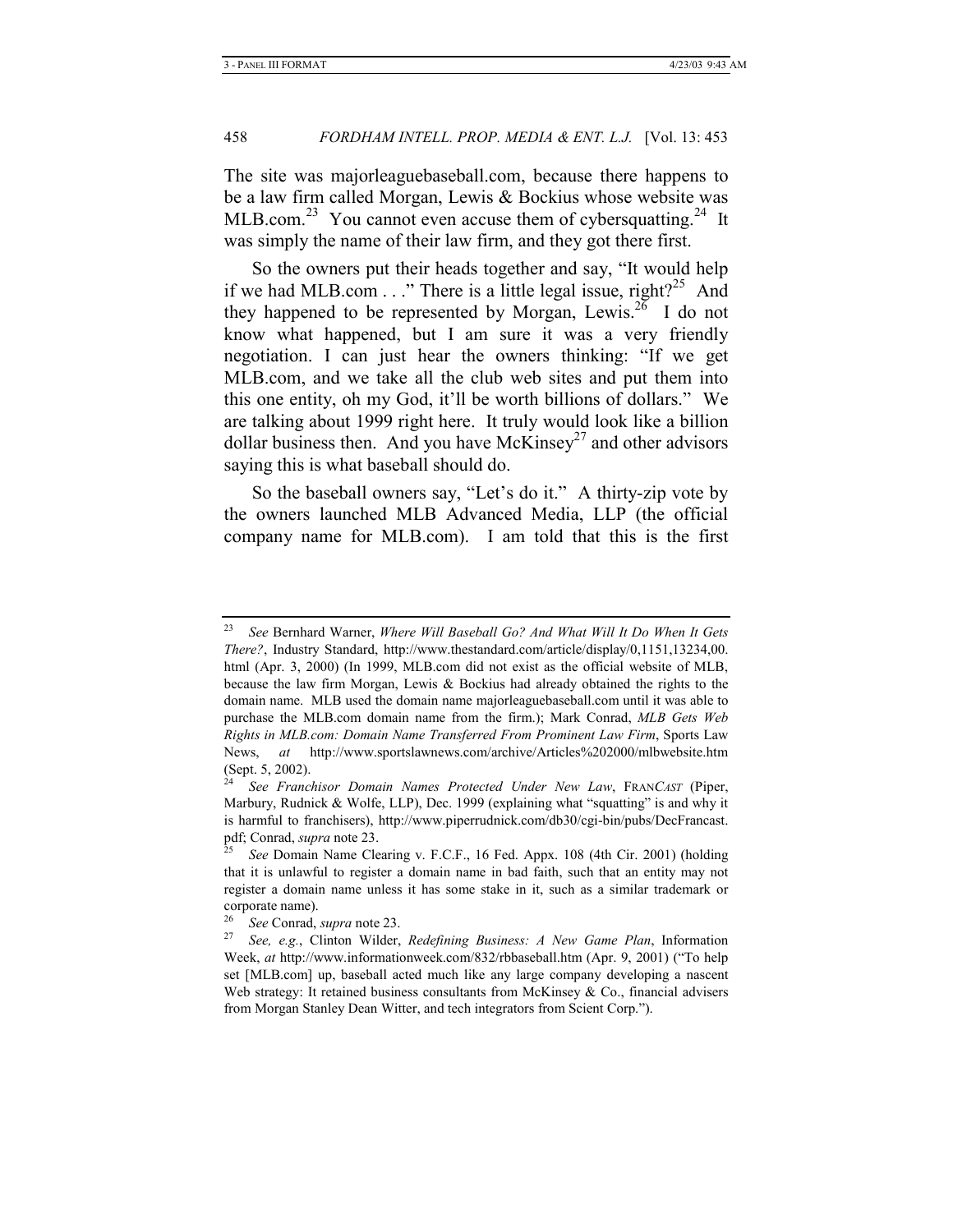unanimous vote ever, but it had to look like such a no-brainer.<sup>28</sup> Amidst the dot.com boom, they may have been thinking: "We'll give you a few million bucks and you give us back a \$100 million in a few weeks." That might have been believable in October of 1999.

Major League Baseball Advanced Media (MLBAM) was actually formed in January 2000. We now have all thirty club sites rolled into MLB.com; MLBAM is, however, a separate entity from MLB Properties.29 Our rights are granted through a rights agreement with baseball, but we are a separate operating company.<sup>30</sup>

We have to make money for our investors, our owners, who are the club owners. As such, we have a real challenge, because right now it is a difficult sponsorship and advertising market in many ways. So we have to find a way to make this work.

It is all about this little equation: web traffic  $+$  content  $+$ products = revenue (profit). Traffic is the number of people coming to the site. Content and products are what you have to sell them when they get there. And, of course, you want to sell them in a way that results in profit. It is just a basic business model.

Let me just take you through quickly the revenue model.

Sponsorship and advertising—everybody knows about these. We do have some advantage, because we are not just selling sponsorship or ads based on the eyeballs. We are fortunate. As a sports league, we have valuable trademarks, and a game that

<sup>28</sup> *See* Surmacz, *supra* note 21. ("In an unprecedented show of cooperation, the owners voted 30-0 in favor of the plan for completely revamping the league's Web properties. In doing so, they cast a yea for competitive balance as teams would equally share in all of MLBAM's net profits.").

<sup>29</sup> *See* Wilder, *supra* note 27; Press Release, RealNetworks, MLB Advanced Media and RealNetworks Announce Exclusive, Three Year Agreement (Mar. 27, 2001) ("MLB Advanced Media L.P. (MLBAM) is the interactive media and internet company of Major League Baseball. MLBAM manages the official league site, www.MLB.com, and each of the 30 individual Club sites to create the most comprehensive Major League Baseball resource on the Internet."), http://www.realnetworks.com/company/press/releases/2001/ mlb.html.

<sup>30</sup> *See* Wilder, *supra* note 27 (noting that owners of teams in MLB "established a separate company, Major League Baseball Advanced Media LP, and recruited a real Web  $guy \dots$  to run it").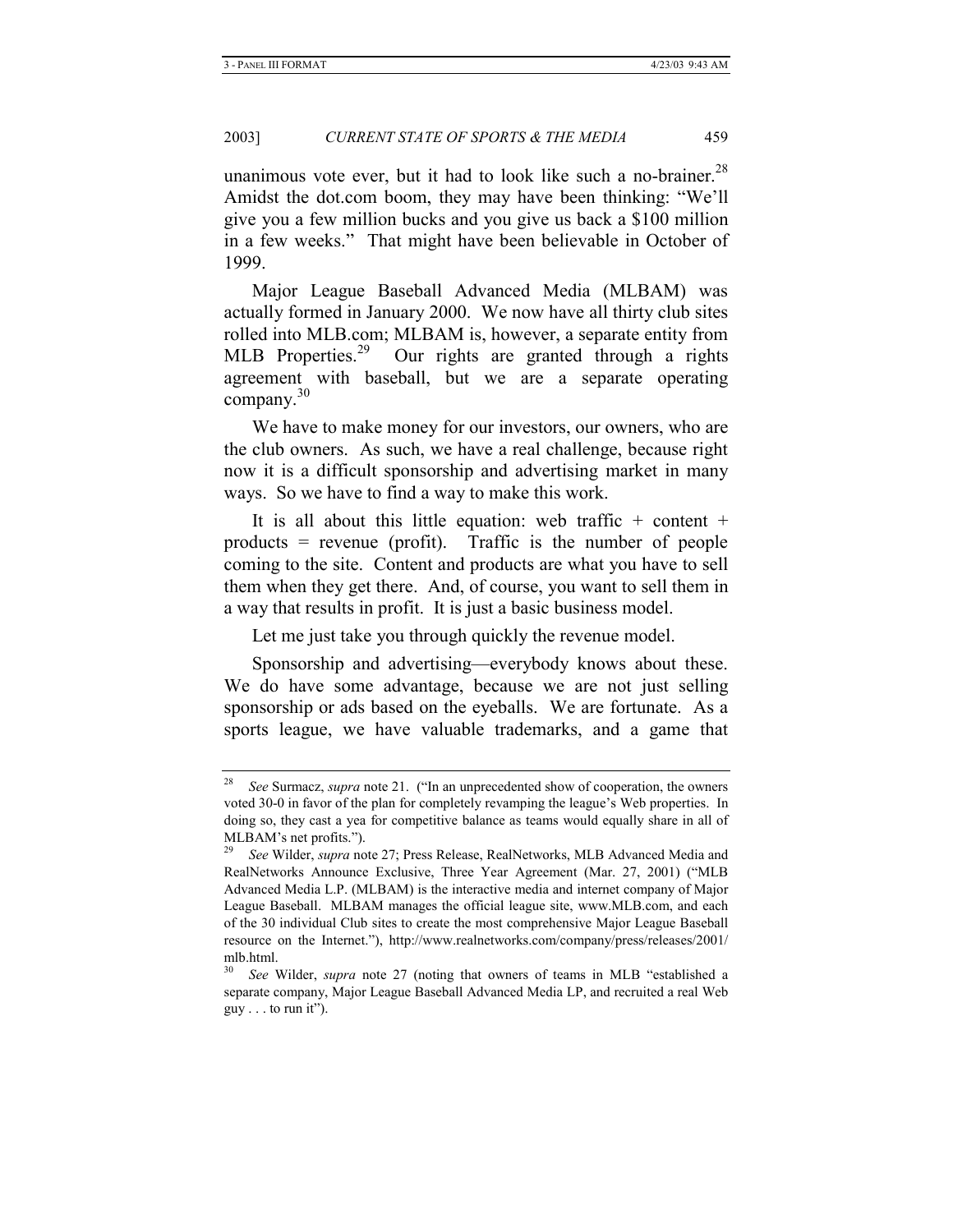companies want to be associated with. We have some assets to sell that not everyone has. But we also get great traffic. We get a couple of million people a day coming to our site, all season long, which is very strong. Last year, before ESPN joined forces with  $MSN<sub>1</sub><sup>31</sup>$  we were nearly up with them in traffic during the season and they report on all sports. So we get great traffic.

Additionally, anybody who is a sponsor on our site is going to get some affinity with baseball. That is important to a lot of companies. So we sell sponsorship more than advertising.<sup>32</sup> You cannot call me up and say, "I have \$20,000. I'd like to run a banner across MLB.com for the month of June." That is not what we are selling. You have to have another zero or two behind it, with a product in a category in which we can give you some exclusivity. $33$  That is how we distinguish sponsorship from advertising.

In addition to sponsorship and advertising, we get revenue from product and ticket sales. We sell all the merchandise online for baseball.<sup>34</sup> If you want a Mets cap or a Reds cap, you can go online right now, and in five minutes you can have an order in process. Online tickets sales are managed by us for all of the clubs.<sup>35</sup> And we have auctions of authentic merchandise.<sup>36</sup>

See Press Release, ESPN, ESPN.com Generates Record 9.7 Million Unique Users in September; Site Registered Largest Lead Ever Among Sports Sites (Oct. 15, 2001) (describing ESPN.com's growth following its deal with MSN), http://advantage. msn.com/docs/newsletter/november/espn.htm.

<sup>32</sup> *See* MLB, *Official Sponsors*, *at* http://mlb.mlb.com/NASApp/mlb/mlb/official\_info/ mlb\_official\_sponsors.jsp (last visited Mar. 25, 2003); Ryan Naraine, *My Love-Hate Relationship with MLB.com*, At New York, *at* http://www.atnewyork.com/news/ article.php/785631 (June 15, 2001) ("MLBAM has already made the bold (and risky) decision to banish advertising from the site, concentrating instead on grandiose plans to make it the world's largest baseball store. Sponsorship deals with big-name corporate clients are in the works and the streaming media add-ons are certainly money-making possibilities.").

<sup>33</sup> *See, e*.*g*., Press Release, *supra* note 29 (announcing the deal that made RealNetworks "the exclusive platform for a broad range of MLBAM's online services, including live audio webcasts of all MLB games, and a customizable, on-demand, archival, video highlight service").

<sup>34</sup> *See* MLB, *MLB.com Shop: For All Things Baseball*, *at* http://shop.mlb.com (n.d.). 35 *See id.*

<sup>36</sup> *See id.*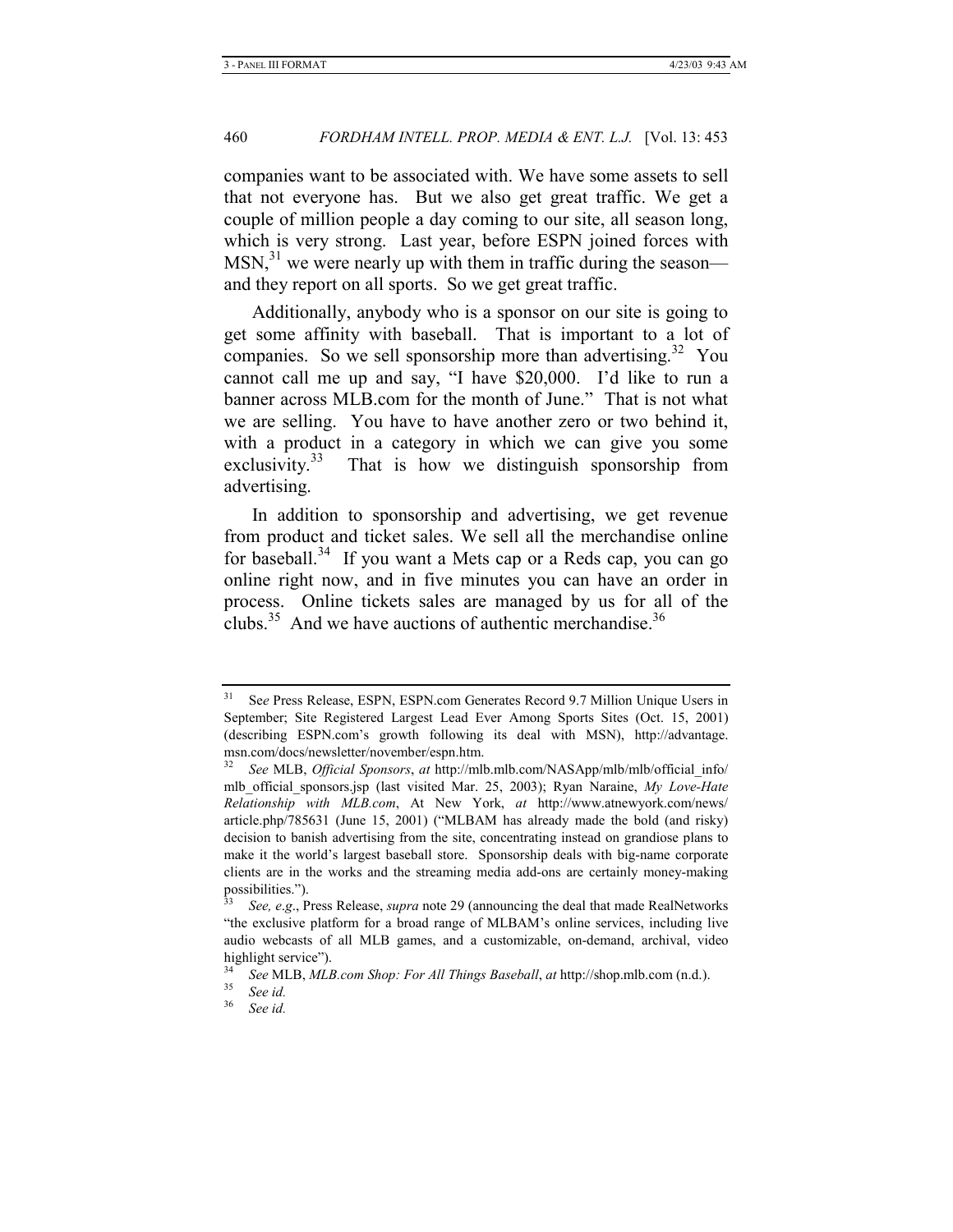Subscription sales are another important revenue source which I will go through rather quickly in the interest of staying on time. In the subscription category, many of you probably read that last year at about this time, we launched our game day audio.<sup>37</sup> With this service, you can listen to any baseball game on your computer, all season long, for ten bucks. We were trashed in the media as being greedy. To some sports writers, and a handful of fans, charging ten dollars for what used to be free was awful.<sup>38</sup> A number of articles were written about how horrible it was that baseball was charging people to listen to games on the Internet.

A hundred and twenty thousand people signed up for it through us, and a couple hundred thousand more subscribed through RealNetworks, $3<sup>3</sup>$  our partner on that project, and it did not take long for the outrage to subside. As it turns out, it is a pretty good business model, because I think we will probably have twice as many subscribers next year.

Another subscription product we have is Custom Cuts, which allows you to go in and create your own video highlights. $40$ 

We have Baseball's Best, with which you can go back and listen to any one of sixty complete great baseball games. The fee for this is \$2.95 and you rent the game video for two days.<sup>41</sup> I used it to go back and watch some great World Series games. It is unbelievable.

And then we have Highlights Direct,<sup> $42$ </sup> which will be delivered to subscribers every morning. You can give us a list of the players

<sup>37</sup> *See* Press Release, *supra* note 29. 38 *See, e*.*g*., Daniel F. DeLong, *Fans Must Pay to Hear Baseball Webcasts*, News Factor Network, *at* http://www.newsfactor.com/perl/story/8516.html (Mar. 28, 2001) ("Perhaps the most interesting aspect of the deal is that it flies in the face of surveys that show a vast majority of Internet users do not want to pay for such content services.").

<sup>39</sup> *See* Jennie Rose, *Streaming Media Steps Up to the Plate: Major League Baseball's Internet Ambitions*, New Architect, http://www.newarchitectmag.com/documents/  $s=4088$ /new1013634731/ (Feb. 2002).

<sup>40</sup> *See id.*; MLB, *Custom Cuts*, *at* http://mlb.mlb.com/NASApp/mlb/mlb/video/mlb\_ custom cuts.jsp (last visited Jan. 12, 2003).

<sup>41</sup> *See* Rose, *supra* note 39*;* MLB, *Baseball's Best*, *at* http://www.mlb.com/NASApp/ mlb/mlb/baseballs\_best/mlb\_bb\_whatsnew.jsp (last visited Mar. 25, 2003).

<sup>42</sup> *See* MLB, *Highlights Direct Post-Game Show*, *at* http://www.mlb.com/NASApp/ mlb/mlb/video/mlb\_highlights\_direct\_postgame.jsp?partnerId=ana-hp (last visited Mar. 25, 2003).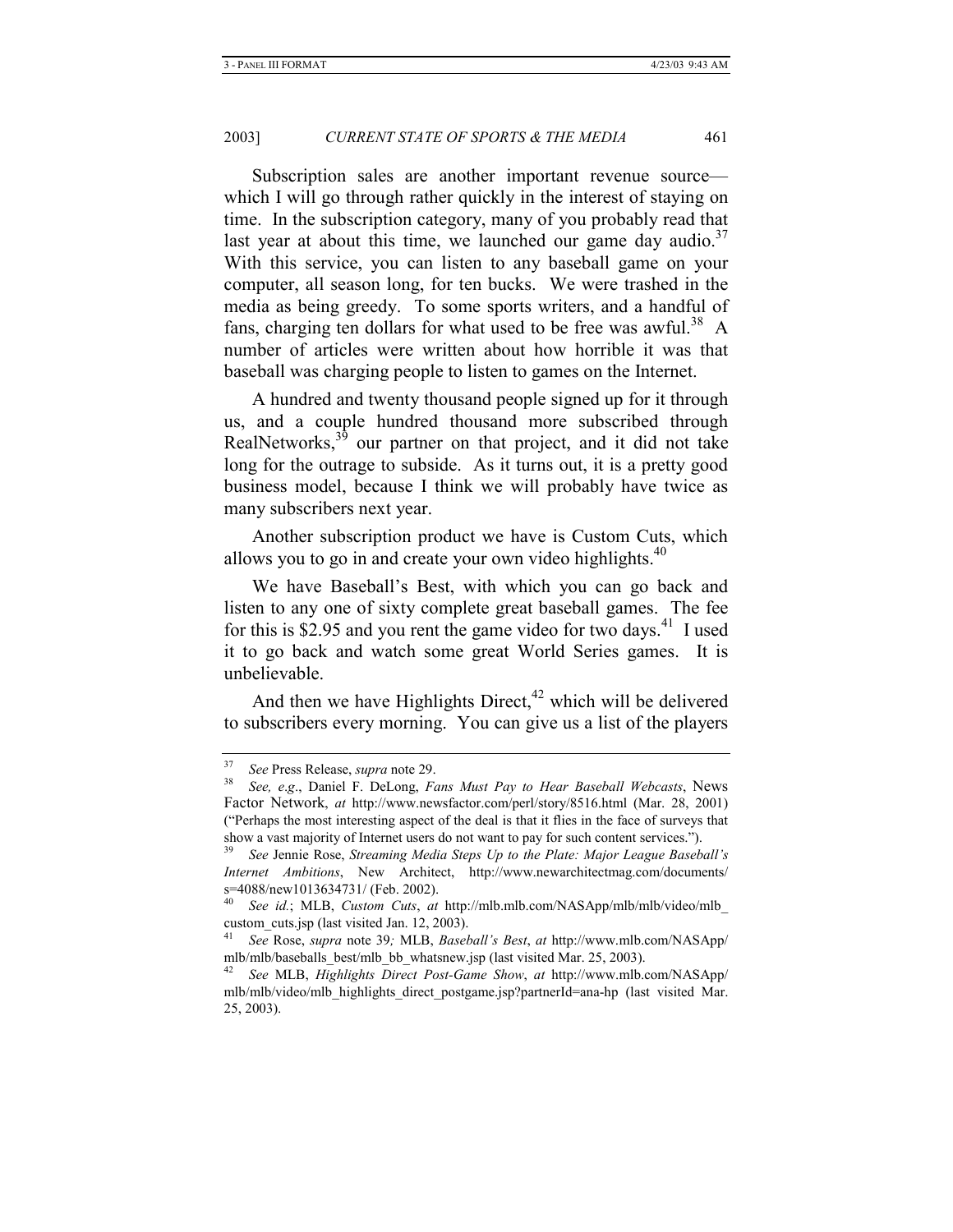whose highlights you want to see, and it will come as an email each morning.

There is so much going on out there, and we at MLB.com are trying to be at the forefront. One other subscription product I will mention, because it goes to the "rights" issue, which gets you lawyers excited, is Condensed Games.<sup>43</sup> We have just announced that you can go online about an hour and a half after the game, and watch the essence of any game that was played that day in about fifteen or twenty minutes. You will only see the payoff pitches. You will see the third strike, you will see the hit, you will see a run, you will see an out, again, only the payoff pitches. And it is very well done. It is not fast motion. It is like you are watching a game. You might think that this might have raise some issues with broadcasts, $44$  but we work very hard to ensure that everything we do not only promotes the game, but also gets more people to watch the game in person and on television.

Finally, what are the general legal issues that arise in the context of the sports web business? I will just tick through them, because they will all get discussed in greater detail by the rest of the panelists.

Clearly, in the Internet world, trademarks and intellectual property issues are pervasive, but that is true in all businesses. Everybody will say something about that in today's program, but it is very important. We do not give anybody permission to use the MLB marks. We own the MLB mark in the Internet space,  $45$  and

<sup>43</sup> *See* MLB, *Condensed Games*, *at* http://mlb.mlb.com/NASApp/mlb/mlb/video/mlb\_ condensed\_games.jsp (last visited Mar. 25, 2003).

<sup>44</sup> *See* Hu, *supra* note 11 ("Sports leagues have been reluctant to embrace the Internet, partly out of fear of jeopardizing lucrative television contracts. As a result, what baseball does with its online broadcasts will be watched carefully in the industry to determine if the computer has a place alongside the TV set."); Kellis, *supra* note 21. 45 *See* MLB, *Copyright*, *at* http://mlb.mlb.com/NASApp/mlb/mlb/homepage/mlb\_

homepage.jsp (last visited Mar. 25, 2003).

The following are trademarks or service marks of Major League Baseball entities and may be used only with permission of Major League Baseball Properties, Inc. or the relevant Major League Baseball entity: Major League, Major League Baseball, MLB, the silhouetted batter logo, World Series, National League, American League, Division Series, League Championship Series, All-Star Game, and the names, nicknames, logos, uniform designs, color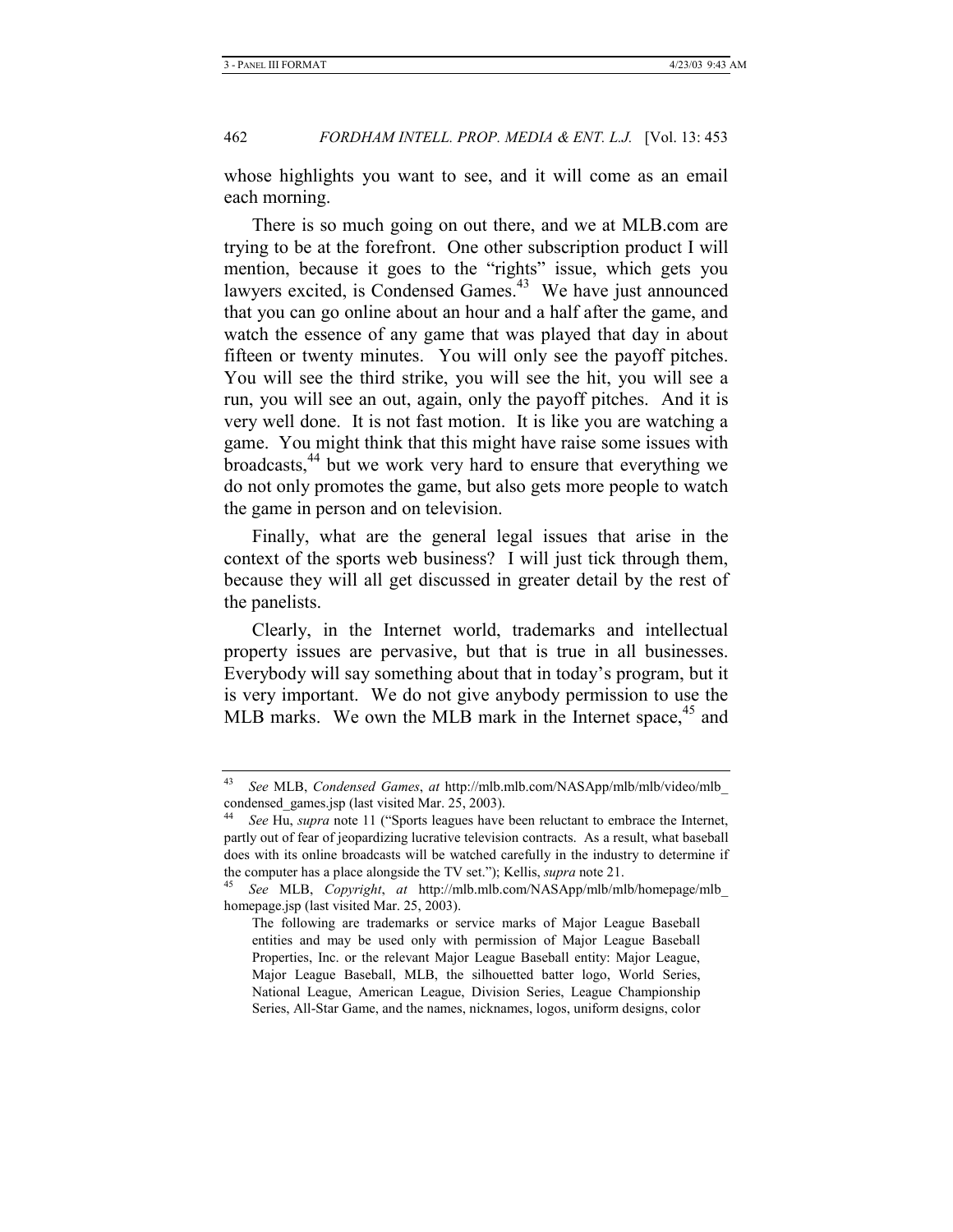we are meticulous about not letting anybody pay us—even a lot of money—to be associated with the mark in any way that we do not want it used.

We also need to be sensitive to related rights holders.<sup>46</sup> The right of publicity is a constant issue that we have to address.<sup>47</sup> For example, on our screen we have a Continental pop-up box: "Who do you think is going to win the World Series? Presented by Continental," and there is a picture of a news story on that page with Derek Jeter's on it. Are we news or are we commercial? Does it look like he is endorsing Continental? I do not think so. I would argue that if you open the *New York Times* and see a Viagra ad and Joe Torres' picture in a story on the same page, you would not assume that he is taking Viagra, but we get those arguments. And so there are rights of publicity issues related to almost everything we do.

Then there are potential sponsor conflict issues. If MLB has a sponsor in a certain category, we are not required to have the same sponsor, but we may decide to. We try to, because it tends to make sense in many cases, but as a separate company with separate rights, $48$  we have to make sound business decisions so we could have Sun Microsystems as our technology partner, which we do;<sup>49</sup> and arguably IBM could be the official computer sponsor of  $MLB$ <sup>50</sup> That is a legal possibility, but an unlikely outcome based on sponsor relations and some of the category protection sponsors get.

combinations, and slogans designating the Major League Baseball clubs and entities, and their respective mascots, events and exhibitions.

*Id. See also* MLB, *Website Terms of Use Agreement*, *at* http://www.mlb.com/ NASApp/mlb/mlb/help/mlb\_help\_about\_terms.jsp (last visited Mar. 25, 2003).

<sup>46</sup> *See* Zacchini v. Scripps-Howard Broad., 433 U.S. 562 (1977) (holding that individuals maintain a right to publicity which allows them to control the use of their likeness for profit).

<sup>47</sup> *See id.*

<sup>&</sup>lt;sup>48</sup> While MLB.com is the official site of MLB, it operates as a separate subsidiary. Surmacz, *supra* note 21. *See also* MLB, *supra* note 32 (listing all official sponsors of both MLB.com and Major League Baseball).

<sup>49</sup> *See* MLB, *supra* note 32.

<sup>50</sup> *See id.* (showing that in fact neither Sun Microsystems nor IBM is an official sponsor of MLB).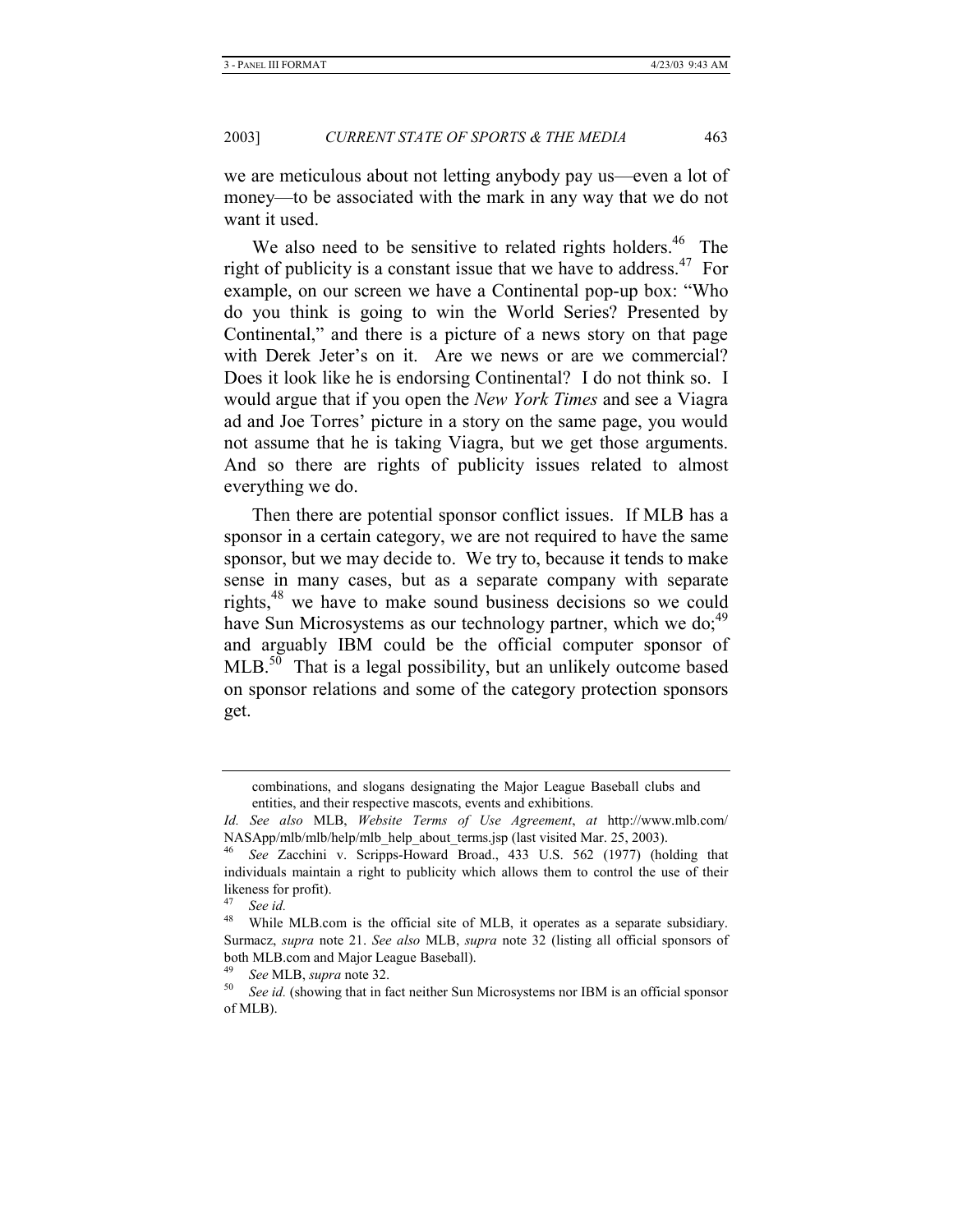Then there are all the technology contracts that need to be negotiated and enforced, technology issues can be mission critical—mainly "up-time," and "service-level" agreements. Performance is just a critical issue in the whole technology area, and we have to have good contracts for that.<sup>51</sup>

Exclusivity issues exist in all kinds of Internet sports deals. RealNetworks is the exclusive provider of our streaming.<sup>52</sup> Everything that streams from our site must be streamed in Real. What if we provided video clips to somebody like ESPN, who streams in Windows? That is a very tough issue.

Risk management might be one of the biggest not-realized issues. In the Internet sports business there are lots of people we depend on whose businesses could fail in six months. Writing agreements that protect a company from a supplier's business failure is an enormous challenge. $53$ 

There are other legal issues. Sweepstakes compliance is a big issue.54 Liability issues, even for auction sales, can be a challenge.<sup>55</sup> We have to comply with COPA, the Children's Online Privacy Protection Act.<sup>56</sup> We cannot market, nor should we, to children under thirteen.<sup>57</sup> You just cannot try to sell them anything.

<sup>51</sup> *See* Rick Sturm, *Service Level Agreements: Consequences for Non-Performance*, Next SLM, *at* http://www.nextslm.org/sturm4.html (last visited Mar. 20, 2003).<br><sup>52</sup> See Press Release, *supra* note 29.<br><sup>53</sup> See Sturm, *supra* note 51 ("This article examines the ongoing challenge of

establishing effective consequences for nonperformance in Service Level Agreements.").

<sup>54</sup> *See* Cherly A. Falvey, *United States: Legal Compliance Issues Governing Online Sweepstakes*, MONDAQ BUS. BRIEFING, June 1, 2001. 55 *See* MLB, *Website Terms of Use Agreement*, *supra* note 45, § 4. 56 Children's Online Privacy Protection Act of 1998, 15 U.S.C. §§ 6501–6505 (2000).

The Children's Online Privacy Protection Act, effective April 21, 2000, applies to the online collection of personal information from children under thirteen. Anyone operating a commercial web site or online service directed to children under thirteen that collects personal information and anyone operating a general audience web site who has actual knowledge that personal information is collected from children must comply with the act. *Id. See also* MLB, *Privacy Statement*, *at* http://mlb.mlb.com/NASApp/mlb/mlb/help/ mlb\_help\_about\_privacy.jsp (last visited Mar. 25, 2003).

 $57$  15 U.S.C. § 6501.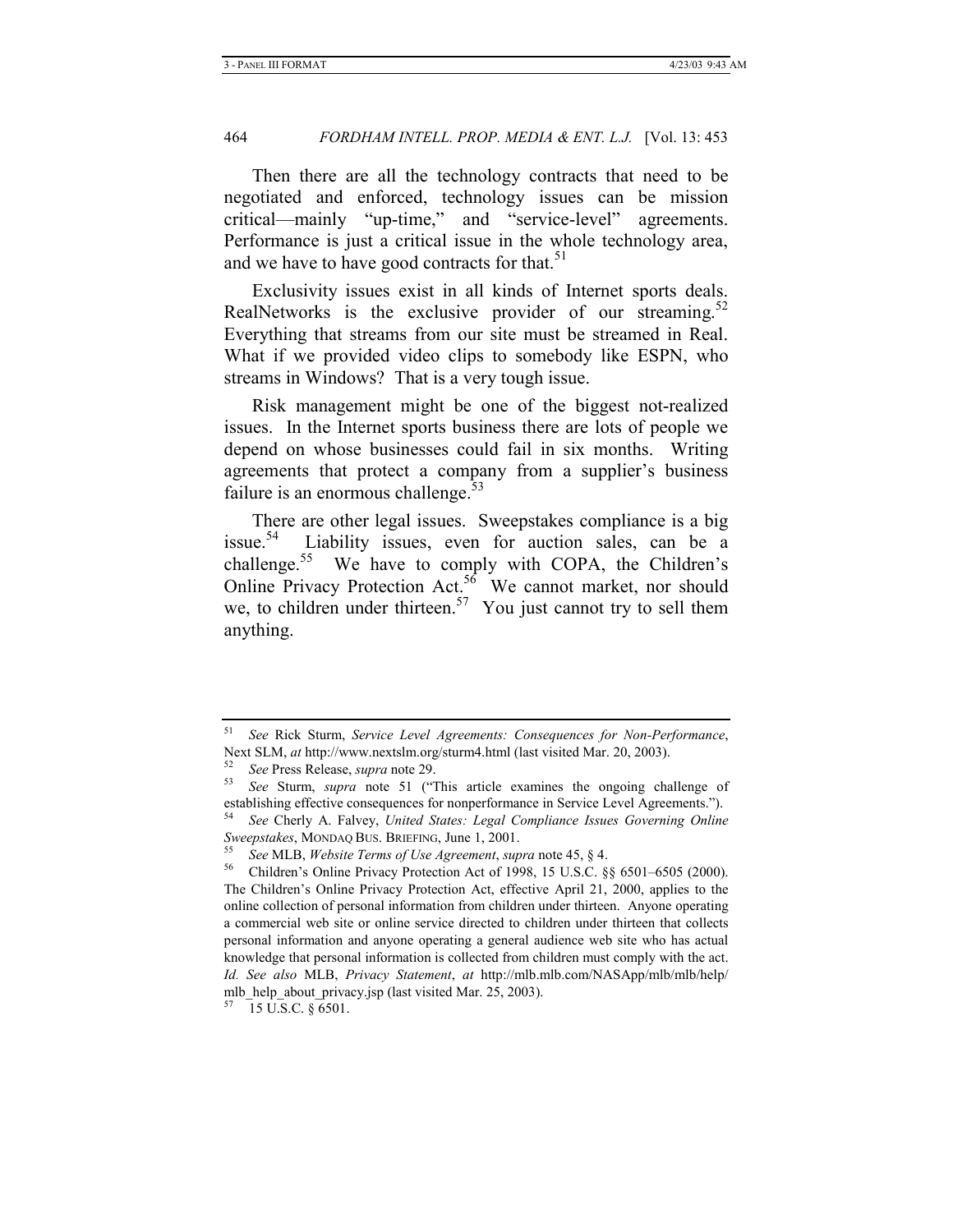And, ultimately, there are the good-old-fashioned issues of employee relations, labor, and deal structure for every venture we do.

So that is my picture of the web world of sports. It is an extremely complex world, deals going every which way, and I cannot imagine how many are in negotiation now. I suspect that the web will continue to be a very important part of sports.

PROFESSOR CONRAD: Thank you very much. You provided a good overview of a very difficult and fascinating area. I want to pass the baton now to Brett.

MR. GOODMAN:<sup>58</sup> Thanks.

It is a problem not going first at one of these things, because if you go first, you just say what you were going to say, but if you go after somebody like this, you realize what you have to say is not nearly as interesting as what was just said.

What I will do is briefly tell you the kinds of things that happened to me prior to and during the Salt Lake Games.

As Mark briefly mentioned, I wear a marketing and promotions hat as well, so it is always interesting to me to see how my colleagues perceive me. In Salt Lake City, a colleague came into my office in our broadcast center literally every morning. He would poke his head in and say, "So did we sue anybody, did we sue anybody?" You know, the irony of course is that—and I suspect that a lot of my in-house panelists would agree—we spend almost all of our time trying to resolve conflicts, not creating them. Conflict creation is a sap of energy and resources that no one wants to deal with—especially someone like me who wears more than one hat. The time I spend dealing with a conflict is just time spent away from, hopefully, deriving income or eyeballs from the NBC Olympics broadcast.

With that said, we got through the Salt Lake City Olympics without suing anybody, and, much more importantly, not having been sued, although, as you are about to see, it came close a couple of times.

<sup>58</sup> Mr. Goodman has declined Fordham Sports Law Forum's offer to footnote his remarks.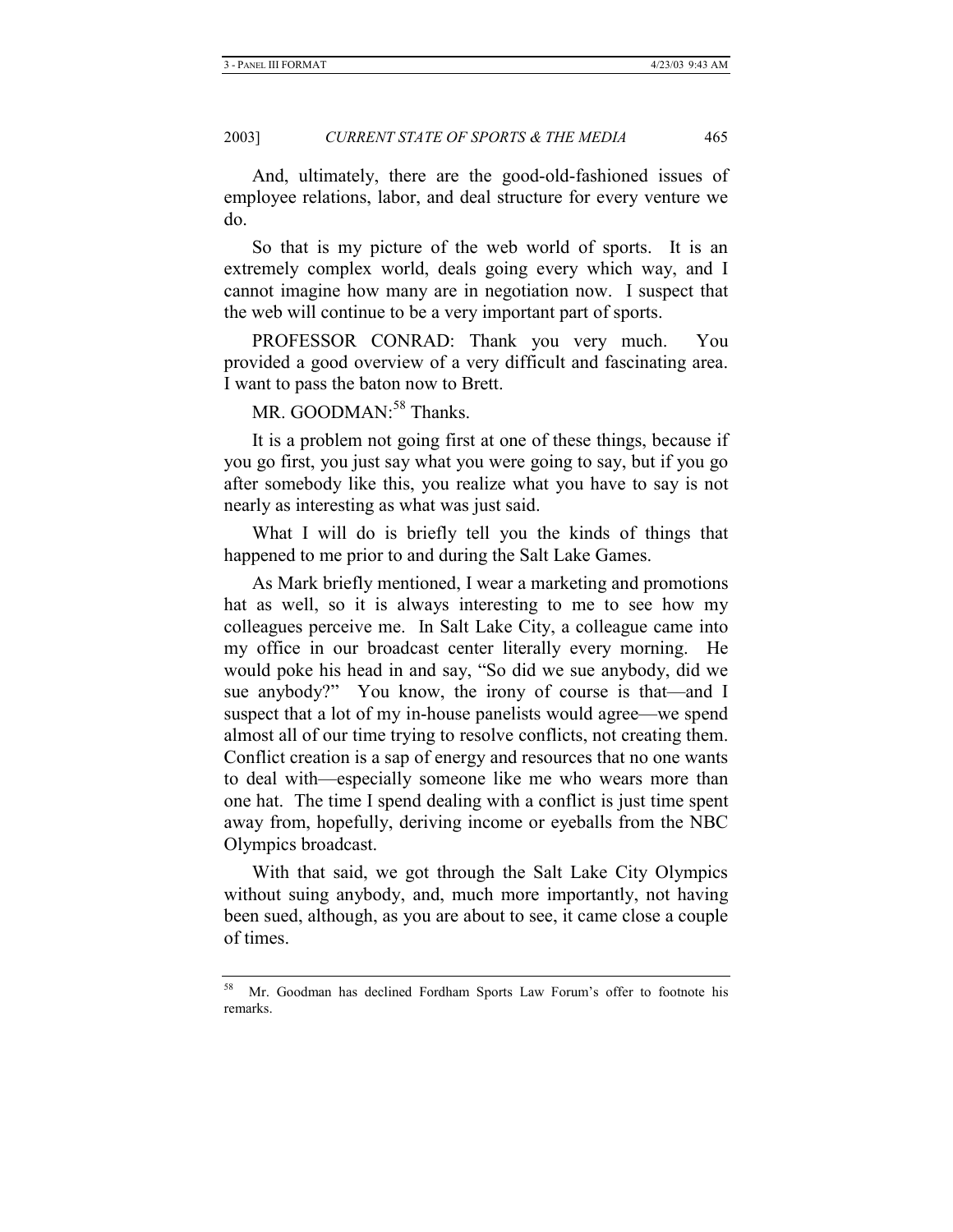Generally speaking, before the Games you just do a lot of talent negotiation, getting people to be broadcasters, negotiating fairly simple contracts.

We had 3,200 people in Salt Lake City. You have deals with dozens and dozens of vendors, and we have to make these people comfortable.

We need to feed these people, so you have a contract with the food guy. They might need a kitchen to make the food, so you have a contract with a kitchen guy. The only good thing about that aspect of the job is that NBC has had the Olympics since 1988, so these deals are effectively boilerplate contracts at this point, where you change some exhibits around and, hopefully, you just move on.

The more interesting things were as follows: I do not know how many of you saw the Olympics—hopefully all of you. When you watched, you saw Bob Costas sit in a rather expansive studio. These things are actually taken down, folded up into boxes, shipped to a warehouse and then brought to the new site and built back up again. We call them "JAWS," which is "Just Add Water Studios." They literally gut out the inside. So in Salt Lake, you saw Bob with a fireplace, which was not real, as you might have read, and you saw him with some other winter motif type things. In Athens, you will see different things.

The point is that we need a place to store this stuff. We had a set design company in California that kept this stuff for us. They worked on the Sydney project, and then they were supposed to continue to work on the Salt Lake City project, or at least that is what they said. They claimed that we had a deal. We claim, "No, we didn't really have a deal for Salt Lake; you were holding our stuff until we figured out if we had a deal." Well, you can sort of see where this is going.

We went in a different direction, with a new set design company. Then, we went to California and said, "We need our stuff," and they said, "Oh, really?"

So in October, our set design guy came into my office in an unbelievable panic, because October is just about when he has to get to Salt Lake to build it up to be ready for February. We were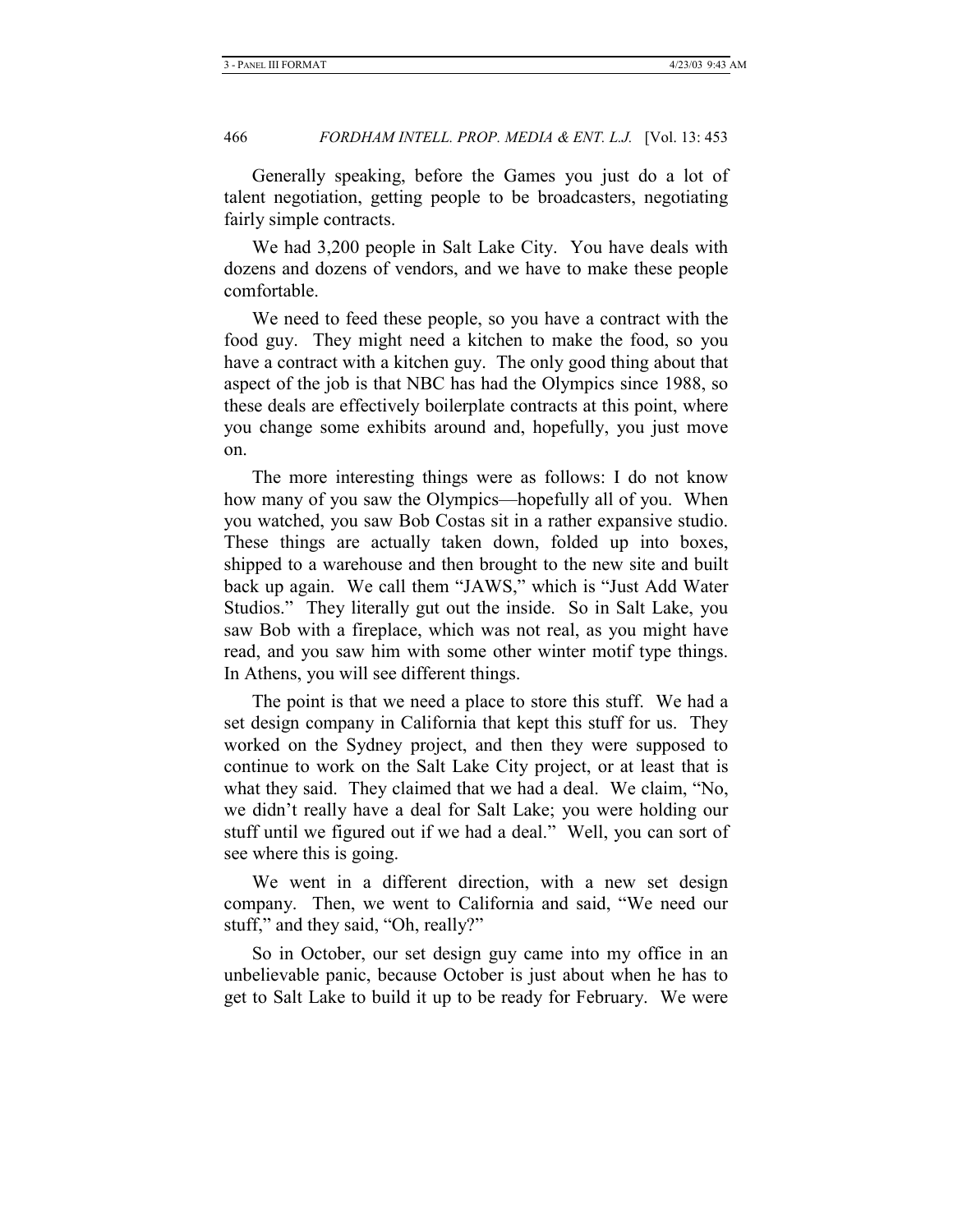basically being held for ransom. Our set was in a warehouse behind lock and key in California, and these guys were not giving it to us. So Bob (Costas) was going to be in a parking lot on a single chair in the middle of Salt Lake doing the Olympics.

These are the kinds of things you deal with. Do you really want to go to court? Do you really want to bring a state law or a federal court action in California, which is going to generate publicity? What are your odds of winning? I thought they were pretty good considering the facts. But, can you imagine going into Dick Ebersol's (Chairman, NBC Sports and NBC Olympics) office and saying, "Well, it turns out that these studios are going to be locked up in litigation for six months?" when the Olympics are in four months?

So again, it is about conflict resolution. I got a letter from the attorney from the other side saying that the relationship we had created was a bailment. I recall knowing that word for a weekend in my preparation for the New York Bar, but not at all since then. Long story short, we resolved it and we got our stuff. But that is the kind of issue you have. You are not looking to sue anybody or get sued. You are looking to just resolve the problem as quickly as possible, and, hopefully, with little financial pain.

Also, it was brought to my attention a few months before Salt Lake that we had a number of foreign employees from various countries, mostly engineers and operations people, and a couple of researcher types, who we were hoping would work for us. I am not sure how this happened, but the folks at NBC who were supposed to deal with the paperwork to get those people approved by our government had not done so, and there was a great underestimation of what this process was.

Even before September 11th, we were told this was going to be a problem. The government did not like what happened in Atlanta, where a lot of people sort of got in illegally—not with any malice, but the forms were not quite right. So they wanted to do it right this time.

And then, after September 11th, you can only imagine. Regardless of where someone was from, this process took four times as long and was much more complicated. In November, we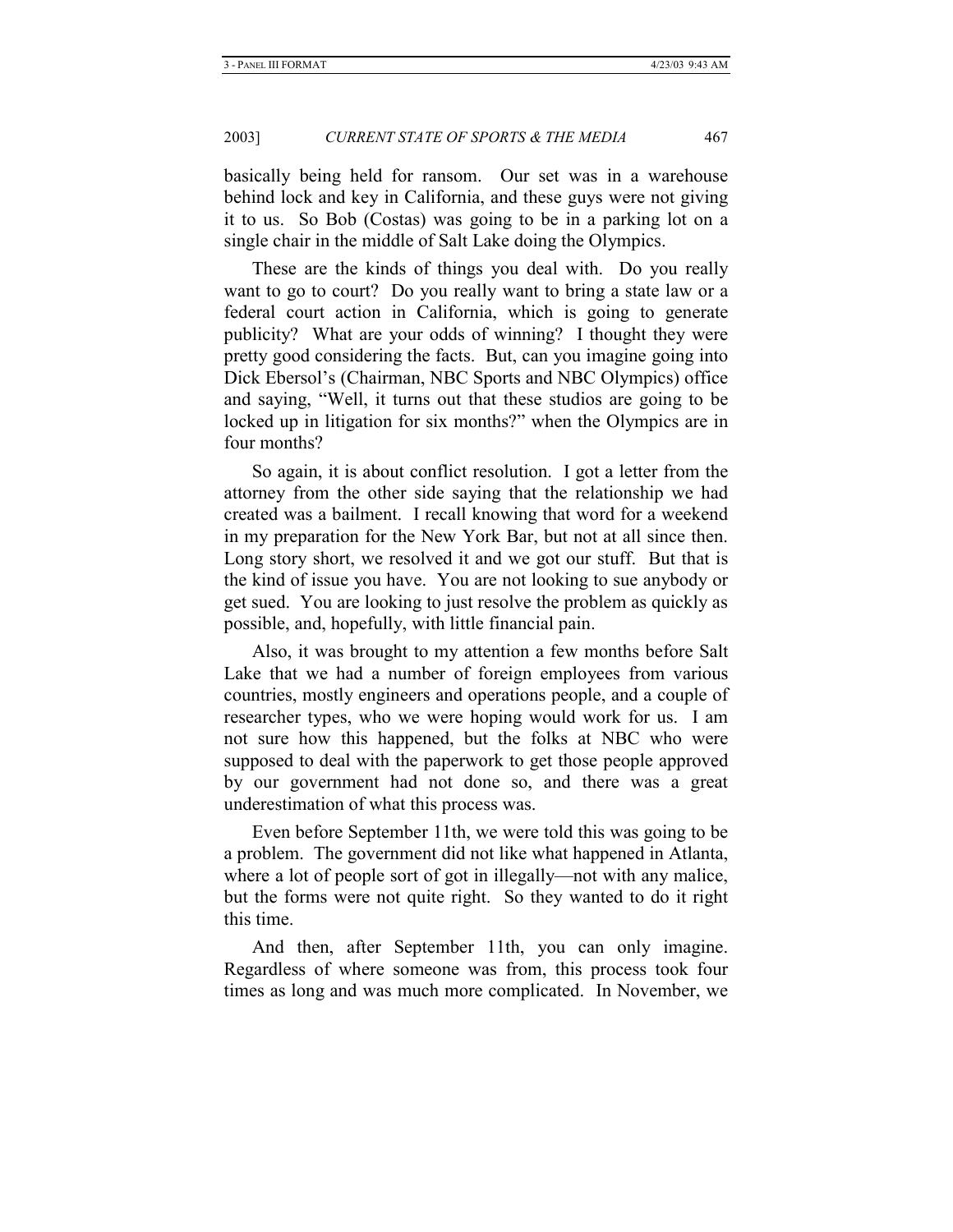had about thirty-six individuals—with start dates as early as December—who did not have the proper paperwork, and their applications had not even been filed. It was just a mess.

If any of you, in private practice or otherwise, have dealt with the federal government, you know what I mean. You might have well-intentioned bureaucrats or you might not, but even the bestintentioned bureaucrat is going to take a long time to resolve something like this. The good news is we used Paul, Hastings from Atlanta, and they were just fantastic.

But again, I had to deal with the guy in charge of our engineering group and the guy in charge of our operations group, who had been led to believe that they would have their regular crews from England and France and wherever else, as they do at every Olympics. They were realizing, with only about a month and a half before they had to go, that these people might not be allowed into the country. We were able to get through that, but with a lot of pain, and in that case a significant legal bill. I will not even begin to tell you the process. Immigration is just a nightmare.

Then, once we were in Utah, we had a broadcast center where roughly half of our people actually resided. It was where the studio shows were produced. It was where our offices were. We had compounds at each of the venues.

At some of the venues, like Alpine skiing or figure skating, we did everything there. We edited the shows there. People actually reported there for work in the morning, stayed all day and left at night. So everything had to be provided for them there. We needed kitchens, we needed office trailers—the whole operation was in a parking lot at the venue.

I was told about nine days before the Olympics were going to begin, and only about two days before we were going to get these venues up and running, that the Utah State Fire Marshals Commission, had formed a loose coalition to work with the Organizing Committee to handle health and safety issues. They told us nine days before the Games that none of our mobile kitchens in these parking lots were compliant with the code, but they would not tell us which section of the code we were violating.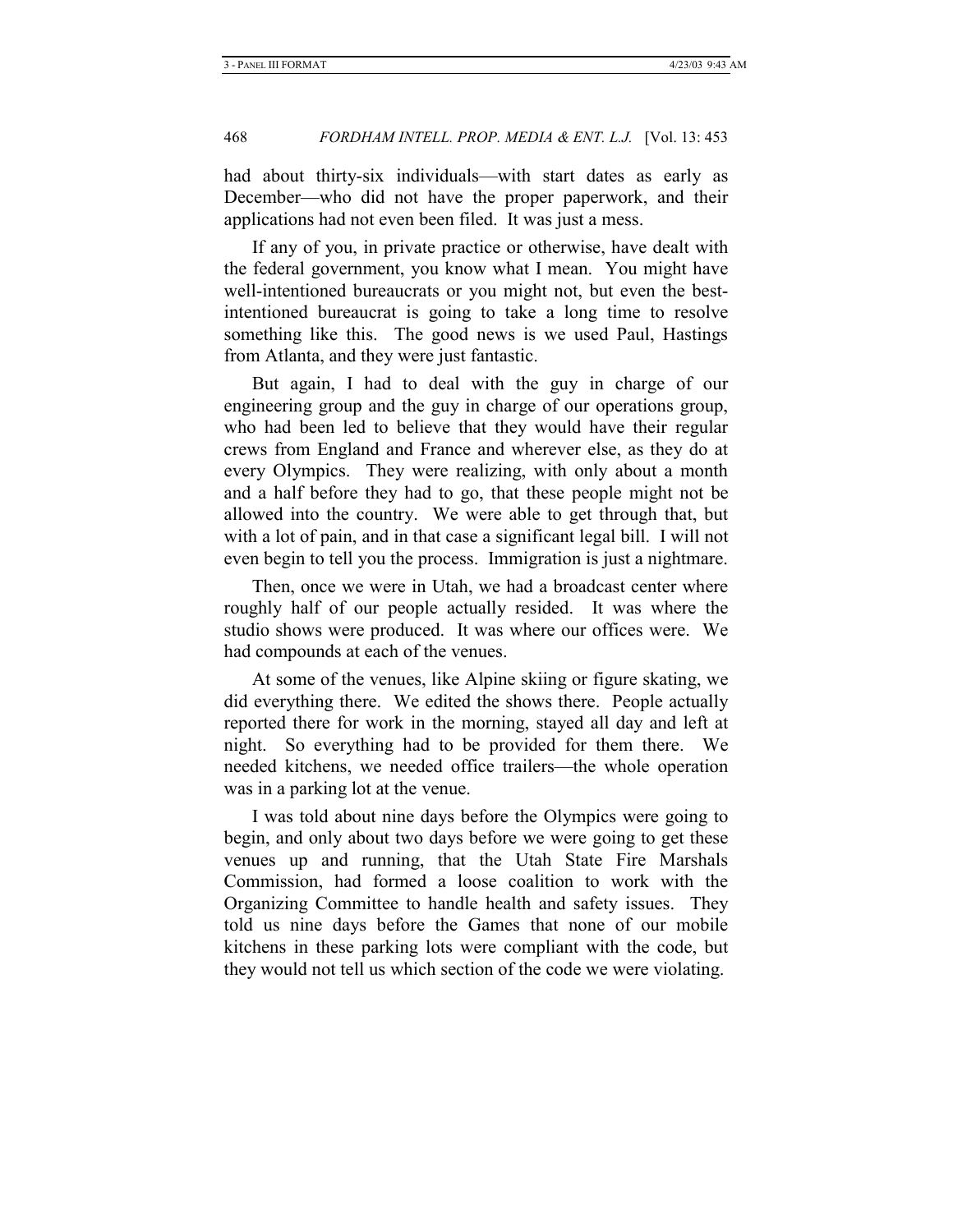They said, "We know a violation when we see it." We said, "You have to produce the code. We have to understand what the code says." So they gave us a two-volume thing that was over 1,000 pages, and it basically turned out that we did not have the right covers over the grills.

This sounds kind of funny, but it was actually an issue of incredible significance. If you cannot have mobile kitchens, you cannot serve food. You have the food that you were ready to serve, but now you cannot serve that food, because you cannot use the grill, so you need new food. It is a health issue at some point. I mean, these people work from eight o'clock in the morning until midnight or later every day.

The lesson here is to have good local counsel, which is to say, have local counsel who is well connected and knows everybody. In Salt Lake City, that is possible. It is also possible to have that person happen to be a good lawyer.

I went to this huge meeting with about forty fire marshals, the operations guy from NBC, our kitchen guy, and our local counsel. I knew we were in good shape when the local counsel walked in and said hello to half the fire marshals, because he knew them from living there.

We solved the problem because we realized quickly that we were not going to be very successful in court by trying to enjoin local fire marshals claiming there was a safety concern with our kitchens nine days before the Olympics. We had no legal option whatsoever. We determined that about five minutes into the meeting, and then we sort of figured it out with a lot of other parties in the room with us. These are the kind of things that come up, none of the stuff I studied in law school. No surprise.

The last thing I will mention is actually still a pending matter. I said that we have not been sued yet. I would like to think we are going to avoid this one, too.

The Utah Division of Wildlife Resources called me as we were packing up to go home. They said people had been calling and complaining that they had seen shots on the air that looked like they were taken from a helicopter, with wildlife running beneath. "You are not supposed to send a helicopter up in Utah to run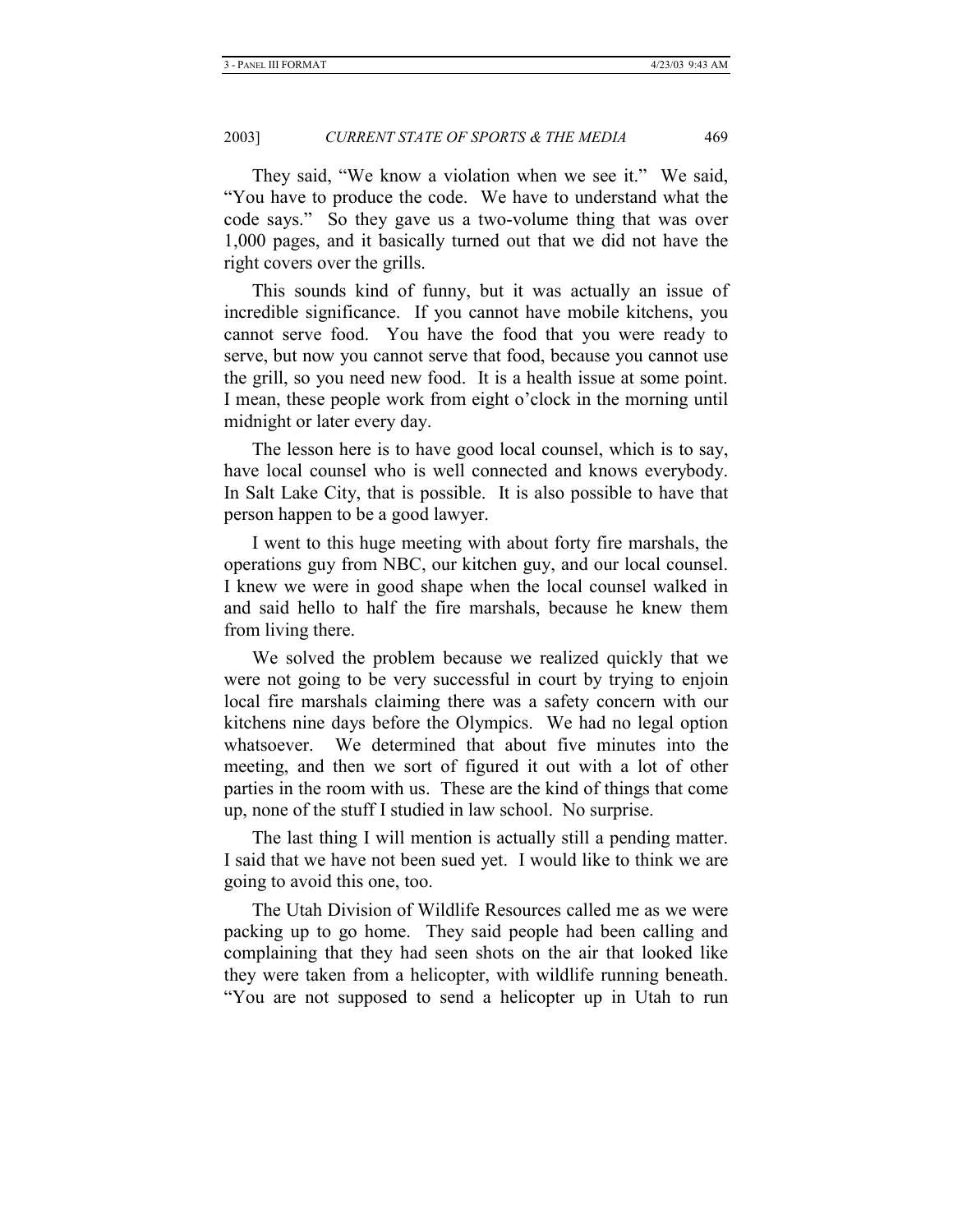endangered wildlife ragged and potentially harm them. We need to see your tapes."

I am not denigrating the reason for the call. It was a perfectly appropriate phone call. But, we did not even know if this footage was taken in Utah. It could have been file footage taken twenty years ago in Colorado. You get the drift.

None of this is really "big picture" interesting issue stuff, but I find that these tiny little legal issues takes up most of my time. They are the issues that you are not really supposed to know anything about, but I suppose you are supposed to recognize the issues, assess the vulnerability, and just search for the quickest solution so that people can go back to, in my case, producing a television show.

The one thing I have not mentioned is, perhaps, something you thought I might, which is the rights contract. The good news is that we have the Olympics through 2008. The rights deal was negotiated in the mid-1990s. It is done, and that is it. We need to read it and know what it says, but, at least for the short-term future, we will not need to negotiate the actual contract.

We also have, obviously, extensive dealings with legal and other people at the United States Olympic Committee (USOC) and International Olympic Committee (IOC), but by this point, we all know what the contract says and go about our business without a lot of difficulty interpreting those documents. So that is actually not something that takes up a lot of my time.

PROFESSOR CONRAD: Thank you very much. Your presentation brought out the importance of a lot of nuts-and-bolts issues. The Olympics are very much like a production, and a lot of production issues are very much related to scheduling, staging, food, and things like that, which often have to be in the contract, so it is very practical material. By the way, I do teach bailments to a couple of classes, if you wish to come in.

MR. GOODMAN: I could have used you.

PROFESSOR CONRAD: I would be happy to have you.

Now we turn to Jerome.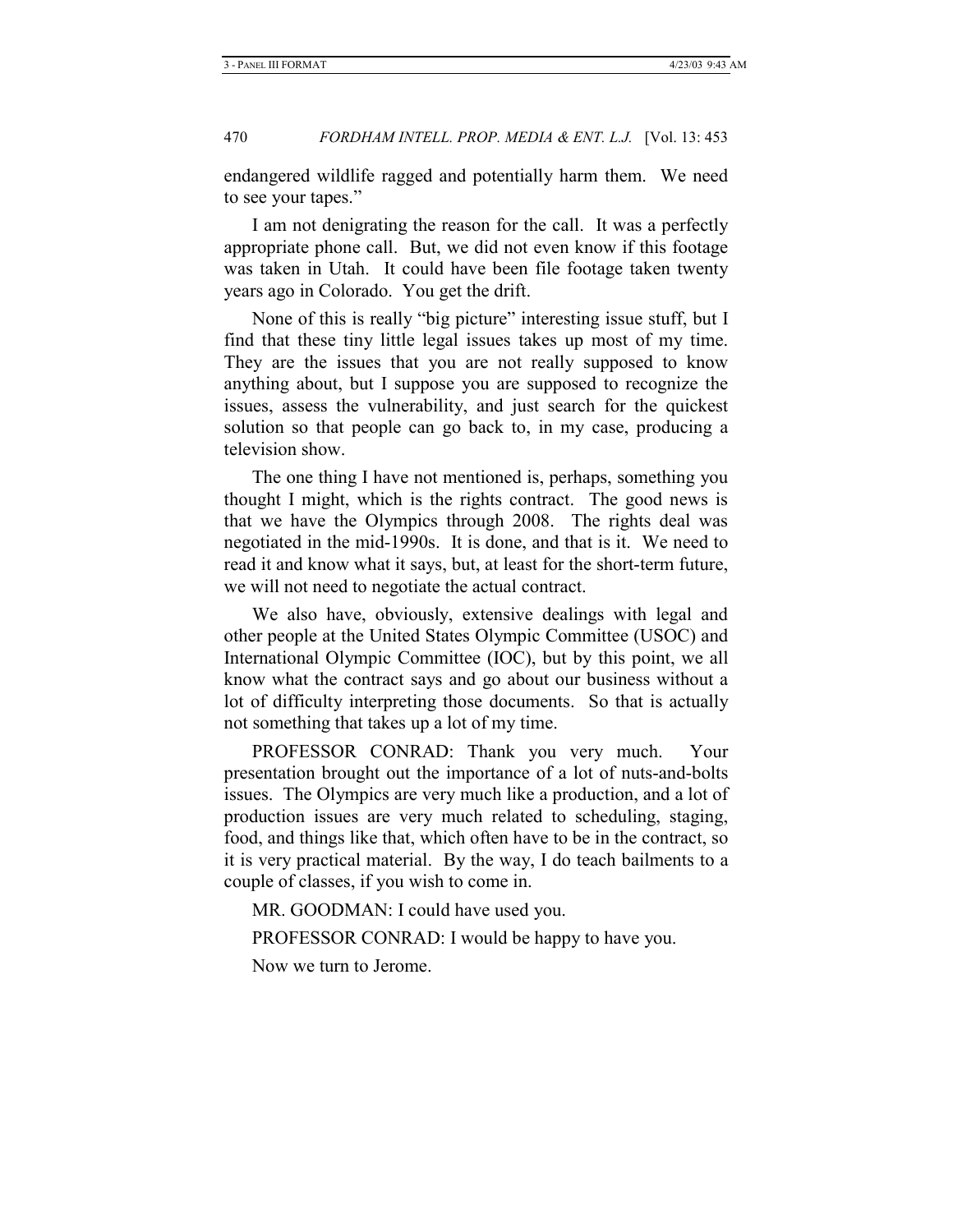MR. EBENSTEIN: I think it was very appropriate for Fordham to schedule this Sports and the Media Symposium in March, because it fits in very appropriately with our programming for this month of March Madness.<sup>59</sup> That is what is on the air right now on CBS,<sup>60</sup> and it is very appropriate for sports and the media. Sports and the media together is madness, it's in March, and here we are.

Listening to the other two panelists, I have been there before and will be there again—well, maybe not as far as Brett is concerned, because we are through with the Olympics. But we had three Winter Olympics,  $61$  and, quite frankly, a Winter Olympics in Salt Lake City is a grounder, staying with the sports metaphor. Our Olympics were in France,  $62$  Norway,  $63$  and Japan.<sup>64</sup> We had to deal with logistics that were much worse than just a two-hour time zone difference. Try a twelve-hour time zone difference.

We went to set up a studio that was right in the middle of a local temple in Japan.<sup>65</sup> They did not appreciate having cameras and equipment on the premises. We had to work out arrangements, in a foreign language, in a foreign country, and the issues were significant. Also significant were tax issues. We managed to resolve a tax issue and save the company \$40 million.

<sup>59</sup> *See* Jeff Merron, *How March Went Mad: The Phenomenal Rise of the NCAA Men's Basketball Tournament*, Sports Jones, *at* http://sportsjones.com/sj/176.shtml (Aug. 24, 2001) (explaining how March Madness became the unofficial name of the NCAA Basketball Tournament).

<sup>60</sup> CBS, *2002 NCAA Tournament Schedule*, CBS Sportline, *at* http://cbs.sportsline.com/ u/ce/feature/0,1518,2196883\_55,00.html (last visited Mar. 25, 2003).

<sup>61</sup> CBS broadcast the Winter Olympics in 1992, 1994, and 1998. *See* Kevin Downey, *Buyers: NBC Will Make Its Olympic #s: Viewership Should Top 1998 Nagano Winter Games*, Media Life, *at* http://209.61.190.23/news2002/feb02/feb04/2\_tues/news1tuesday. Html (Feb. 5, 2002).

<sup>62</sup> The 1992 Winter Olympics were held in Albertville, France. *See* CBS, *History: 1992 Winter Olympics (XVI)*, CBS Sportsline, *at* http://old.sportsline.com/u/olympics/ 2002/history/yby/1992.htm (last visited Mar. 25, 2003).

<sup>63</sup> The 1994 Winter Olympics were held in Lillehammer, Norway. *See* CBS, *History: 1994 Winter Olympics (XVII)*, CBS Sportsline, *at* http://old.sportsline.com/u/ olympics/2002/history/yby/1994.htm (last visited Mar. 25, 2003).

<sup>64</sup> The 1998 Winter Olympics were held in Nagano, Japan. *See* CBS, *History: 1998 Winter Olympics (XVIII)*, CBS Sportsline, *at* http://old.sportsline.com/u/olympics/ 2002/history/yby/1998.htm (last visited Mar. 25, 2003).

<sup>65</sup> *See* Jennifer Fray, *Temple Opens 1,400 Years of Tradition to Visitors*, WASH. POST, Feb. 4, 1998, at C4.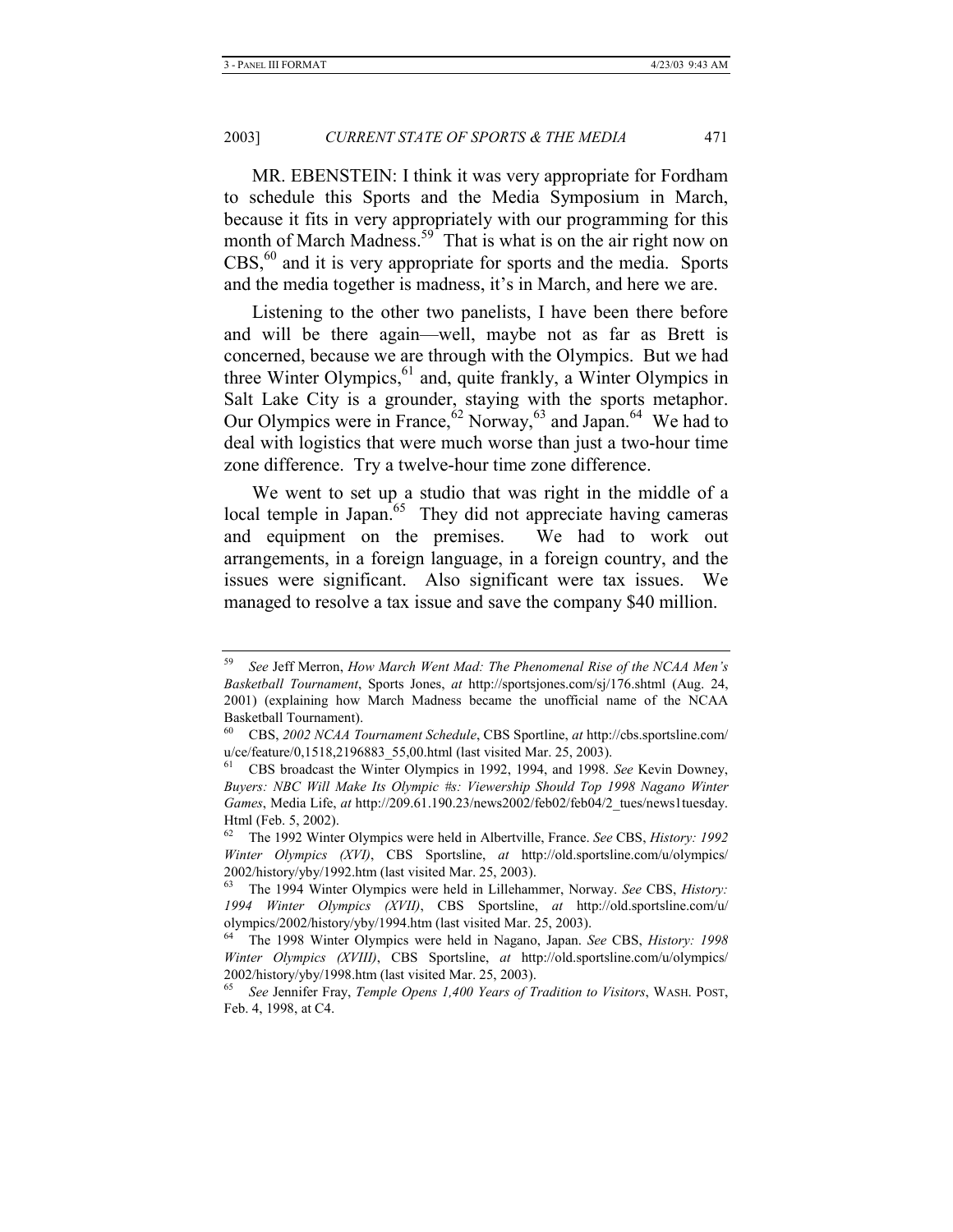Then we get to the Internet issue that we heard about from Jim. Our Internet issue goes back to one of the prime issues that we have now with March Madness. CBS has licensed from the National Collegiate Athletic Association (NCAA) the exclusive rights to the NCAA Division I Basketball Tournament.<sup>66</sup>

One of the rights that we have is Internet rights.<sup>67</sup> No one else can have any of those games on television, or in any manner or form of television, including the Internet. $68$  However, occasionally—and this has happened in the past—the signals from one of our games gets intercepted, because it happens to go through the air unencrypted. Encrypted, for those who may not know, means scrambled, so that anyone who happens to catch the signal off a satellite cannot exhibit it on their television.

The signal was recorded and sent to various Internet sites, and people were able to watch the game on the Internet. Such use of the game's signal is unauthorized, and at the same time the game was being broadcast on the network. We managed to find out how it was done and managed to stop that. Exclusivity is one of the prime issues that we deal with in all contracts.<sup>69</sup>

One of the March Madness issues that I will be dealing with as the tournament continues, is the fact that this is a nationally televised event. We have over 200 television station affiliates broadcasting coverage throughout the country.<sup>70</sup> Our agreements with these affiliates say that they have the exclusive right to have

<sup>66</sup> *See* George Stahl, *CBS Keeps March Madness: Network Extends NCAA Tourney Rights Until 2014*, Armchair QB, *at* http://www.armchairqb.com/cbs\_ncaa\_tourney.html (last visited Mar. 20, 2003); Viacom, *CBS Television: The Facts*, *at*  http://www.viacom.com/prodbyunit1.tin?ixBusUnit=5000018 (last visited Jan. 11, 2003).

 $67$  See id.<br> $68$  See id. <sup>68</sup> *See id.*

<sup>69</sup> *See generally* Hu, *supra* note 11. ("Sports leagues have been reluctant to embrace the Internet, partly out of fear of jeopardizing lucrative [exclusive] television contracts."); Kellis, *supra* note 9 (discussing conflicts surrounding the potential of web cybercasts to undercut exclusive television coverage of the Olympics).

<sup>70</sup> *See* Viacom, *supra* note 66 ("CBS Television is an integrated business comprised of the CBS Television Network of over 200 owned-and-affiliated stations reaching virtually every television home in the United States.").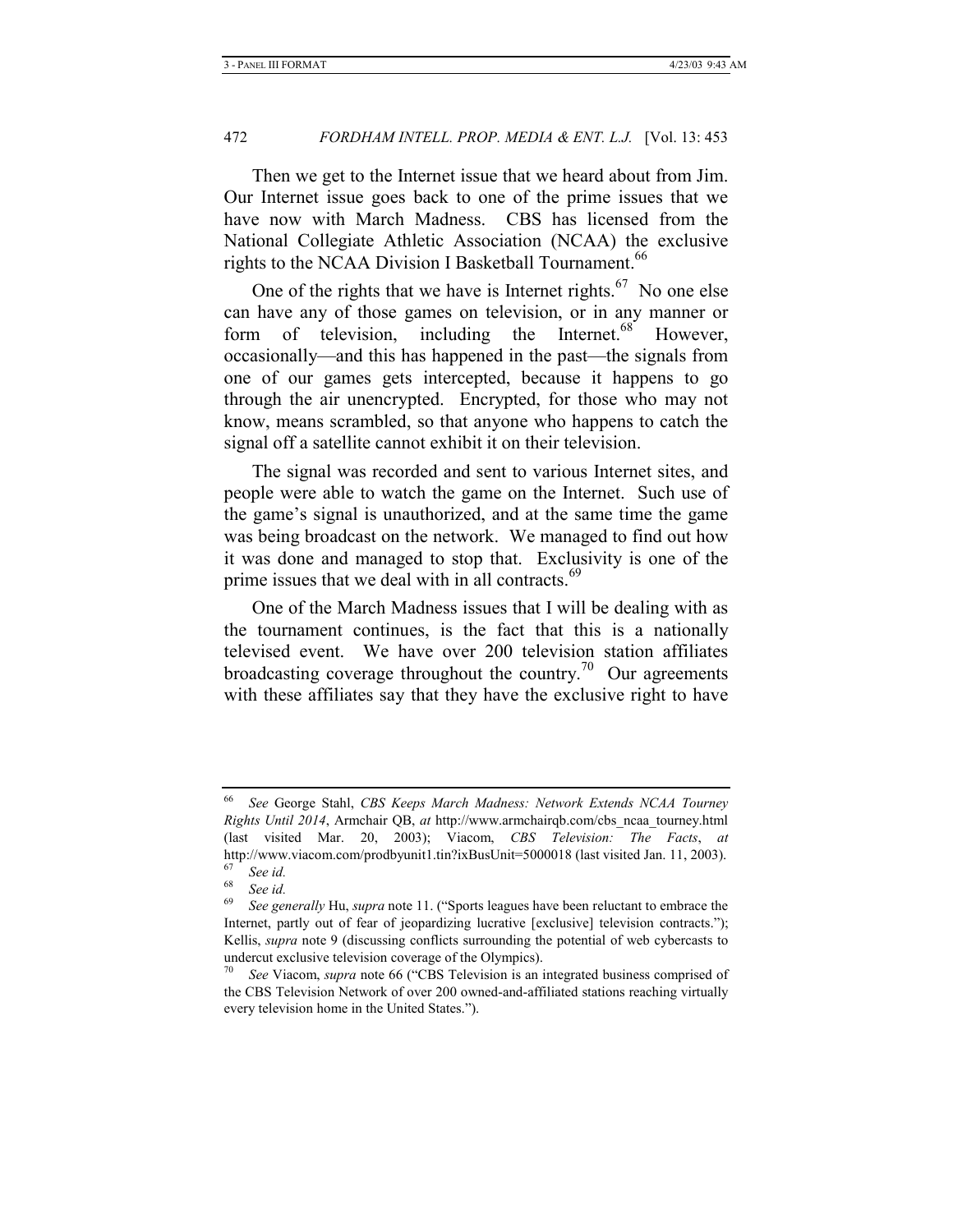these basketball games in their television markets, and no one else can show these games in their markets.<sup>71</sup>

However, there are other television stations in every market and they would like to broadcast highlights of the game, which may be okay if you can find a fair use exception to the copyright  $\int$ law, $\frac{72}{1}$  or maybe even a First Amendment exception to allow for a news broadcast.<sup>73</sup> And we acknowledge that. However, we ask that all broadcasters do not broadcast highlights of our game while we are still on the air. That would just conflict with our rights, for which we have paid significant dollars.<sup>74</sup>

This morning as I came into the office, there was an e-mail for me from our sports management department saying that a certain station was broadcasting highlights of the game while our affiliate

- (1) the purpose and character of the use, including whether the use is for commercial purposes;
- (2) the nature of the copyrighted work;
- (3) the amount and substantiality of the portion used in relation to the copyrighted work as a whole; and
- (4) the effect of the use upon the potential market for or value of the copyrighted work.

<sup>74</sup> *See* Caesar, *supra* note 71 (noting that CBS insisted that DirecTV not show a 2001 NCAA Championship Tournament game in a market where the rights to broadcast that game were licensed to a CBS affiliate); Richard Sandomir, *The True Madness Concerns the Money*, N.Y. TIMES, Mar. 29, 2002, at D4 (discussing the \$6 billion exclusive elevenyear agreement between CBS and the NCAA, which began in September 2002 and will end in 2013). *See also generally* Hu, *supra* note 11; Kellis, *supra* note 9 (discussing potential rights conflicts between television broadcasts and Internet streaming).

<sup>71</sup> *See, e.g.*, Dan Caesar, *DirecTV Clients Suffer Upset in NCAA Tournament Coverage*, ST. LOUIS POST-DISPATCH, Mar. 22, 2001, at D2 ("CBS requires that games it's showing locally [(on its affiliate stations)] be blacked out on DirecTV in that market. Those customers are supposed to watch CBS for the telecast.").<br><sup>72</sup> 17 U.S.C. §107 (2000). The fair use exception to copyright protection provides in

part: "the fair use of a copyrighted work . . . for purposes such as criticism, comment, news reporting, teaching (including multiple copies for classroom use), scholarship, or research, is not an infringement of copyright." *Id.* Factors for determining whether a use falls under this exception include—

*Id.*

<sup>73</sup> *See* Leslie Ann Reis, *The Rodney King Beating—Beyond Fair Use: A Broadcaster's Right to Air Copyrighted Videotape As Part of a Newscast*, 13 J. MARSHALL J. COMPUTER & INFO. L. 269 (1995) (discussing this conflict and whether there is a "First Amendment Exception" related to a broadcaster's right to air "socially important material"). While Reis does not address the issue of news broadcasts containing highlights of sporting events, it is arguable that such footage qualifies as "socially important" so as to warrant the First Amendment Exception.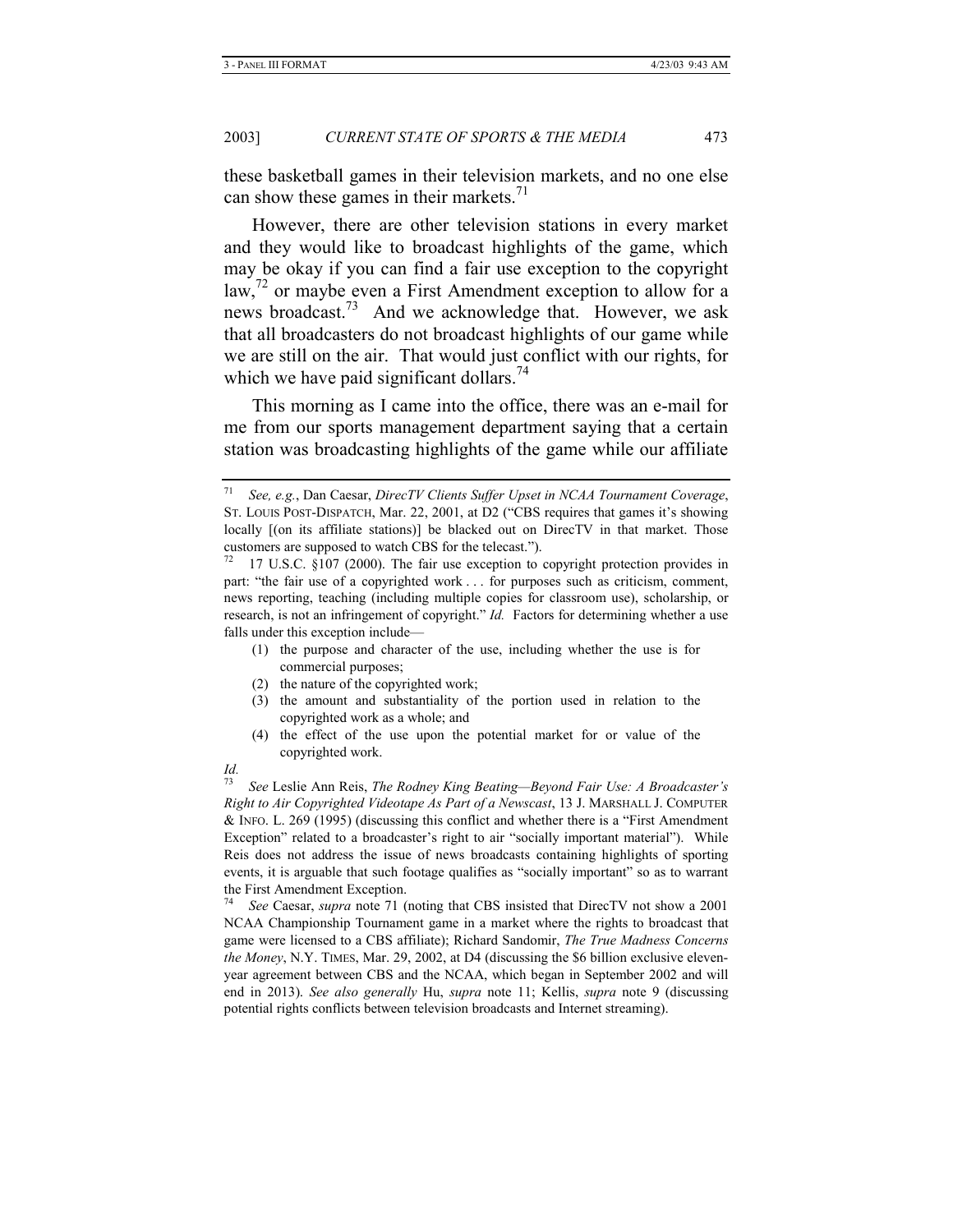in the market was still on the air. My job this morning was to contact that station and say, "Please don't do it again. You are violating our rights." The station was also violating the rights of the NCAA, which has licensed us the rights. This is the basic exclusivity question that will get into every contract and every negotiation.<sup>75</sup>

I alluded very briefly to the fact that it is important to us because we have this relationship with our affiliates and they have exclusivity. $16$ 

For those of you who do not understand the difference between local television stations and television networks, CBS is a television network and an owner of individual television stations.<sup>77</sup> Most people from New York think of CBS as Channel 2, as if that is the be-all and the end-all of  $CBS<sup>78</sup>$ . We own television stations in fifteen different cities, and we have agreements with over 200 television stations in other cities licensing from us the rights to broadcast our programs.<sup>79</sup> They pay us for this. Not only do they get programming, but they get to sell local commercials in these programs that we supply to them.<sup>80</sup>

We not only are very concerned about other people utilizing these rights because it violates this contract right that we have with our affiliates, but also because it affects the manner in which we

<sup>75</sup> *See* Caesar, *supra* note 71; Hu, *supra* note 11; Kellis, *supra* note 9 (discussing potential rights conflicts between television broadcasts and Internet streaming).

<sup>76</sup> *See, <sup>e</sup>*.*g*., Caesar, *supra* note 71. 77 *See* Viacom, *supra* note 66. 78 CBS 2, *Inside CBS 2*, *at* http://cbsnewyork. com/about (n.d.) ("CBS 2 is the flagship station of the CBS Television Network and is owned and operated by the Viacom Television Stations group. In addition to CBS 2, Viacom Television Stations own and operate CBS television stations in Los Angeles, Chicago, Philadelphia, Boston, Baltimore, Miami, San Francisco, Salt Lake City, Denver, Minneapolis, Green Bay, Detroit, Austin, Dallas and Pittsburgh."); CBS, *Local CBS Affiliates*, CBS News, *at*  http://www.cbsnews.com/ stories/2002/07/31/utility/main517034.shtml (last visited Mar. 25, 2003).

<sup>&</sup>lt;sup>79</sup> See CBS, *Local CBS Affiliates*, *supra* note 78.<br><sup>80</sup> CBS affiliates pay the network for the right to air its programs and commercials. Such programming also includes commercial slots that affiliates sell to local advertisers. *See, e.g.*, Richard Sandomir, *Digital Cable May be Next for the NFL*, N.Y. TIMES, Sept. 24, 2002, at D5 ("Another concern for the networks is how to make sure their local commercials are seen on the digital cable games, which would siphon viewers from broadcast TV.").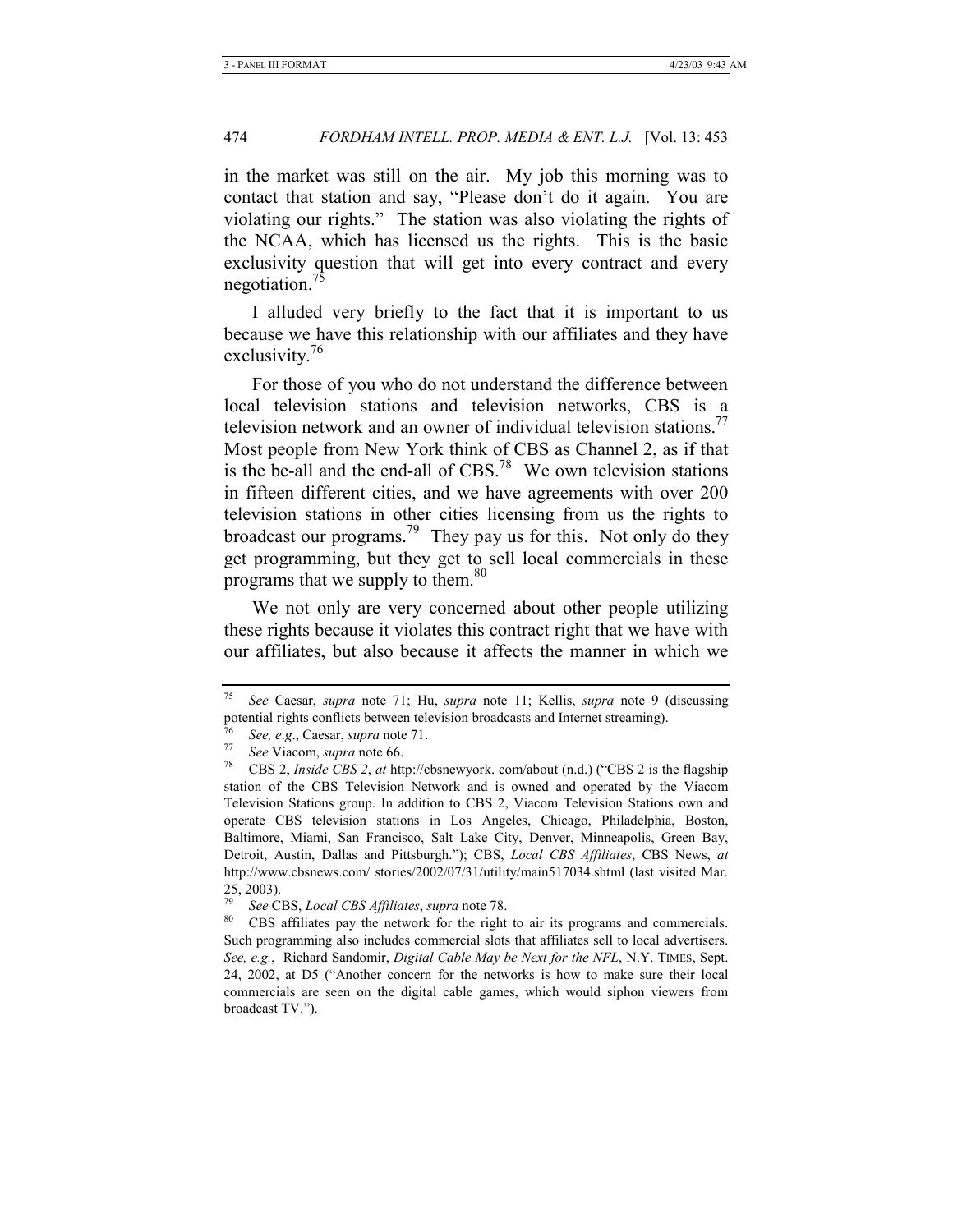can sell advertising. We tell an advertiser, "If you buy a spot in our broadcast, you will get exclusive coverage in these markets."<sup>81</sup> However, if people are watching excerpts on other television stations, they are not watching our affiliated stations, and therefore the value of our commercials decreases. So it is an economic issue, and an advertising issue as well.

There is another issue that we deal with when we license rights, and that is the degree to which we can allow signage in the various venues where we have sporting events.<sup>82</sup>

You have probably seen every sporting event with signs all over the place. To a certain extent, nothing can be done about that. They are paid for by the event, under an agreement with the event sponsors, and those relationships have to stay in place.<sup>83</sup>

However, some signs or signage are put up just because the event is going to be broadcast.<sup>84</sup> Problems arise when we sell a commercial to an advertiser, when we tell then that they are going to be the exclusive advertiser for soft drinks, for automobiles, financial services, or whatever it may be. The advertiser turns on their television and sees a sign at the side of a basketball court for a competing product. That is a problem for us with the advertiser.

<sup>&</sup>lt;sup>81</sup> The exclusive rights to broadcast a program greatly enhance the value of advertising during that program on the network's affiliates. Thus, the value of the advertising can be adversely affected by competing broadcasts of the same event or program or by the failure of the network to protect these rights. *See* David Bauder, *Firm Tries Flexible TV Scheduling*, CHI. SUN-TIMES, Dec. 29, 1997, at 34 (discussing the resistance of affiliates to technology that allows subscribers to watch programs at their leisure, as it consequently infringes on their exclusive rights to broadcast network programming and sell commercial time to advertisers).

<sup>&</sup>lt;sup>82</sup> Some signage may be in place at a sporting venue pursuant to a contract with the sports franchise or facility owner, and these advertisements may compete, and hence conflict, with broadcast network advertisers and sponsors.

<sup>83</sup> *See, e.g.*, Denver Broncos, *Corporate Partnership: Stadium Signage*, *at* http://www. denverbroncos.com/offthefield/signage.php3 (last visited Mar. 20, 2003) (indicating in photographs that Budweiser, AT&T Broadband, and Trice Jewelers have already purchased stadium signage in the new Denver Broncos stadium and encouraging other corporations to do the same).

<sup>84</sup> *See, e.g.*, Hal Bock, *Milking an Expensive Cash Cow*, L.A. TIMES, Sept. 11, 1994, at C3 ("It's no accident that every time CBS or USA shows a player serving [(in the U.S. Open)], the word 'Heineken' is peeking over their shoulder, plastered on the back wall.").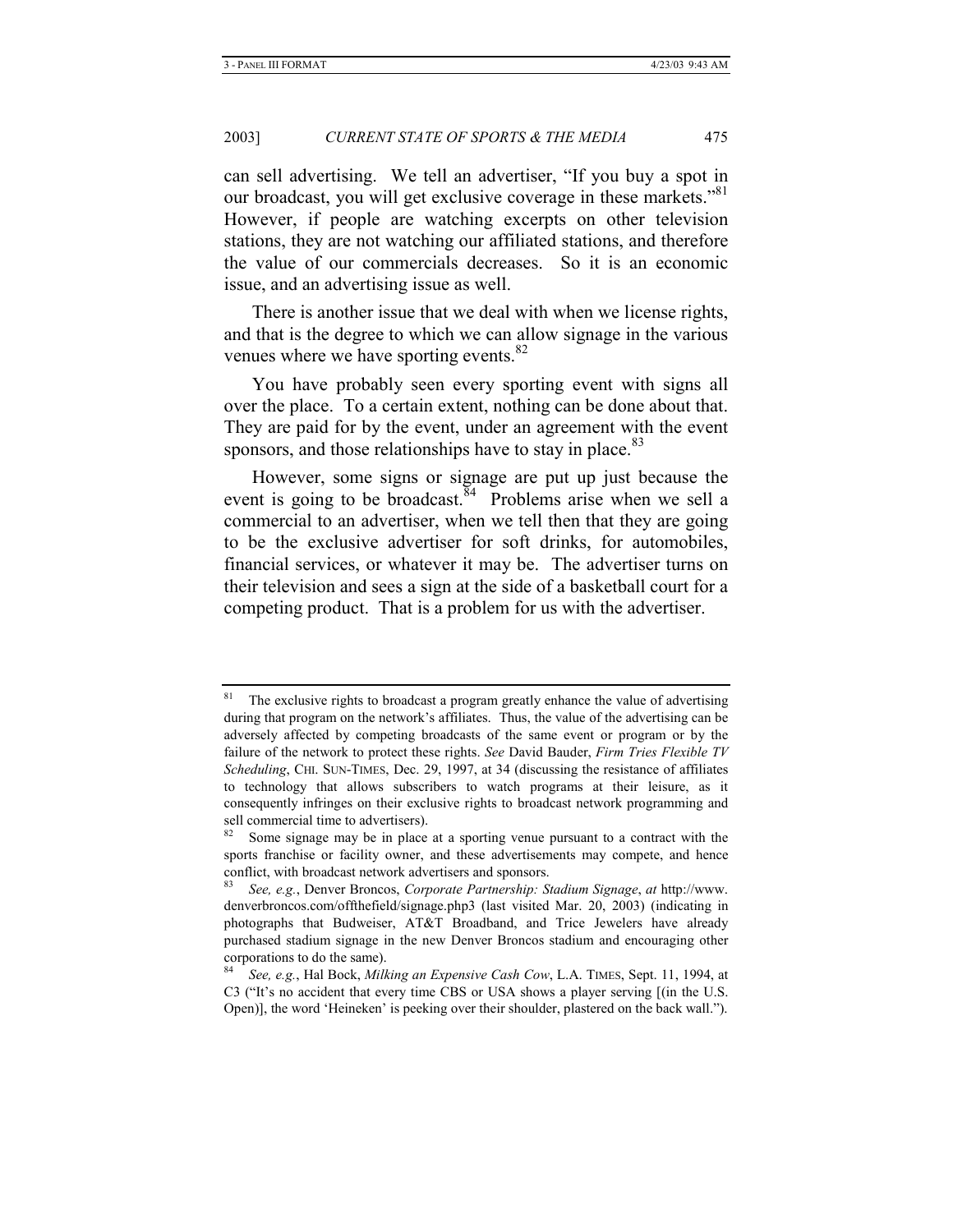It is also a problem for us because when we have advertising on television and it is paid for, the Federal Communications Commission (FCC) requires that we disclose that.<sup>85</sup> So we have two problems with signage: (1) we have a conflict with our advertisers, and (2) we have to have a notice on the program saying that commercial consideration was paid for by a particular advertiser.<sup>86</sup> Once you see advertising on your screen, the assumption is that it is paid for; and, if it is not paid for, there has got to be a reason why it is there.

So those are issues that we have to deal with all the time with licensors of sports programs. The issues continue, because we have a lot of different production issues, some of which Brett was referring to.

When we have license agreements for sporting events, very often the licensor will say, "We want production done in a certain way, we want commercials scheduled in a certain way or we want only certain advertisers included in the broadcast."<sup>87</sup> We have to be very careful as to how we handle all of this.

These are issues that we deal with up-front with the licensing organization, the advertisers and our production facilities. We deal with these issues because certain sports associations, such as the  $NBA^{88}$  or  $MLB<sub>1</sub><sup>89</sup>$  have relationships with various commercial entities that are "The Official Sponsor," and we have to be very careful with our advertising to make sure that we do not conflict with official sponsors.

 $\frac{85}{86}$  47 U.S.C. § 317(a)(1) (2000).

 $rac{86}{87}$  *Id.* 

<sup>87</sup> *See, e*.*g*., Michelle Hiskey, *'C' or 'DC' Close as You Get to Coke*, ATLANTA J.- CONST., Apr. 14, 2002, at 11D ("At almost all other major sports events, sponsors' banners and advertisements jockey for fans' attention . . . [But at the Masters, n]ot only are there no signs or big hospitality areas[;] the [tournament] does not even mention sponsors (which include [Coke,] IBM[,] and Citigroup) in the spectator or media guides [and on] . . . CBS coverage, the companies share only four minutes an hour for ads.").

<sup>88</sup> *See, e*.*g*., Scott Leith, *Coca-Cola Outbid for NFL Deal; Pepsi Snares \$160 Million Sponsorship*, ATLANTA J.-CONST., Mar. 29, 2002, at 1H (noting in a graphic that Coca-Cola (Sprite) is the official soft drink sponsor of the NBA).

<sup>89</sup> MLB, *supra* note 32 (listing the fifteen "Official Sponsors of Major League Baseball").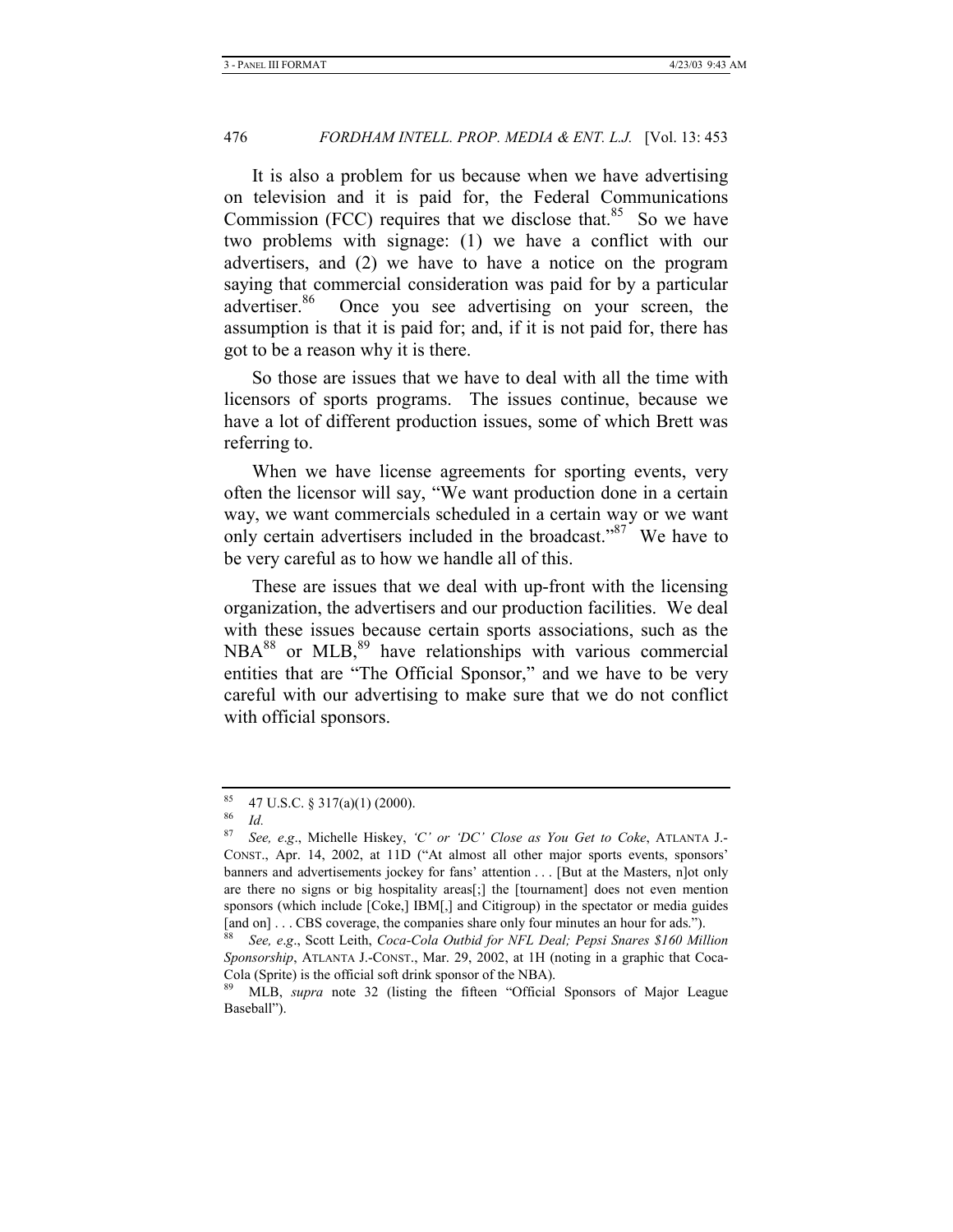In connection with the tournament that we are running now, the NCAA is very sensitive with respect to gambling or anything that appears to be gambling in commercials or advertisements.<sup>90</sup> We are responsible for every commercial we put on the air to make sure there is no hint of any sort of gambling.<sup>91</sup> Very often, these can be close questions. But we have to make sure that we honor our obligations to the licensor with respect to the type of commercials that we can broadcast during the event.

Finally, one of the elite events that we broadcast with a commercial restriction is the Masters Golf Tournament.<sup>92</sup> We can only run commercials for three advertisers.<sup>93</sup> It is a very restrictive situation, but we have been doing it for many, many years and it works out fine.

PROFESSOR CONRAD: Thank you very much, Jerome. We do have two other speakers. We will move on to David.

MR. DENENBERG:<sup>94</sup> Most of the people in my office complain that they can hear me all the way down the hall, so I am not sure I need this microphone; but I will use it.

I am just going to give a brief overview of the NBA's television arrangements with a wide variety of national and local television deals, talk a little bit, for those practitioners out there, about some practical drafting issues and then talk a little bit about some of the new developments that I think have taken hold in the industry.

First, in terms of our national television arrangements, unlike, for example, the NFL, where everything is national, we have national and local deals.

NCAA, DIVISION I GENERAL CHAMPIONSHIP INFORMATION 3 (2001) ("Advertising policies of the NCAA are designed to exclude . . . those advertisements that do not appear to be in the best interests of higher education, [including express prohibition of advertisements] . . . promoting gambling."), http://www.ncaa.org/library/handbooks/ general/2001/d1\_general\_info.pdf.

 $\frac{91}{92}$  *Id.* 

<sup>92</sup> *See* Hiskey, *supra* note 87. 93 *See id.*

<sup>&</sup>lt;sup>94</sup> Mr. Denenberg has declined Fordham Sports Law Forum's offer to footnote his remarks.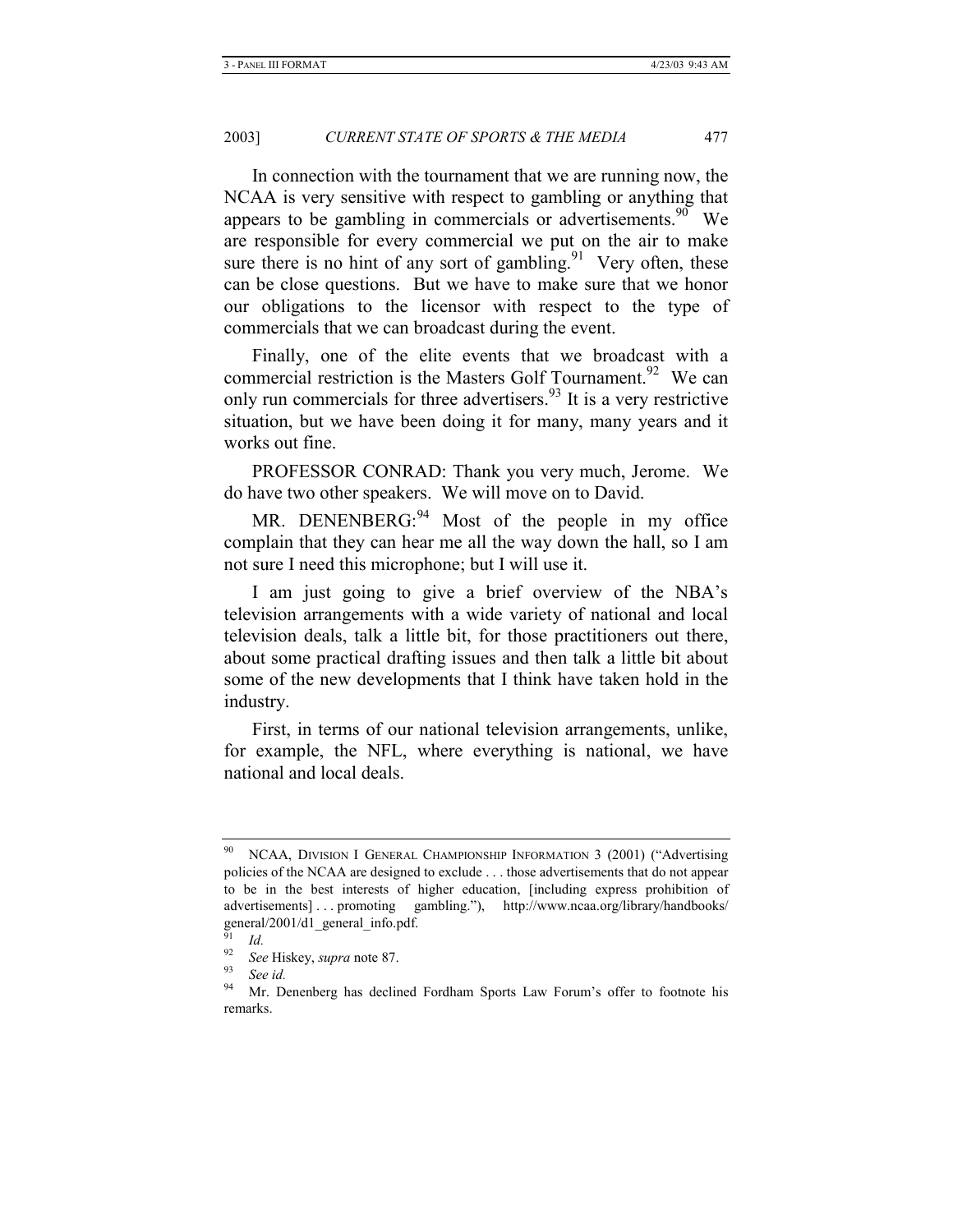With respect to nationals, our current national partners, as probably most of you know, are NBC and Turner. But we just went through about six weeks of negotiations and came up with new long-term television agreements where our new cable partners are going to be ESPN and Turner and ABC is going to pick up the over-the-air package.

As part of those arrangements, we also formed a joint venture with AOL Time Warner where we are going to be launching a new national sports network in the fall—at least that is the plan—so they will do about four games a week in addition to the package that we negotiated with ABC, ESPN, and Turner.

We also have a package of out-of-market games on digital cable and on direct broadcast satellite via DirecTV. It is called our "NBA League Pass Package." That is for all of the out-of-market games that you cannot get in your local market. So if you are that transplanted Knicks fan living in California and cannot otherwise get MSG out there, get your satellite dish, sign up for League Pass, and that is how you can still see the Knicks. You know, that is probably not too much fun this year.

We also launched, for the first time a couple of years ago, our first live, twenty-four-hour network, called NBA TV. It is on digital cable and on DirecTV. We are in about 10 million homes. We program the day parts with classic games and some of our other programming that we produce at our studio. At night, for the first time, we have gotten into live television, so we do a live studio show at night where we are basically doing highlights of the games, live look-ins, almost like an NBA-only "SportsCenter."

Talk about learning issues on the fly. This was the first time for us doing live TV. We had Ananada Lewis, who is an MTV host, hosting one of our shows, and she kind of let the "F-word" slip out. I get paged, but what am I going to do? What is done is done. But I think that is when I started to investigate that fivesecond-delay button and the beep.

Anyway, as I said, unlike the NFL, we also allow our teams to do local deals. So in each team's seventy-five-mile market, it can do a local deal. Almost every one of our teams does a local overthe-air deal in addition to a cable deal. On the over-the-air side, it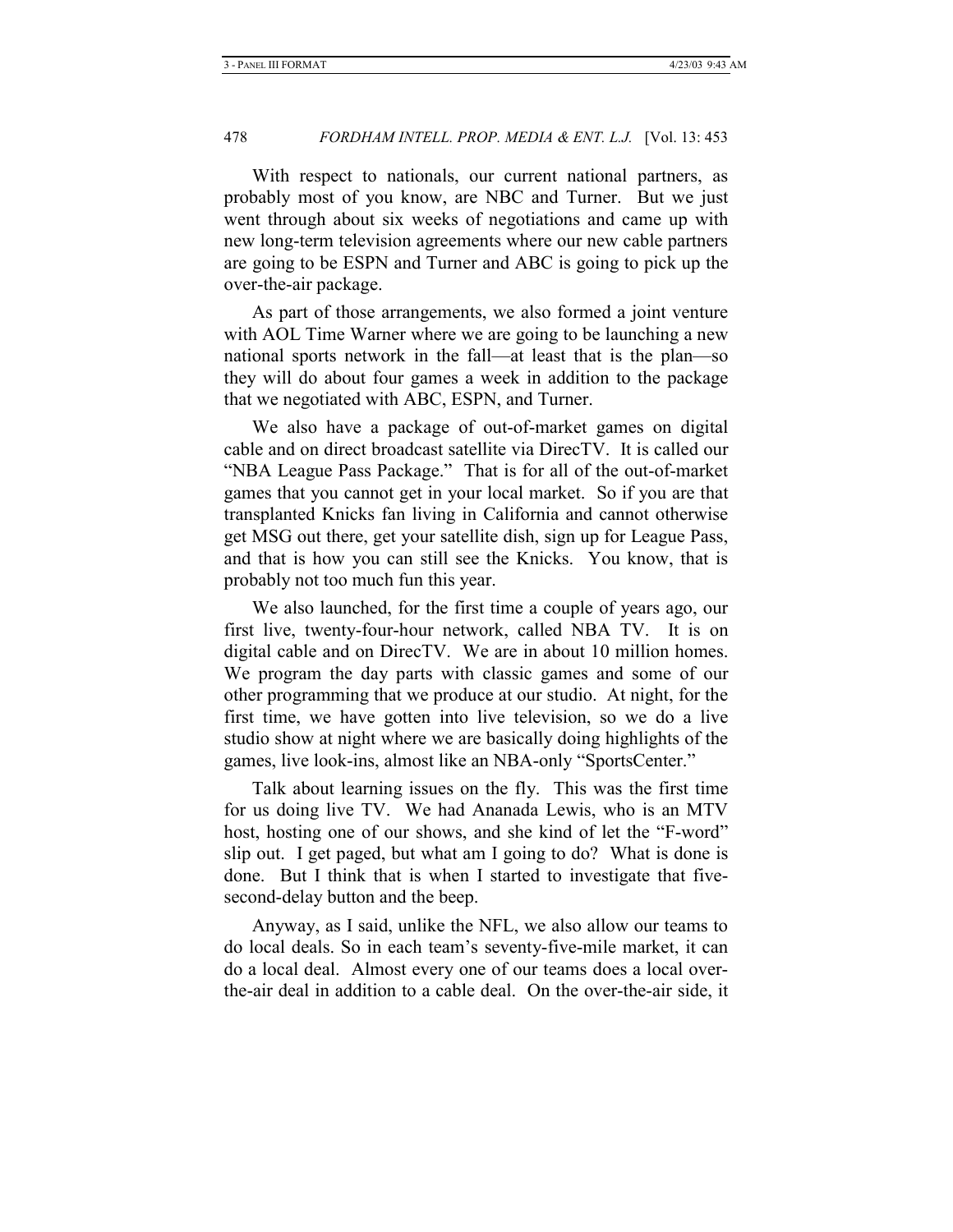is almost always done as what we call a time buy, which is where the team buys the air time on the network and then sells the advertising itself and produces its games. On the cable side, the more traditional paradigm is the rights fee model. It depends where you live—a lot of our teams are with the various Fox sports networks, but they are broadcasting their games in their local area. Also some of our teams do pay-per-view deals. Some do inmarket satellite deals. It is sort of all over the board.

And not to get overly complicated, but outside that seventyfive-mile area—when the regional sports network wants to go outside the team's immediate area, they actually have to license that from us. We deem that a League opportunity. So, for example, when MSG wants to go out to Rochester, New York, that is something that they license from us.

One of the things we do at the league office is review every single local television agreement that comes in. So obviously, we spot issues from time to time. There are a couple quick things I will mention.

It is important, especially for the practitioners out there, to identify the channel in the contract. That sounds obvious, but one of our teams, and also a baseball team a few years ago, did not do that. They had a contract with one of the major regional sports networks that also happened to have an overflow channel, so when the team's record slipped during the middle of the year, the network shifted all the games to the overflow channel, and they obviously were not seen by nearly as many people. This was a major issue for the teams that could have been dealt with very easily, if it had been dealt with in advance.

Similar to that issue, it is important that you identify the format, especially for a lot of our teams who are doing over-the-air contracts. Stations are sold all of the time. It is important, if you want to be on a sports-station or a sports-and-entertainment station, that you state that.

We had a situation last year where three of our teams were on what they thought were sports-and-entertainment stations. These stations were sold to Spanish-language networks. Some of them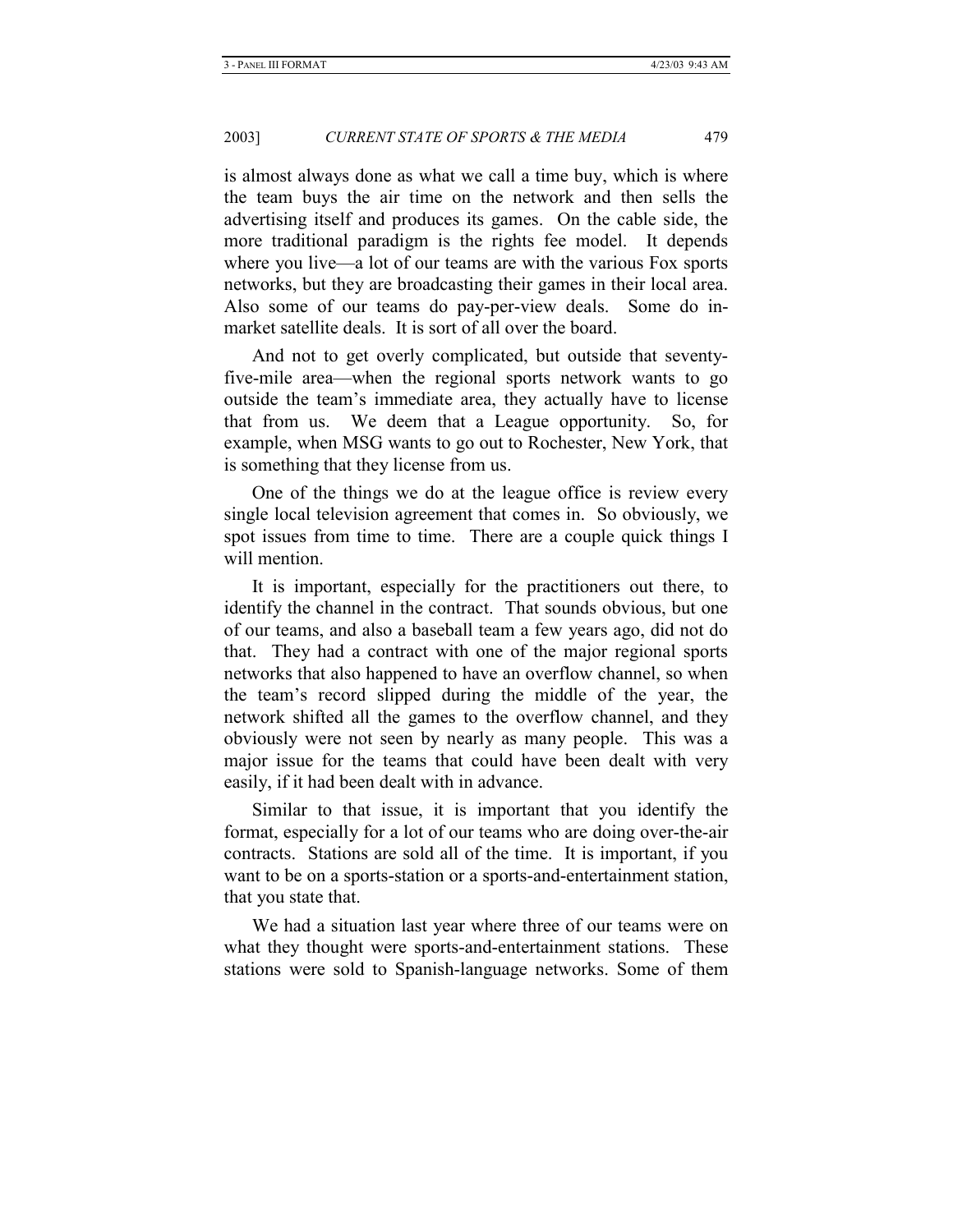are in litigation right now. But they were all scrambling to find new homes to serve their English-speaking population.

Also, in terms of rights, it is very important that you specify the exact rights that you are granting, especially in this era of the emerging technologies, such as the Internet, and whatever else is next. You want to hold back, obviously, whatever you can. The network, on the other hand, is trying to get everything and the kitchen sink.

I mentioned Spanish language before. That is an area where if you do not want to grant exclusive rights, you can keep that back. What a lot of our teams have done, in addition to their over-the-air package of English language, is to serve their Spanish-language audience by doing separate Spanish-language deals.

Jerry mentioned exclusivity. That is a word the networks love and leagues hate. I try to avoid it at all costs. To me, it is kind of a meaningless word. It makes you a guarantor of the fact that there will not be another game in that market. We try to deal with it by saying what we are granting, and then, what we will not do. That is, again, just another small hint.

One last thing in terms of drafting—and I deal with this a lot, because I am on the entertainment side—is consciousness of music issues. I am always conscious of music issues, which a lot of people sort of ignore. As I said, in the over-the-air context, when teams are doing time buys, they are typically responsible for all clearances, whether talent, music, or whatever. It is very difficult for a team to secure what we call a music public performance license, which is needed to publicly perform any music on-air.

But every network has them, so what we counsel our teams to do is just piggyback on the networks' licenses. It is no skin off the back of the networks, because they are already paying a flat fee based on revenues. It is a simple way to get the issue resolved without having to go out and get direct licenses from ASCAP or BMI or the publishers themselves.

Finally, I have some quick comments on future or new developments:

Rights fees—who knows where they are going! We are obviously very happy with the deal we just did in a very difficult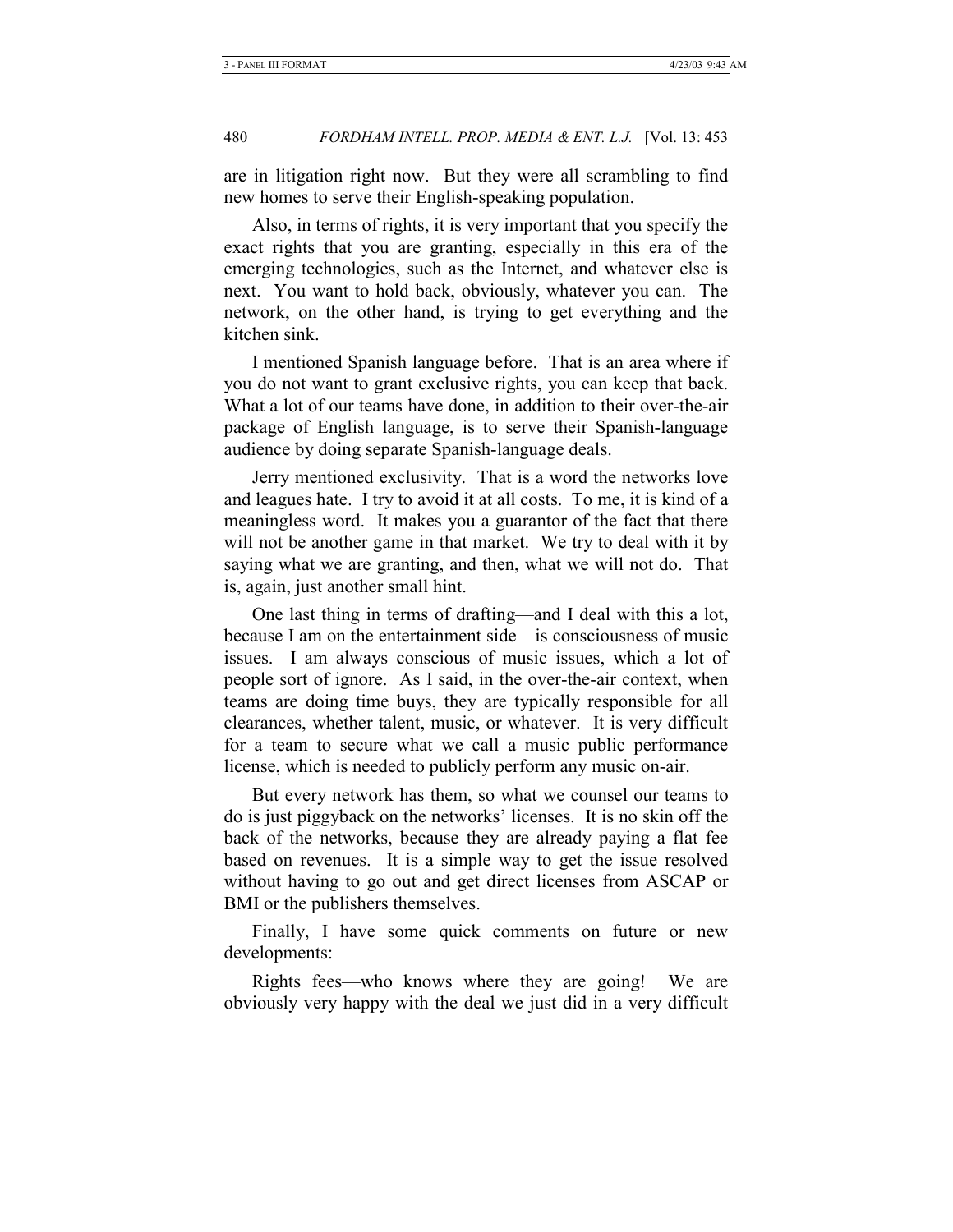economy and a difficult ad market. I think those factors will obviously govern assessment of future rights negotiations—the economy, the advertising market, and ratings.

Ratings are, obviously, in a downward trend for all programming these days. Fortunately for us, our ratings are up this year. I am sure it has nothing to do with the return of one particular player, but we will take it how we can get it. We have always done very well in the coveted eighteen to thirty-five-yearold demographic that the advertisers really want to reach. So that has helped us, even in the previous years where ratings have been declining.

Another interesting development that has been in the news a lot, especially in this area, is teams trying to start their own networks. Obviously, the most recent example of this is the YES Network. In about two weeks, they are going to launch, and they had a very short period of time to do it. They have now negotiated deals with almost all of the cable operators, very good deals at a very nice premium. So they seem to be happy. I am sure some cable subscribers out there probably are not that happy, but I guess it remains to be seen whether that deal will get done.

This is not actually a new phenomenon. We have had a team, our Portland Trailblazers, which have for the last ten-plus years done their own distribution. They have had their own network negotiating directly with the cable systems. There is a lot more work and potential risk involved, but as I think YES proved, it can also be a lot more rewarding at the end of the day.

Another issue that a lot of our teams are facing, and teams in the other sports that do local deals, especially in the over-the-air context, is that there has been a proliferation of national networks. Now that you have the UPN Network and the WB, there is a lot less appetite, or there is a lot less scheduling availability, for teams to find local over-the-air carriers.

Jerry talked about the local stations. Many of these local stations now have commitments to take this prime-time programming, which conflicts with their ability to carry live sports programming. So our teams are left to deal only with the independents, and there are not that many stations in the market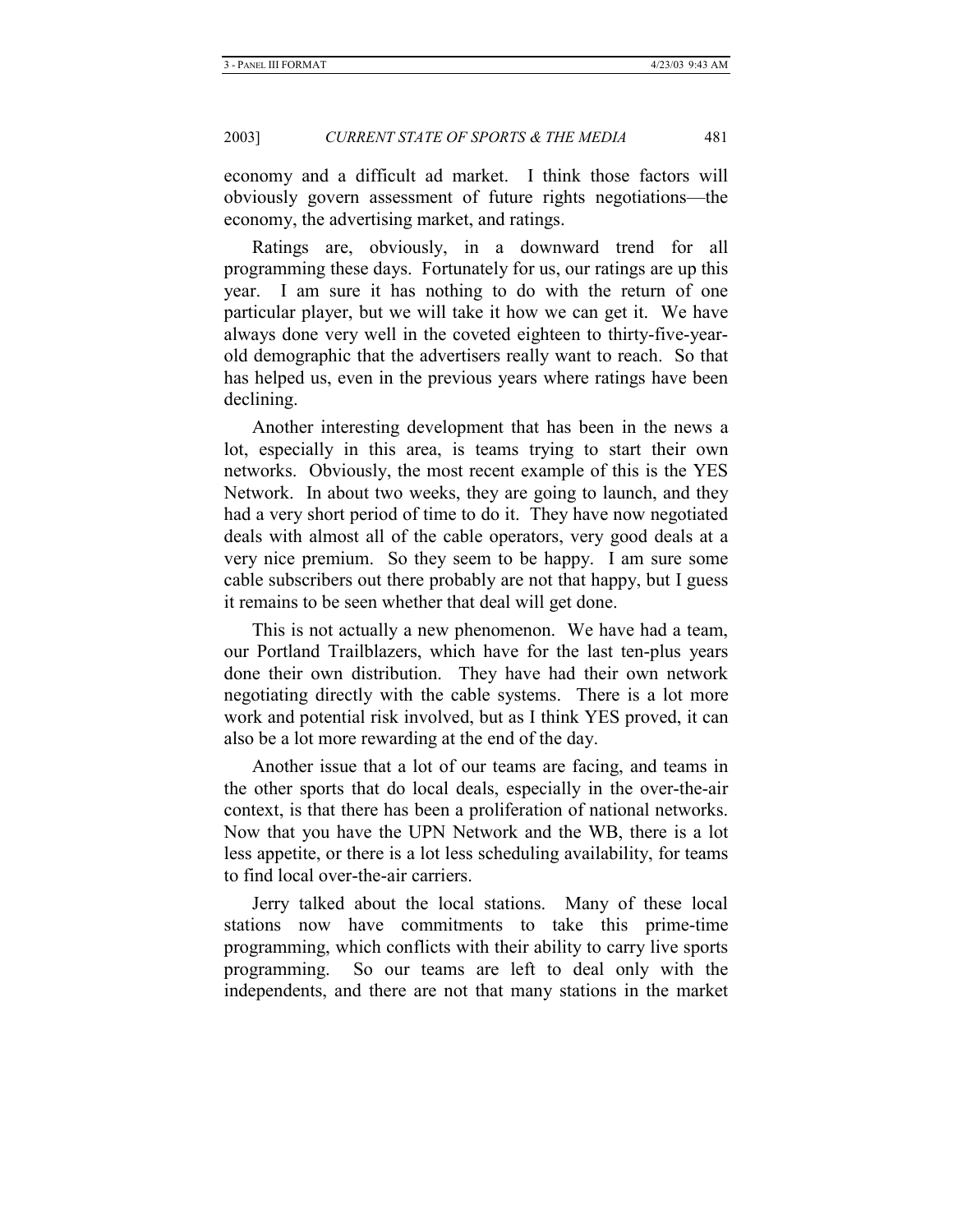that can take the programming. This leaves teams with a lot less leverage than they have had in the past.

Another interesting development is the Internet and where that is going. I do not think we are at the point yet where the Internet is going to supplant television, but everyone is experimenting out there.

We did a live cybercast last year that we were happy with. The quality probably was not nearly as good as the current television is, but it is obviously something that we cannot ignore and is going to only increase.

I guess the last thing I will mention is a deal that NBC did recently. I do not know the exact details of it, but I think it is very interesting and it may provide a model for future rights negotiations, especially with some of the smaller leagues. It is reported that they have a unique partnership with the Arena Football League, where there are no rights involved, but they get certain revenues, such that if a team is sold past a certain threshold, they get a percentage of that. I think, with some of the spiraling rights fees, you may see more creative ways of doing deals like that.

PROFESSOR CONRAD: Thank you. Now we will hear from Laurie.

MS. BASCH: Good afternoon.

I come to this panel from the standpoint of a lawyer who is primarily involved in the area of advertising law. I work with various advertisers, advertising agencies, and marketing companies, and I help them to resolve the legal issues and legal problems that come up in their businesses.

Like sports law, a lot of the legal issues that arise in advertising law are a by-product of the type of deals that are done. In listening to the other panelists today, I have heard references to exclusivity, sponsorships, web deals, ownership rights, and licenses. These are all concepts and transactions that come up in the area of advertising law and with which the advertising law practitioner must be familiar. I think it is important to stress that knowledge of the law and these legal concepts is only one criteria for providing quality services to your client. In working with an advertiser or an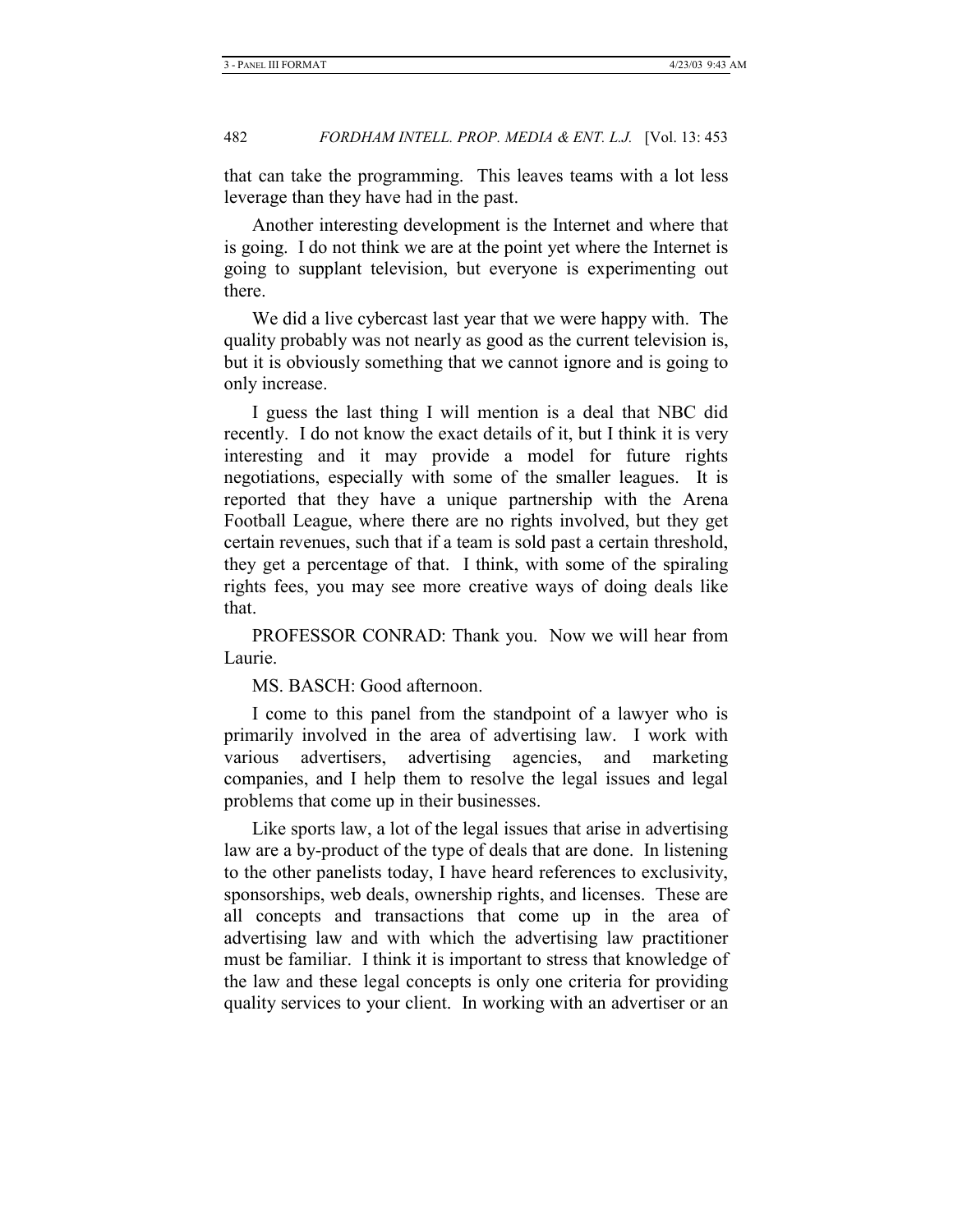advertising agency, your client's priority is often to get the deal done. Accordingly, as their lawyer, your job is not just to understand the law and precedent but you must also understand your client's business and their business objectives, and then figure out how to apply the law so that the transaction that your client is contemplating can be structured in way that is most beneficial to their interests. Your client is looking to you for solutions.

One area in which the advertising lawyer plays an important role is in helping clients to structure and negotiate deals to use celebrity talent in their advertising and marketing campaigns. Celebrity talent can mean athletes. It can also mean film or television stars, comedians or models. In all cases, the legal issues are going to be pretty much the same.

In any deal, it is important to understand what the parties are trying to get out of the transaction. If an advertiser decides to use celebrity talent, they are going to be paying a lot more for that person's services than they would for a non-celebrity. So why do they do it?

One of the reasons for using celebrity talent is the recognition factor.<sup>95</sup> Advertisers are competing for the same consumers and the same consumer dollars. So one important function of an advertisement is to be noticed; advertisers need to distinguish their ads from the rest of the pack. If an advertiser uses a celebrity who is well known, who has credibility and who is well liked, then the ad has a better chance of being noticed.<sup>96</sup>

Advertisers sometimes want the celebrity to be more than just a familiar face. Sometimes the advertiser wants the celebrity to contribute creatively to the advertisement. The celebrity becomes part of the creative team. In that case, the commercial may be built around the particular talent of that celebrity, such as an actor that is famous for portraying a particular character, or a musician who writes or performs music for the advertisement. The ad can be built around the athlete's performance or can feature a comedian's

<sup>95</sup> *See* Paul Gough, *Celebrities Drive Recognition of Ads*, Media Daily News, *at*  http://www.iagr.net/news\_101602.jsp (Oct. 16, 2002) (noting that the use of recognizable and likable celebrities improves consumers' abilities to recall advertisements).

See id.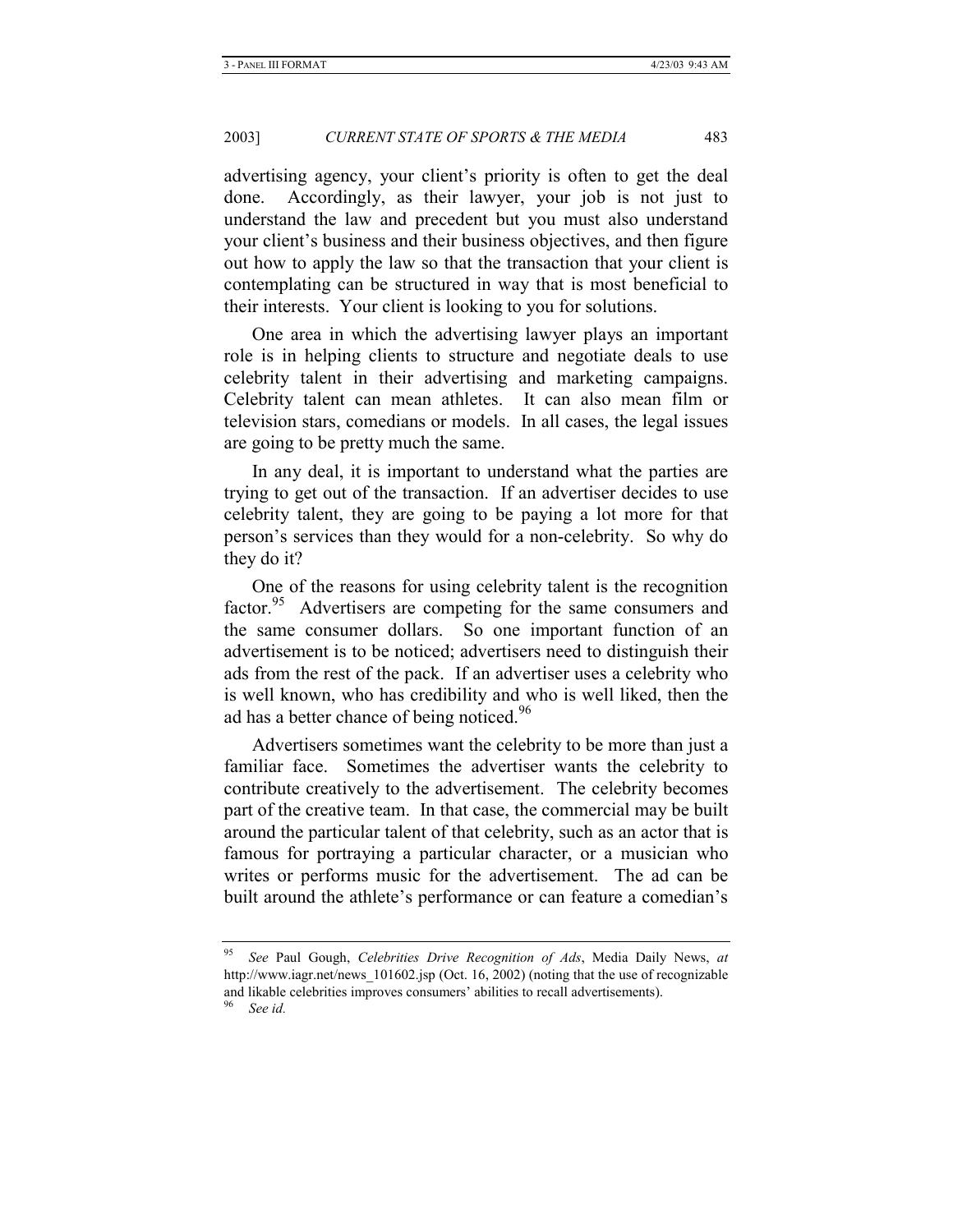act.  $97$  I will show a clip in a few minutes of an advertising campaign that relied on the very special comedic talents of a particular actor. The decision to use that actor contributed to the uniqueness and ultimate success of the campaign.

Celebrity talent may be used by an advertiser to help build or establish a brand. Advertisers often try to communicate an image about their brand. For example, they might want to say that the brand is hip, young, conservative, trustworthy, or sexy. By choosing a celebrity who conveys certain qualities, or an image that is compatible with the image the advertiser wants to project, the advertiser hopes to benefit from the association.<sup>98</sup>

And yet another reason that an advertiser might enter into a celebrity deal is to reach a particular market segment. You see that in the area of event marketing or sponsorships, where an advertiser might decide to sponsor a NASCAR race or a NASCAR driver,<sup>9</sup> or World Cup Soccer,<sup>100</sup> or a particular band, or an artist. The idea is that through that sponsorship the advertiser will be communicating directly to the audience that watches or attends that event.

We have talked about some of the reasons why advertisers use celebrity talent. Now what is in it for the celebrity?

<sup>97</sup> *See, e*.*g*., Darren Rovell, *MJ Remains a Sought-After Endorsement Prize*, ESPN, *at*  http://espn.go.com/nba/s/2002/1231/1485032.html (Dec. 31, 2002) (discussing a series of Gatorade commercials in which the thirty-nine-year-old Michael Jordan plays one-on-one basketball against younger versions of himself).

<sup>98</sup> *See, e*.*g*., Tim Jones, *Star Turns Sterling Image into a Multimedia Powerhouse*, CHI. TRIB., July 18, 1999, at 1 (discussing the rise of Oprah Winfrey's image and marketability and linking her success to positive public perception of her attributes); Rovell, *supra* note 99 (noting that with Jordan's final retirement pending, advertisers are seeking the services of other stars like Derek Jeter, Donovan McNabb, and Roy Jones, Jr., "who best represent Michael's style," to pitch Jordan-brand products).

<sup>99</sup> *See, e*.*g*., Dale Jr. Central, *2001 Season Sponsors*, *at* http://www.dalejr.net/sponsors (last visited Mar. 20, 2003) (noting that Budweiser, the "Official Beer of NASCAR;" Remington; Pennzoil's "The Outlaw;" and Snap-On are sponsors of NASCAR driver Dale Earnhardt, Jr.).<br><sup>100</sup> Soccer Game Ni

<sup>100</sup> Soccer Game Night, *A-B to Sponsor World Cup TV*, *at* http://www.soccergamenight. com/business/2002/ 0228bud.htm (Feb. 28, 2002) ("Anheuser-Busch has signed a two year agreement with Major League Soccer that makes the company and its brands a Gold Level television sponsor of the 2002 World Cup and the 2003 Women's World Cup.").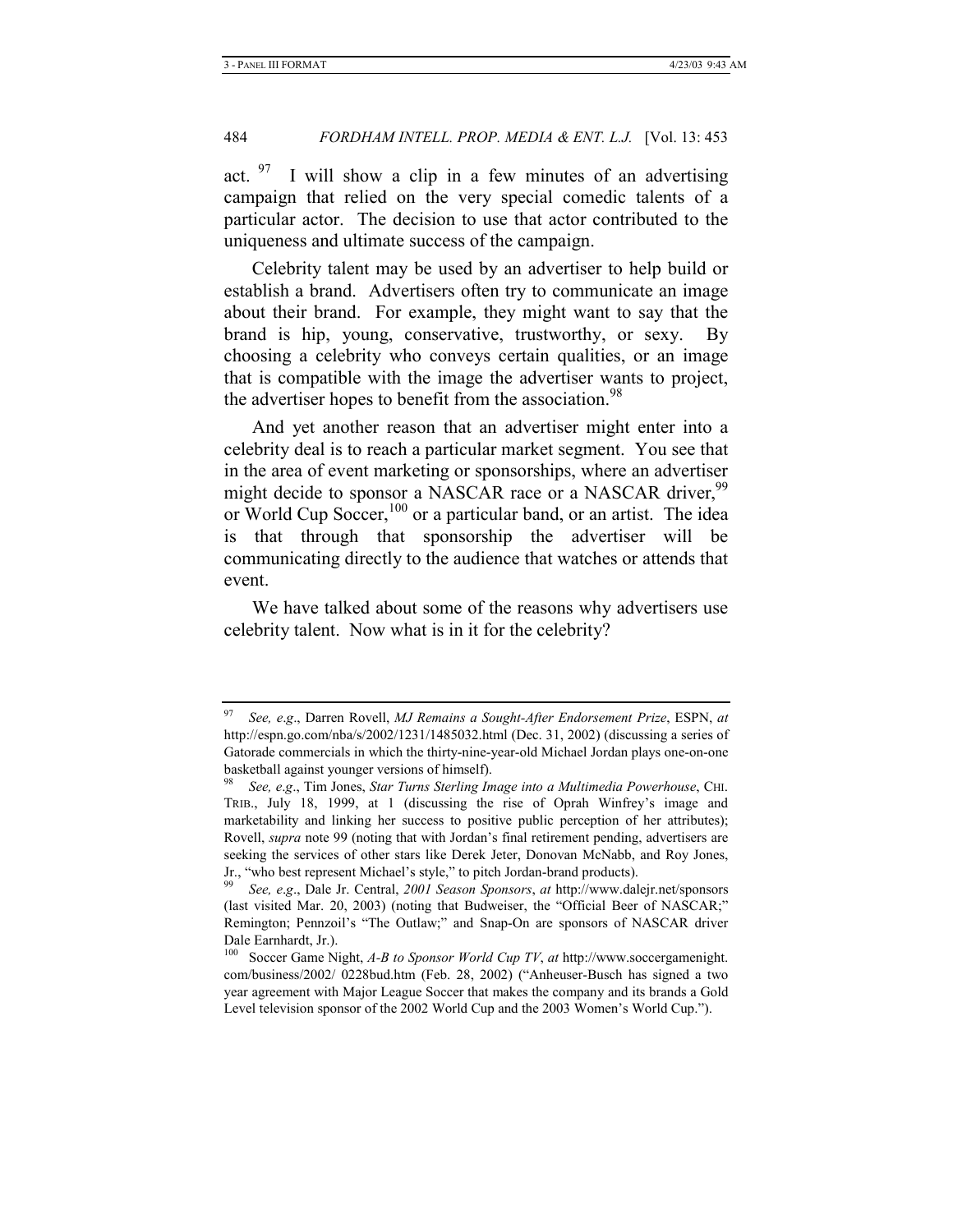Celebrities are often very discriminating about the advertisements in which they will appear. For example, actors have to be concerned about their image—how they are perceived by the public. They often will not promote a product unless it complements or enhances their image. Some celebrities will not advertise particular products. Some celebrities will not do advertising at all.

An endorsement is a particular category of advertisement and involves special legal considerations.<sup>101</sup> In an endorsement, the celebrity is stating or implying through her actions that he or she has actual experience with the product and likes it.<sup>102</sup> The *FTC Guides Concerning the Use of Endorsements and Testimonials in Advertisements* require that an endorsement reflect the honest opinions, findings, beliefs, or experience of the endorser.<sup>103</sup> If a celebrity is hired by an advertiser to endorse a product, she may be required to use that product publicly (not just in the commercial).104 So an athlete, for example, will not be willing to endorse a sports related product unless she really likes and uses the product.

But, of course, the main reason why celebrities do advertisements is because of the money. Celebrity advertising deals can be very lucrative.<sup>105</sup>

The deals can be structured in a number of ways. Perhaps the most common structure is a straight fee arrangement. There can be an up-front fee that is set off against residuals that are earned for television or radio commercials. There are also deals in which the celebrity gets a percentage of product sales. This percentage

<sup>&</sup>lt;sup>101</sup> FTC Guides Concerning the Use of Endorsements and Testimonials in Advertisements, 16 C.F.R. § 255.0(b) (2002) (defining an endorsement as any "advertising message . . . which message consumers are likely to believe reflects the opinions, beliefs, findings, or experience of a party other than the sponsoring advertiser").

<sup>&</sup>lt;sup>102</sup> See id. § 255.1(c).<br><sup>103</sup> Id. § 255.<br><sup>104</sup> Id. § 255.1(c) (requiring that the endorser be a bona fide user at the time the endorsement was given).

<sup>105</sup> Chris Isadore, *Tiger Burning Too Bright?*, CNN Money, *at* http://money.cnn.com/ 2001/06/15/companies/tiger (June 15, 2001) (citing a Burns Sports and Celebrities Survey which estimated that Tiger Woods and Michael Jordan would each earn approximately \$54 million and \$35 million, respectively, in endorsements in 2001).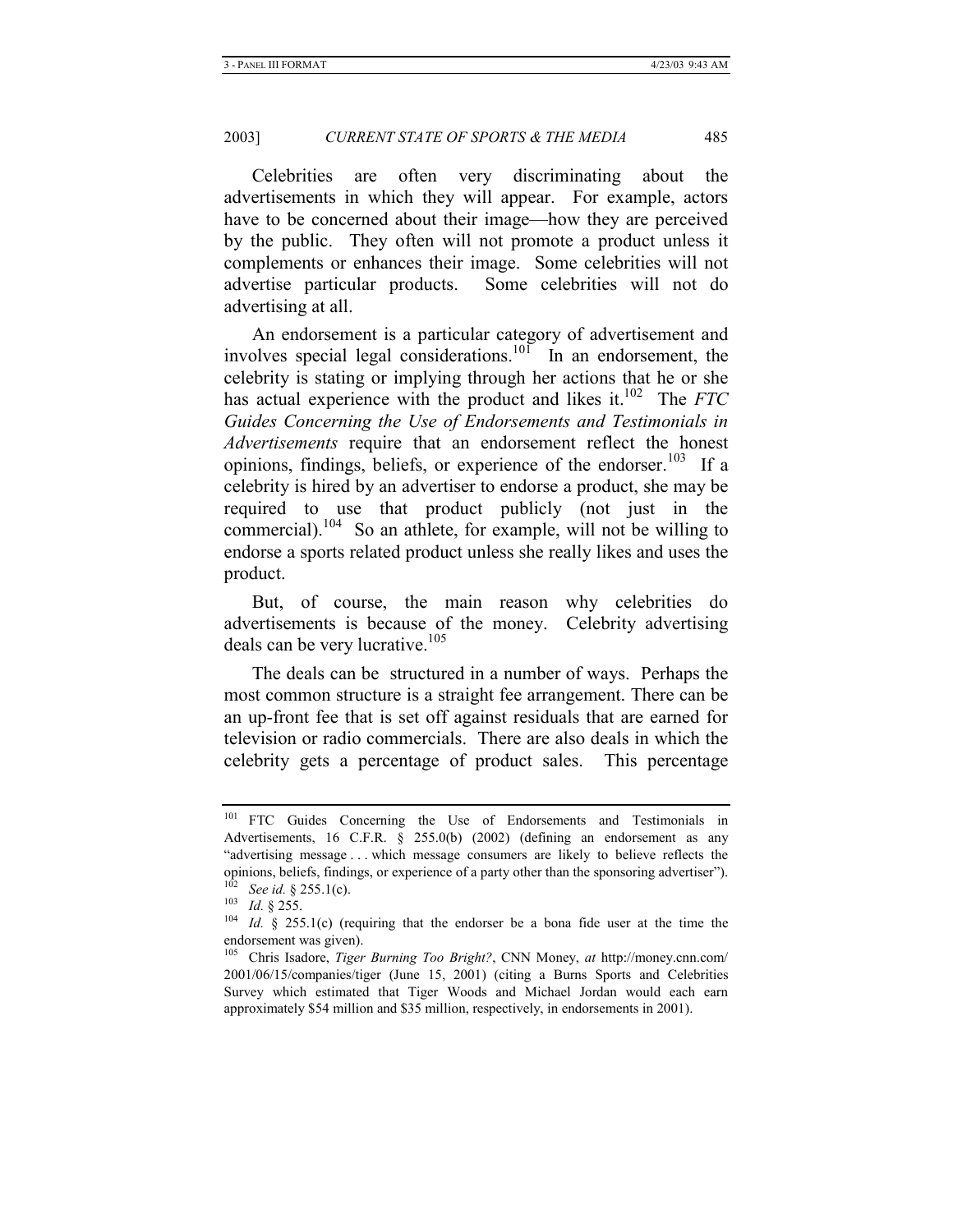structure ties the celebrity's compensation to the success of the product, presumably, with the idea that there is a correlation between the success of the product and the services provided by the celebrity. You see this type of structure more commonly in the infomercial arena. In some deals, celebrities have ownership rights in the company.

When an advertiser decides to do a campaign using a celebrity, and before negotiations start, they have to decide what services they want the celebrity to provide. Will the celebrity perform in television and radio commercials? Will he or she make public appearances as the spokesperson for the brand? Does the advertiser want a celebrity who will endorse the product? Or will it be some combination of these roles?

If the celebrity is going to perform in television and radio commercials, then the contract will most likely be subject to the rules of the Screen Actors Guild (SAG) or the American Federation of Television and Radio Artists (AFTRA).<sup>106</sup> The advertising lawyer has to know the Codes and the special rules that apply. The SAG Commercials Code, for example, establishes requirements for minimum fees, residual payments, overtime, and exclusivity, to name a few. $107$ 

If the advertiser wants to feature the celebrity in print media, then the negotiations will include the type of media to be included (national magazines and newspapers, point of purchase materials, billboards, direct mail, to name a few), the time period of allowed use, the number of photo shoots that the celebrity must attend, clothing, and of course, the fee.

<sup>&</sup>lt;sup>106</sup> The Screen Actors Guild [SAG] and the American Federation of Television and Radio Artists [AFTRA] are the primary unions bargaining in the interests of broadcast and radio talent. *See* Press Release, SAG, Statement by AFL-CIO President John J. Sweeney on the Proposed Consolidation Plan of the Screen Actors Guild and the American Federation of Television and Radio Artists, Feb. 26, 2003, http://www.sag.org/ pr/pressreleases/pr-la030226.html; SAG, *Screen Actors Guild*, *at* http://www.sag.org/ (n.d.); AFTRA, *AFTRA: American Federation of Television & Radio Artists*, *at*  http://www. aftra.com (n.d.).

<sup>107</sup> *See* SAG, *supra* note 106.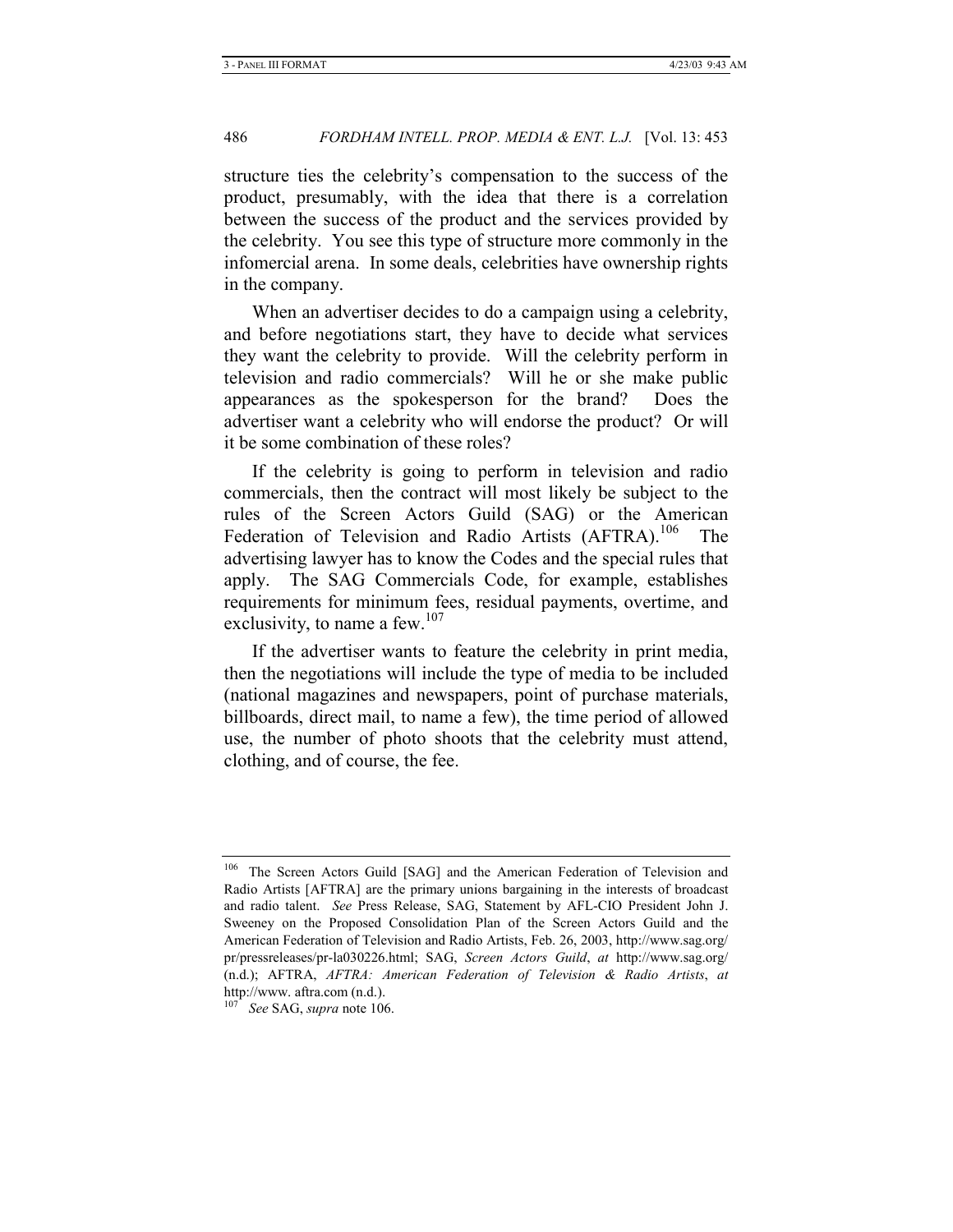The advertiser might want the celebrity to be a spokesperson for the company or the brand.<sup>108</sup> In that case, in addition to performing or appearing in print media, the celebrity might be making personal appearances. In the case of an actor, the celebrity might be asked to perform, or to do a meet and greet. He might be asked to make a speech or presentation. The advertiser might want to use the celebrity as an incentive for performance by the sales force. For example, there could be a competition among the sales force and the winner of the competition gets to play a round of golf with the celebrity. If the advertiser is in the food or beverage industry, perhaps the celebrity will be asked to participate in a cooking demonstration, or to pour beer at a corporate event. The celebrity might be asked to do interviews or to attend charitable events or do public service announcements. All of these services will be discussed in the negotiations and, if agreed to, will be specified in the contract.

And, of course, the celebrity could be asked to endorse the advertiser's product. In that case, in addition to performing or appearing in print ads, the celebrity presents himself or herself as a "satisfied customer" that actually uses the product.<sup>109</sup> Endorsements can be express statements that the celebrity makes about the product, or they can be implied through the celebrity's actual use of the product. Celebrity endorsements are scrutinized by the FTC.<sup>110</sup> The rules require that an advertiser can use an endorsement of a celebrity only as long as it has reason to believe that the endorser continues to subscribe to the views presented in the advertisement.<sup>111</sup> In addition, where the advertisement represents that the endorser uses the endorsed product, then the endorser must have been a bona fide user of it at the time the

<sup>108</sup> *See generally* George Lazarus, *Businesses Give Jordan's Return a Wholehearted Endorsement*, CHI. TRIB., Mar. 24, 1995, at 2 ("A survey as recent as last September by Opinion Research showed that [Michael] Jordan ranked No. 2 to Oprah Winfrey as the favorite celebrity spokesperson. Jordan was followed by Rush Limbaugh, Candice Bergen and Bill Cosby.").

<sup>&</sup>lt;sup>109</sup> See FTC Guides Concerning the Use of Endorsements and Testimonials in Advertisements, 16 C.F.R. § 255.1(b) (2002).<br><sup>110</sup> See id. § 255.

<sup>&</sup>lt;sup>111</sup> See id. § 255.1(b).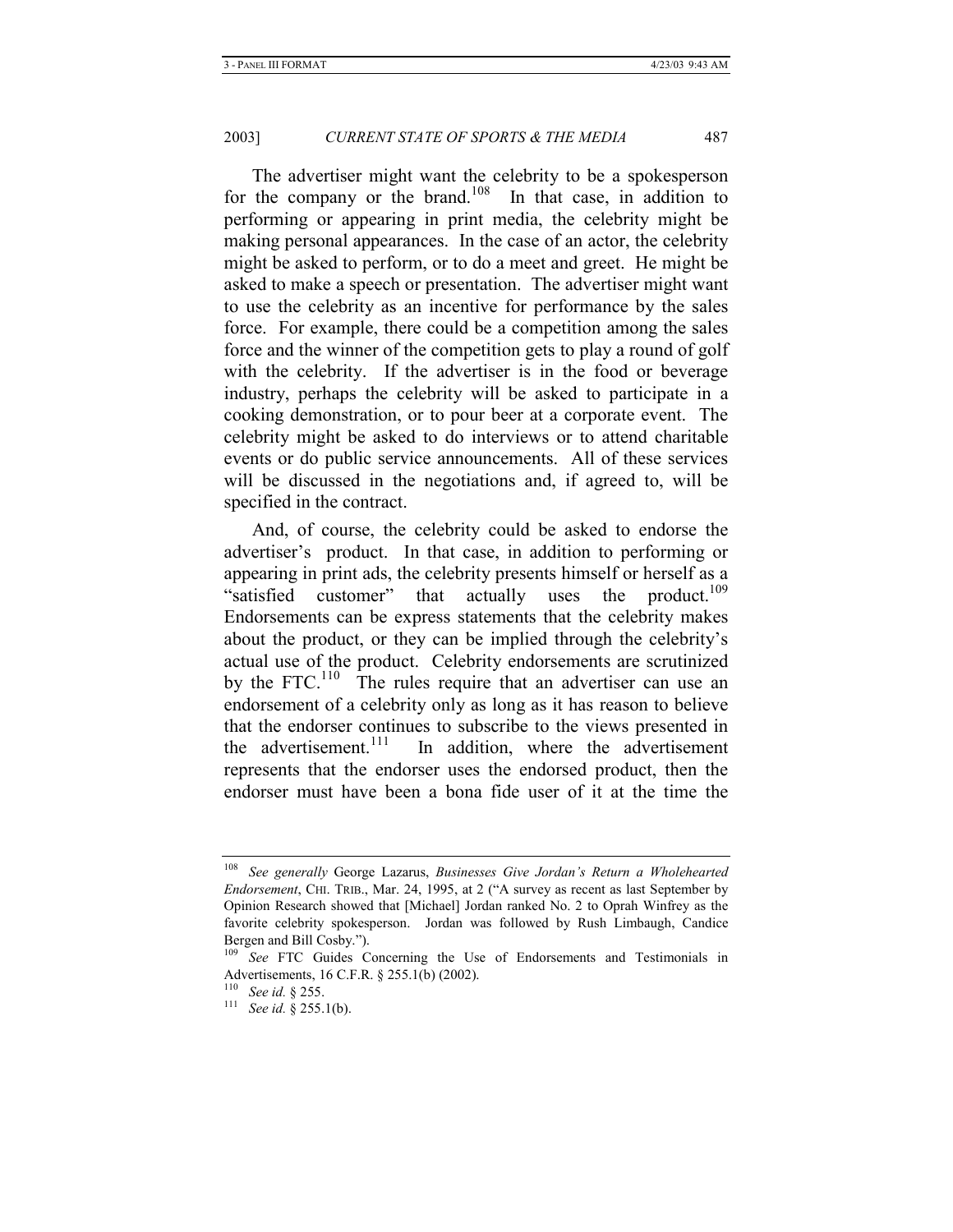endorsement was given.<sup>112</sup> Additionally, the advertiser must continue to run the advertisement only so long as he has good reason to believe that the endorser remains a bona fide user of the product.<sup>113</sup> To comply with this rule, among other things, the advertiser's contract with the celebrity might state that the celebrity has to use the advertiser's skis, wear their basketball sneakers, use their hair products or their makeup, or wear their clothes.<sup>114</sup> In addition, the advertiser will ask the celebrity to sign an affidavit attesting to the fact that he or she really does use the product and all statements that he or she makes about the product are true and represent their honest opinion about it.

The celebrity contract will need to specify all services to be provided and all rights granted by the celebrity. In addition, the contract will specify that the advertiser has the right to use the celebrity's name and likeness for commercial purposes. This right—called a right of publicity—should be as broad as possible if you represent the advertiser. If the advertiser wants to use the celebrity's name or photograph on the product, on the packaging, or in advertising—or if the advertiser wants to mention the association between the celebrity and the company, these rights must be granted in the contract. $115$ 

Now, as an illustration of some of the points that I have been talking about, I brought along a series of commercials that were produced for Titleist. The advertisements were created by the advertising agency Arnold Communications. The purpose of the campaign was to introduce a new golf ball—the Titleist NXT—

<sup>112</sup> *See id.* § 255.1(c). 113 *See id.*

See id.

<sup>&</sup>lt;sup>115</sup> Permission is necessary, as individuals have the right to restrict the use of their likeness or persona for profit. *See* Zacchini v. Scripps-Howard Broad., 433 U.S. 562 (1977) (holding that individuals maintain a right to publicity which allows them to control the use of their likeness for profit); Wendt v. Host Int'l, 125 F.3d 806 (9th Cir. 1997) (providing celebrities with a cause of action where the use of automated robots bearing their likenesses at airport bars gave the false impression that they had endorsed these establishments and explaining why a celebrity's likeness cannot be appropriated in advertising without the celebrity's consent); Newton v. Thomason, 22 F.3d 1455, 1462 (9th Cir. 1994) (providing an eight factor test to determine whether a celebrity's likeness has been improperly appropriated thus creating public confusion as to the celebrity's involvement with a product).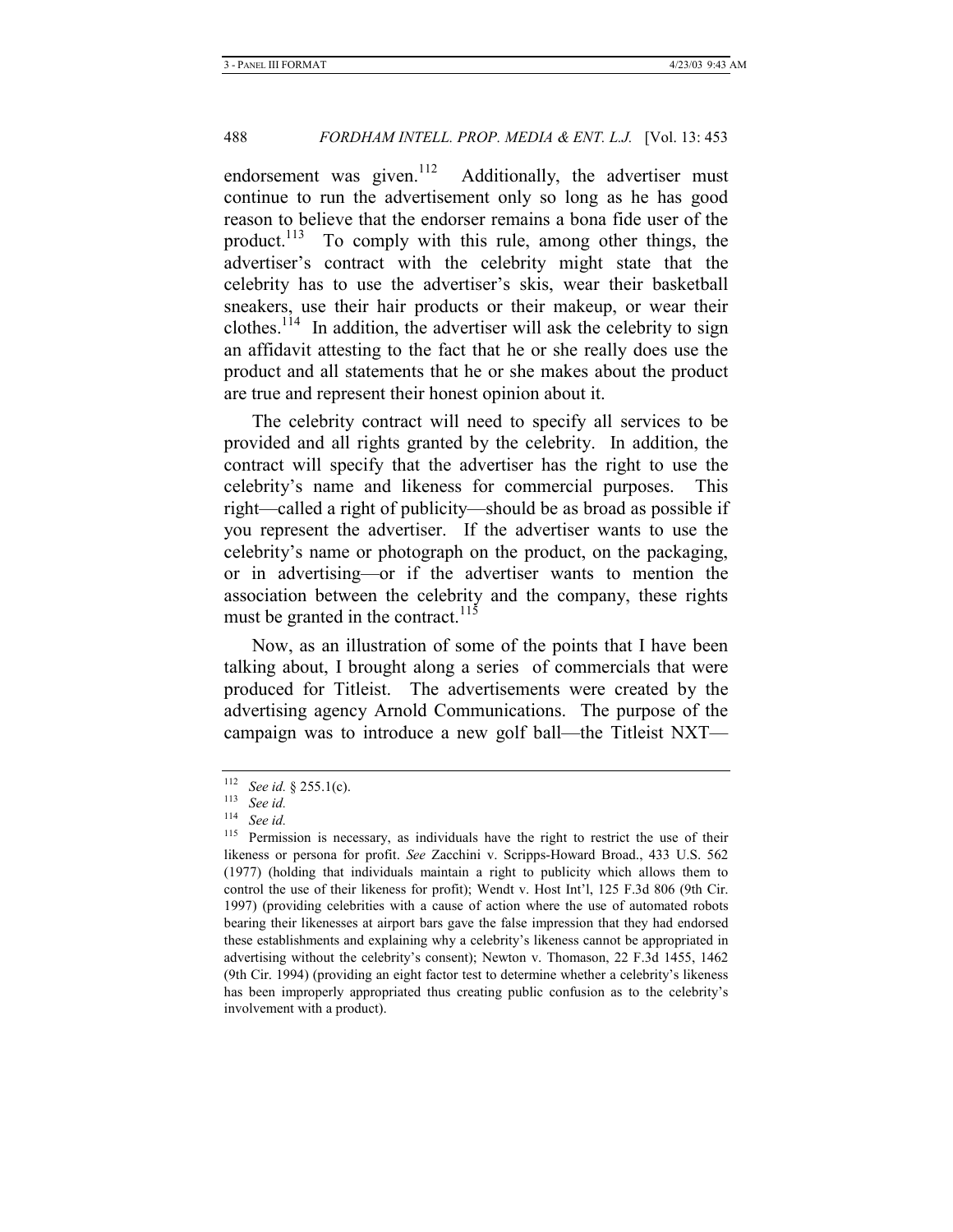which was to be marketed as a technologically advanced ball that will improve your distance game. The advertiser wanted to reach a younger audience and so they wanted the commercials to have a funny and irreverent type of feeling. The agency came up with the concept of building a series of commercials and print advertisements around a character who is a golf course designer. The character is a sort of golf purist who is personally and professionally outraged by his observations that technological advances in the golf industry—such as the NXT golf ball—were contributing to the demise of the game of golf by making the game far too easy. His solution is to wage a campaign to "save the game of golf" in which he attempts to incite golf course designers to design impossibly hard courses and attempts to raise the consciousness of golfers to the imminent danger caused by these technological advances.

The agency needed a special actor to play the role of the golf course designer—someone who could create a truly funny and memorable character. They hired the actor John Cleese, of Monty Python fame, to create the wacky character of Ian MacAllister, the golf course designer.<sup>116</sup> While the original concept had great potential, there is no doubt that the success of the final commercials were very much influenced by the creative talent and input of John Cleese.

### [THE COMMERCIALS ARE SHOWN]<sup>117</sup>

PROFESSOR CONRAD: Let us take questions now.

QUESTIONER: I am wondering about the Steve Garvey situation, where he is currently being sued because of his endorsement of a health product and the scripting of the way that he answered questions.<sup>118</sup>

<sup>116</sup> In 1969, John Cleese co-created *Monty Python's Flying Circus* (BBC television broadcast, 1969–74)*.* He also worked on other films in the series, including MONTY PYTHON AND THE HOLY GRAIL (Columbia/TriStar 1975). *See* ABC News, *Corporate Bio: John Cleese*, ABC News, *at* http://abc.abcnews.go.com/primetime/wednesday930/bios/ john\_cleese.html (last visited Jan. 17, 2003)*.*

<sup>117</sup> *See* Titleist, *Media Center: TV Ads*, *at* http://www.titleist.com/mediacenter/ default.asp (last visited March 26, 2003).

<sup>118</sup> Fed. Trade Comm'n v. Garvey, No. 00-CV-9358, 2002 WL 31744639 (C.D. Cal. Nov. 25, 2002) (The FTC alleged that Garvey made obviously false and misleading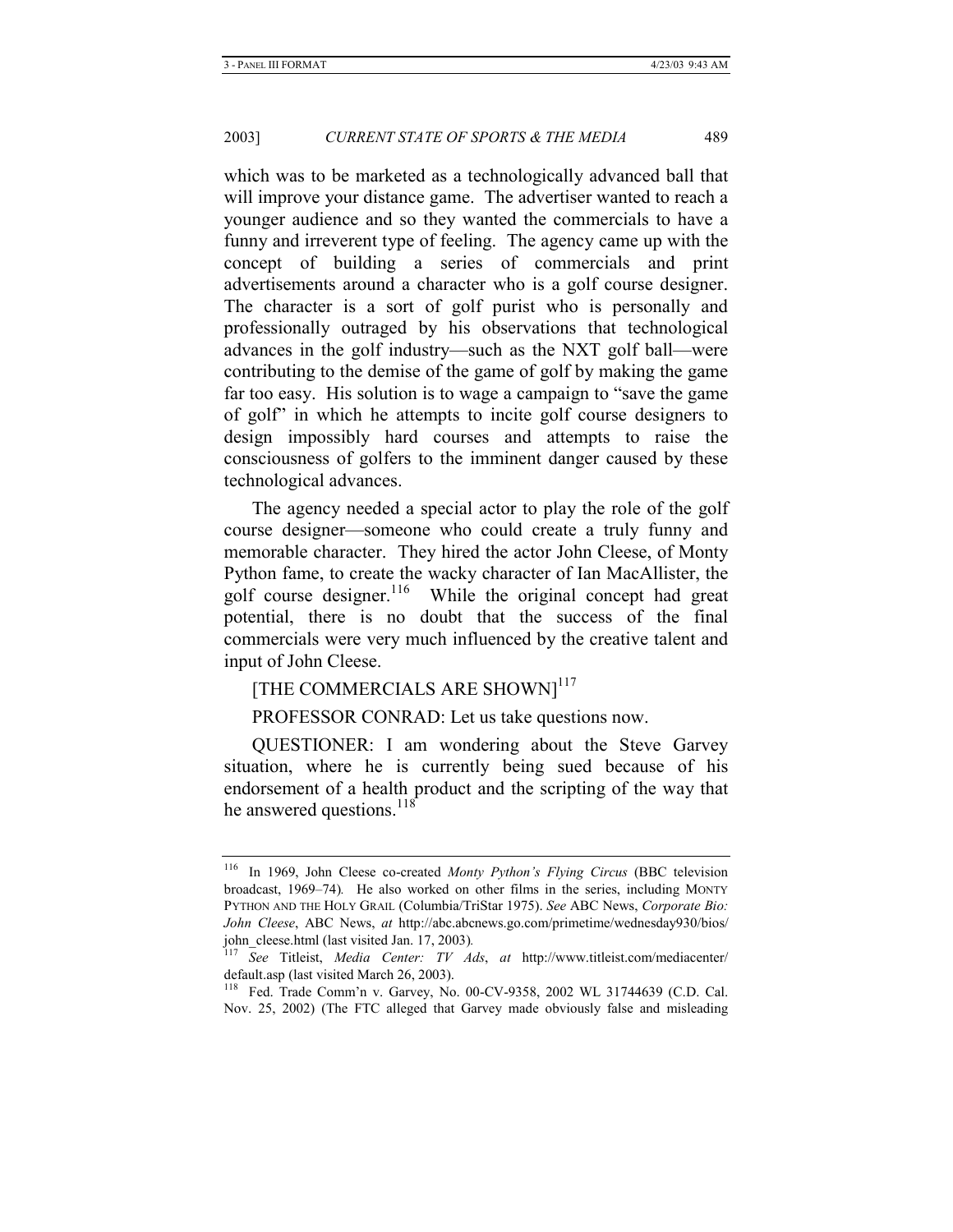MS. BASCH: For those of you who are unfamiliar with this case, baseball legend Steve Garvey was sued by the FTC for allegedly making false and deceptive advertising claims as a paid endorser for a weight loss dietary supplement called the Enforma System.<sup>119</sup> The advertising and infomercials represented that by using the product you could lose weight without diet or exercise. Garvey was a co-host in infomercials for the Enforma System and made certain statements about the product.<sup>120</sup>

The FTC initially sued Enforma Natural, the company that markets the products, and certain principals of the company for false and deceptive advertising and settled the claims for \$10 million that was to be used for consumer redress.<sup>121</sup> Apparently not completely satisfied with that result, the commission then filed a second lawsuit against the producers, scriptwriters, and the two co-hosts of the programs, including Garvey and his management company.<sup>122</sup> In terms of celebrity endorsements, this case is important because the commission is taking the position that Garvey, as an endorser for this product, had an obligation to substantiate the claims he made.<sup>123</sup> This is a higher standard than would normally apply to an endorser who is not an expert on the subject. It is closer to the standard that the FTC applies to an expert endorser. A consumer endorser (not an expert) is expected to have used the product and to truthfully state their opinion about it. "I tried it, I liked it, it worked." An expert endorser, on the other hand, is held to a much higher standard and is expected to have conducted an independent evaluation of whether the claims he or she makes are true if those claims are within that expert's field of expertise. Here, the FTC is alleging that Garvey was more than just a paid spokesman, and that he should have known that the

See id.

statements as an expert endorser of a weight loss product.); *Celebrity Justice: Steve Garvey*, Warner Brothers, *at* http://celebrityjustice.warnerbros.com/news/02/11/ 07b.html (Nov. 6, 2002).

<sup>119</sup> *Garvey*, 2002 WL 31744639, at \*3–\*4. 120 *Garvey*, 2002 WL 31744639, at \*2. 121 *See*, David Rosenzweig, *Los Angeles Garvey Is Accused of False Claims*, L.A.

TIMES, March 6, 2002, at B3. 122 *Garvey*, 2002 WL 31744639, at \*3–\*4 (Garvey appeared in infomercials and made several radio and television appearances to promote Enforma Systems, a weight loss product.).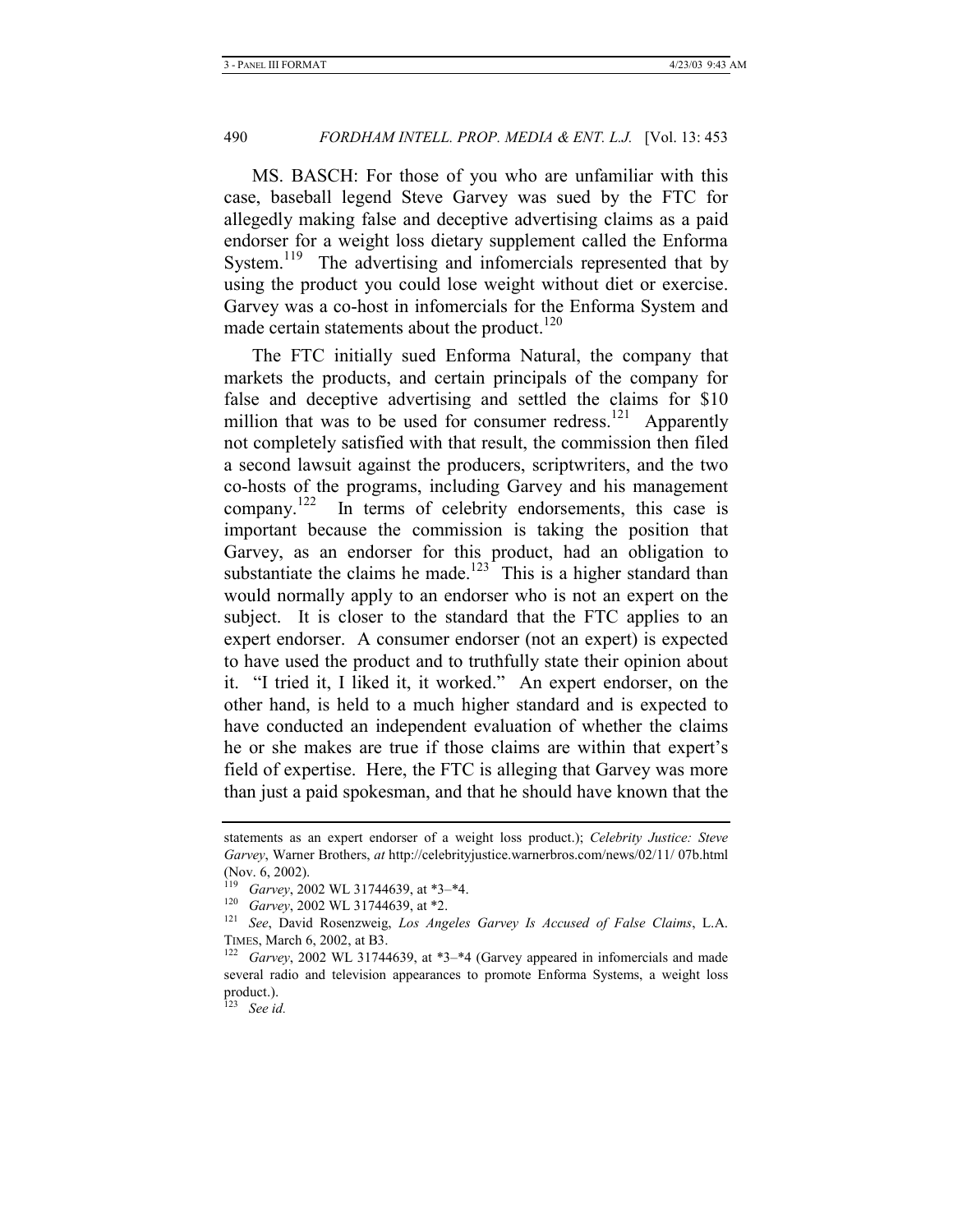claims he made about the product were false and therefore he should be liable for making those false claims.<sup>124</sup> The case is currently being litigated and will be carefully watched by people in the industry. $125$ 

PROFESSOR CONRAD: Any other questions?

QUESTIONER: I have a question on choice of law issues when dealing with foreign vendors.

MR. DENENBERG: From the NBA's perspective, we actually do our own international distributions. We are entering into contracts with foreign broadcasters in 200-plus countries. We make it very simple, we use New York law.

We have had issues before with breach of contract, and we do not want to be, obviously, in some foreign jurisdiction. We are licensing a lot of countries that I have never even heard of, and we do not want to be in a situation where we are going into a court where we do not know the rules. You can call it a standard contract, or a kind of "take it or leave it," but that is the way we deal with that issue primarily.

MR. DURHAM: The question is: How important are choice of law and jurisdiction issues?

Obviously, during the first phone call, we will say that New York law will govern the agreement, and we typically stick with that (but depending on the leverage, that could change). When we are doing a deal, for instance, with a sponsor that gives us a lot of value-in-kind (VIK),  $^{126}$  if they insist on Georgia law, as long as I am relatively comfortable that it is more or less the same as New

<sup>&</sup>lt;sup>124</sup> See id. at \*1.<br><sup>125</sup> In October 2002, the United States District Court for the Central District of California dismissed charges brought by the FTC against Steve Garvey. Fed. Trade Comm'n v. Garvey, No. 00-CV-9358, 2002 WL 31961462 (C.D. Cal. Oct. 31, 2002) (holding, among other things, that Garvey had acted as a consumer endorser, not a paid endorser, and that the FTC had failed to prove that Garvey had actively participated in Enforma's fraudulent marketing scheme). In January 2003, the FTC announced its intention to appeal that decision. *See* Andrew Longstreth, Federal Trade Commission v.

Garvey et al., Am. LAW., Jan. 2003, at 45.<br><sup>126</sup> Ethan Green, *Negotiating Value-in-Kind*, Red Mandarin, *at* http://www.redmandarin. com/tip17\_10.htm (Oct. 17, 2002) ("Value-in-kind, otherwise known as VIK, is the term used to refer to products or services that are sometimes provided by sponsors to properties as part of sponsorship contracts.").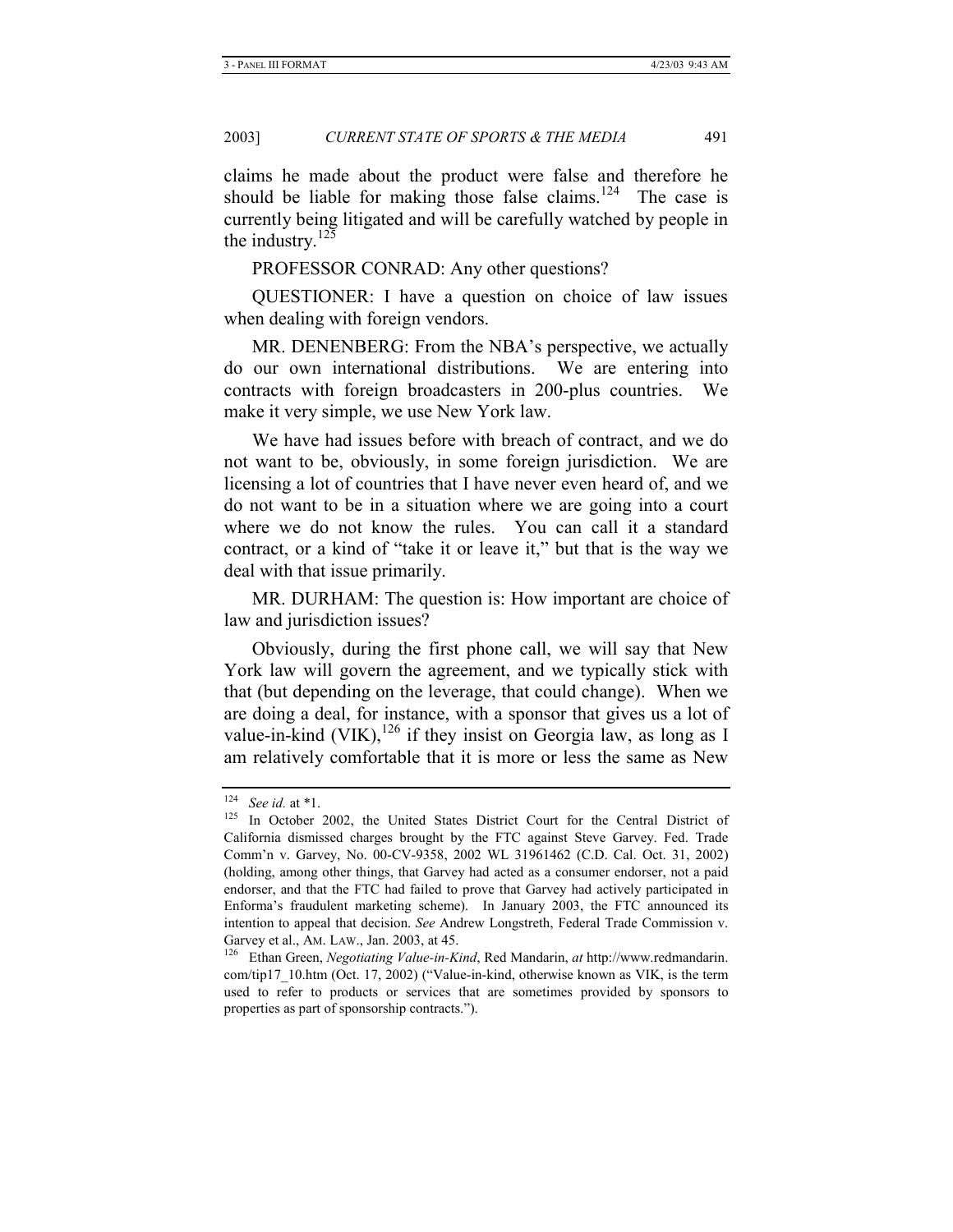York law for the principles that might arise, that is fine. But the one thing I will not do, just to make the distinction, is agree that the other party's jurisdiction will be the jurisdiction in which a suit is heard. There is a choice-of-law provision separate from the jurisdiction provision.<sup>127</sup> I will typically insist on New York as the jurisdiction, because I would much rather not be in court in their hometown.

QUESTIONER: My question is for Laurie. I have noticed a couple of commercials recently where there is a celebrity endorser who actually seems to be playing a character from a program. For example, Jason Alexander does these commercials, I think for  $KFC<sub>128</sub>$  where it seems to me that Jason is not really the endorser—it is George, the character from *Seinfeld*.<sup>129</sup> I wonder if for those type of commercials you are dealing with the actor, of if you have to deal with the owner of the show.

MS. BASCH: It is a good question. It is a big issue that comes up not infrequently. It involves the question of ownership in a character. I am going to give a very basic response to the question in general, and not specifically about the KFC commercial.

In this situation, the first question is whether the actor is really playing himself or whether he is playing a character that is separate and distinct from himself.<sup>130</sup> If he is playing a character, there is a question of who owns the character.<sup> $131$ </sup> Characters are subject to copyright protection.<sup>132</sup> That question might be addressed by looking at the provisions in the contract between the actor and the television studio that produced the television show in which the character first appeared. Of course sometimes, as in the case of

<sup>&</sup>lt;sup>127</sup> BLACK'S LAW DICTIONARY 241 (6th ed. 1990) (defining "choice of law" as "the question presented in determining what law should govern"). "Jurisdiction" is defined as

<sup>&</sup>quot;the power of a court to decide a matter." *Id.* at 853.<br><sup>128</sup> Gough, *supra* note 95 ("Former *Seinfeld* star Jason Alexander's turn for KFC helped the chicken restaurant chain to greater success than it had in other ads.").

<sup>129</sup> *Seinfeld* (NBC television broadcast, July 1989–May 1998). 130 *See* Angela D. Cook, *Should the Right of Publicity Be Extended to Actors in the Characters Which They Portray*, 9 DEPAUL-LCA J. ART & ENT. L. & POL'Y 309 (1999); Peter K. Yu, *Fictional Persona Test: Copyright Preemption in Human Audiovisual Characters*, 20 CARDOZO L. REV. 355 (1998). 131 *See* Cook, *supra* note 130; Yu, *supra* note 130*.*

<sup>132</sup> *See* Cook, *supra* note 130; Yu, *supra* note 130*.*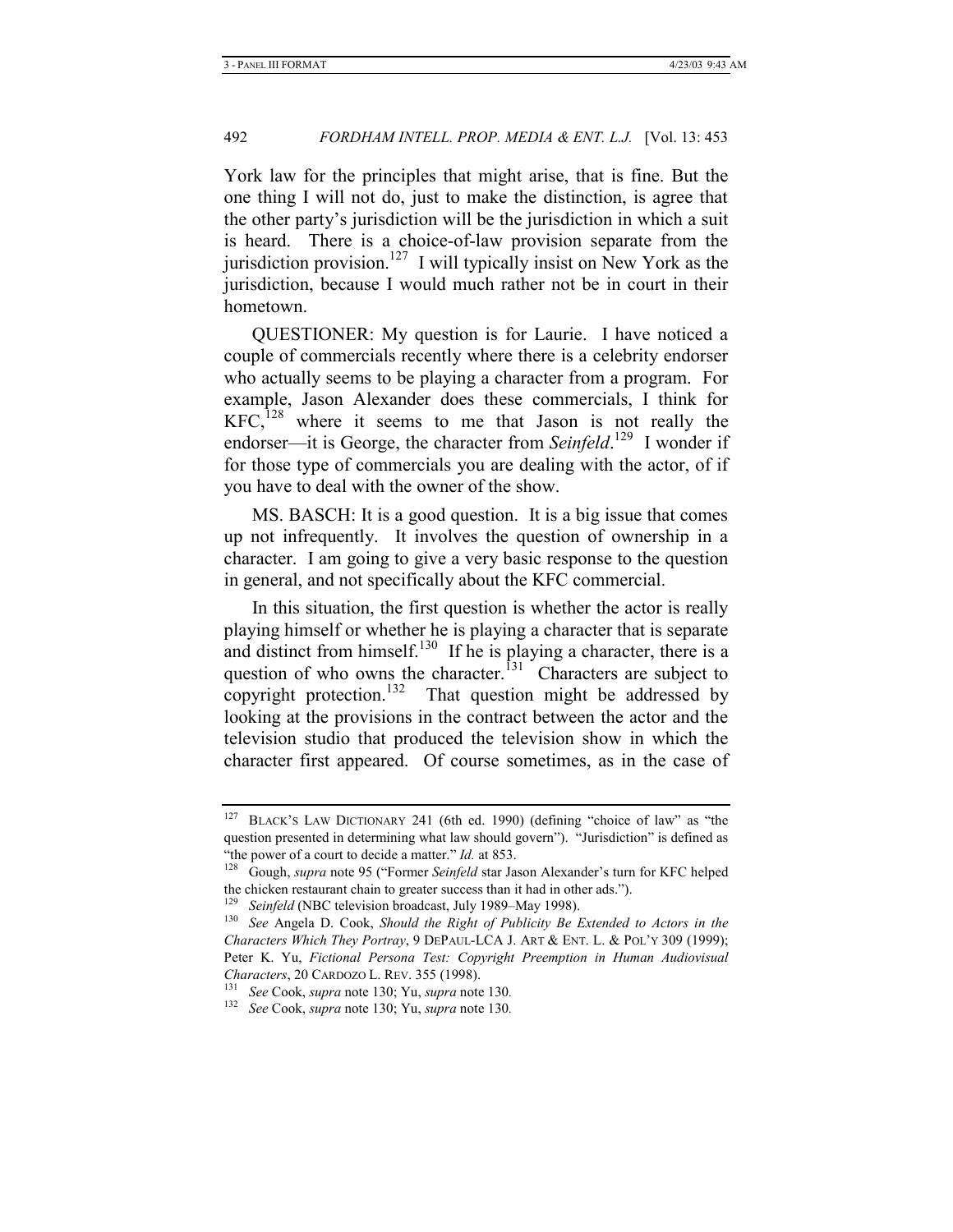Jason Alexander, the actor may be so identified with the particular character that it becomes difficult to separate the actor, his persona, particular characteristics, and style, from the character.<sup>133</sup> What makes up the character? Is it the dialogue that is written by the writers? Or is it the mannerisms that the actor brings to the role?

From a practical standpoint, and assuming I represent the advertiser or the advertising agency, if it appears that the role the actor will play in the commercial is similar to the television show or movie, I might start by asking the actor's agent what rights the actor has in the character and also, whether there are any restrictions that the studio placed on the actor with respect to his right to appear in commercials. Again, that might be spelled out in the actor's contract with the studio, or there might be a separate agreement regarding the actor's right to exploit the character in commercials. If there is still some ambiguity about those rights, we would probably want to seek permission or a waiver from the television studio before going forward with the project. This is a very general response to a complicated issue.

QUESTIONER: This is a question for David. How do you go about enforcing and protecting your IP rights, especially with the Internet now? I figure at some point the expense is not going to be worth the benefits.

MR. DENENBERG: Well that is exactly right. We actually have someone full-time on staff who is doing nothing but surfing the Internet and looking for that kind of stuff.

It turns out you are right. The stuff is all over the place. On the one hand, we are sort of in the forefront of vigorously enforcing our intellectual property rights.

But, as you said, at a certain point it comes down to a cost/benefit analysis. If it is one fan starting a fan site using the Spurs' marks, which is something we faced this week, and it is one guy in his basement setting up his website, it is not really worth our time to send a cease-and-desist letter and follow up. At a certain point, as long as they are not stealing one of our domain

<sup>133</sup> *See* Cook, *supra* note 130; Yu, *supra* note 130*.*